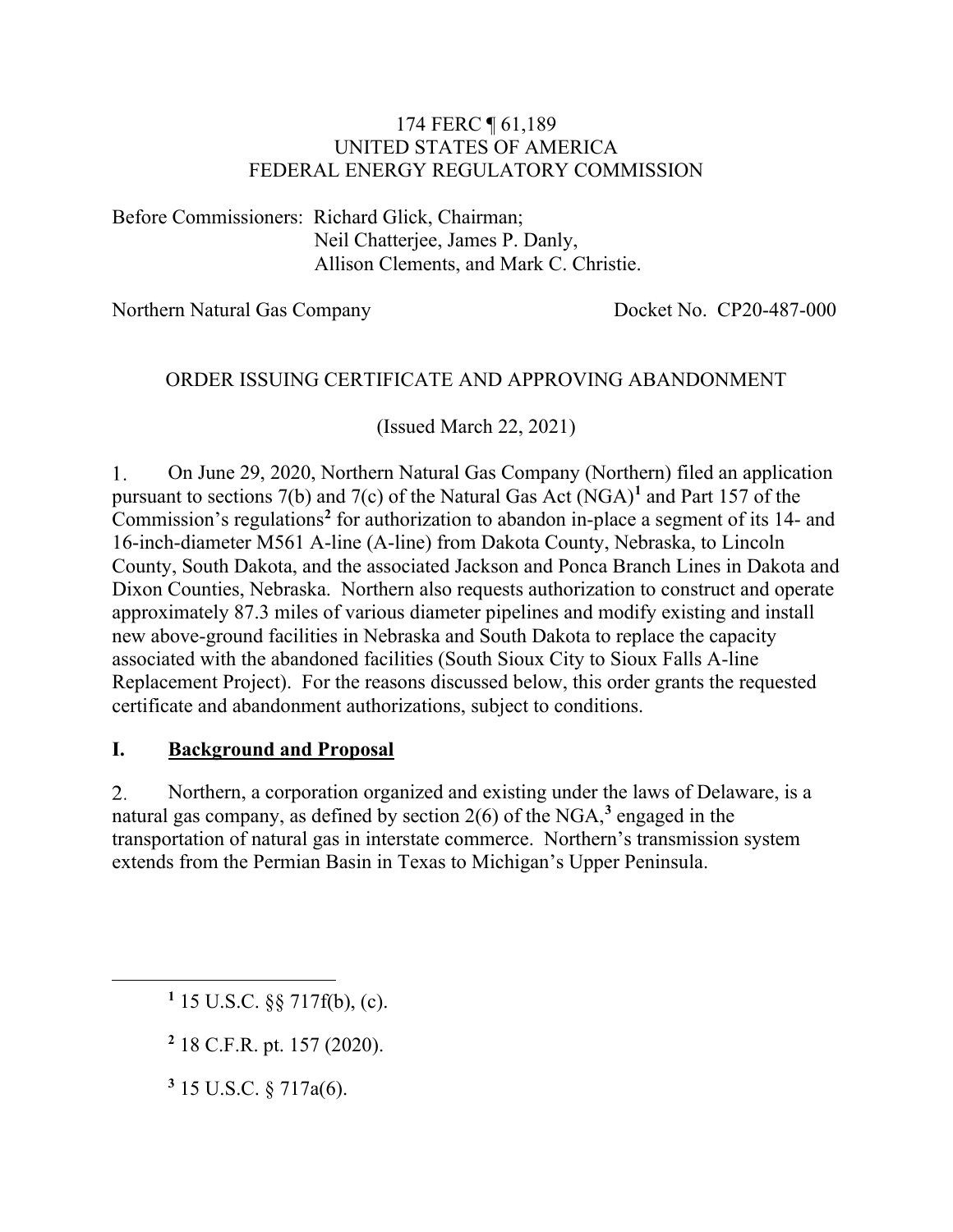Northern originally constructed the A-line and Ponca Branch Line in the 1940s**[4](#page-1-0)**  $3<sub>1</sub>$ and Jackson Branch Line in the 1950s.**[5](#page-1-1)** Northern explains that these facilities were constructed with mechanical joints**[6](#page-1-2)** and acetylene welds, which are more susceptible to leaks and hydrostatic pressure test failure.**[7](#page-1-3)** Additionally, Northern notes that the presence of mechanically-coupled end joints prevents passage of in-line inspection tools due to misalignment or internal protrusion of the welds.**[8](#page-1-4)** As a proactive measure, Northern reduced the operating pressures on all of its mechanically-jointed or acetylenewelded pipeline segments greater than or equal to 14 inches in diameter or operating at more than 30% of the specified minimum yield strength,**[9](#page-1-5)** including the A-line segment Northern seeks to abandon and replace in this proceeding. **[10](#page-1-6)**

**<sup>4</sup>** *See N. Nat. Gas Co.*, 3 FPC 967 (1943).

**<sup>5</sup>** *See N. Nat. Gas Co.*, 22 FPC 164 (1959).

<span id="page-1-2"></span><span id="page-1-1"></span><span id="page-1-0"></span>**<sup>6</sup>** A mechanical joint is a pipe fitting used to connect two sections of pipe without use of threads. Sleeves on the coupling slide over the pipe ends to which they are to be connected, rather than attaching by threads.

**<sup>7</sup>** Application at 4.

**<sup>8</sup>** Application, Resource Report 1 at 1-2.

<span id="page-1-5"></span><span id="page-1-4"></span><span id="page-1-3"></span>**<sup>9</sup>** The specified minimum yield strength is an indication of the minimum stress a pipe can experience before causing plastic, or permanent, deformation of the steel pipe. Pipeline Safety: Class Location Change Requirements, 85 Fed. Reg. 65,142, 65,144 n.14 (October 14, 2020).

<span id="page-1-6"></span>**<sup>10</sup>** Northern has previously abandoned several segments of the A-line due to operational and integrity issues. *See, e.g.*, *N. Nat. Gas Co.*, 174 FERC ¶ 62,042 (2021) (authorizing Northern to abandon approximately 31.8 miles of 4- and 6-inch-diameter pipeline on the A-branch line in Nebraska); *N. Nat. Gas Co.*, 173 FERC ¶ 62,084 (2020) (authorizing Northern to abandon approximately 115.0 miles of 20- and 24-inch-diameter pipeline on the A-line and J-line in Kansas and Nebraska); *N. Nat. Gas Co.*, 170 FERC ¶ 62,131 (2020) (authorizing Northern to abandon approximately 117.7 miles of 24-inchdiameter pipeline on the A-line in Nebraska); *N. Nat. Gas Co.*, 170 FERC ¶ 61,146 (2020) (authorizing Northern to abandon approximately 92.8 miles of 26-inch-diameter pipeline on the A-line and 15.7 miles of 24-inch-diameter J-line in Kansas); *N. Nat. Gas Co.*, 168 FERC ¶ 61,148 (2019) (authorizing Northern to abandon approximately 146.6 miles of 24-inch-diameter pipeline on the A-line between Nebraska and Iowa); *N. Nat. Gas Co.*, 142 FERC  $\P$  61,120 (2013) (authorizing Northern to abandon approximately 126 miles of pipeline on the A-line in Texas, Oklahoma, and Kansas).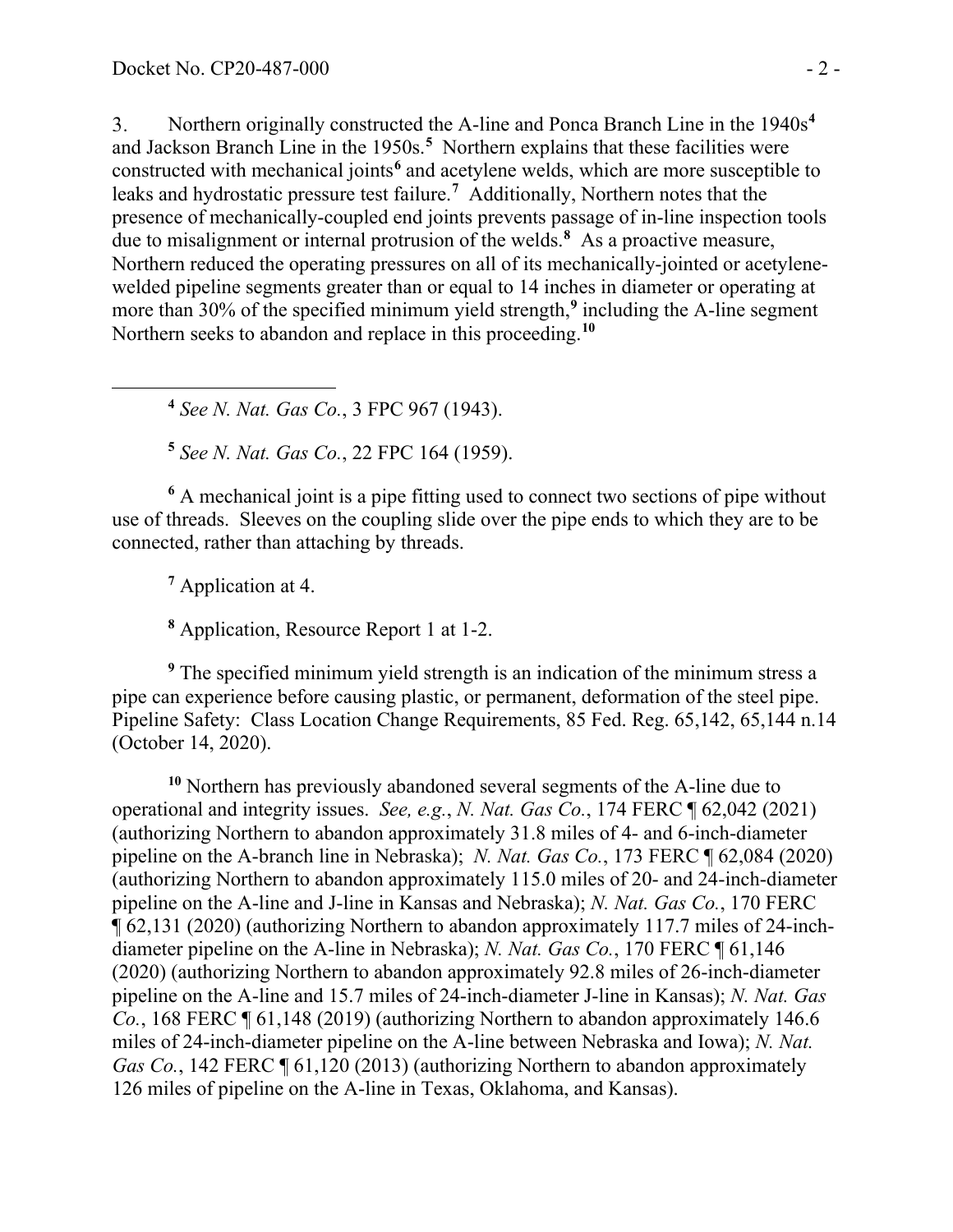- $4.$ Northern proposes the following abandonment activities:
	- abandon in-place a 79.21-mile-long segment of its 12- and 14-inch-diameter Aline pipeline in Dakota and Dixon Counties, Nebraska, and Lincoln and Union Counties, South Dakota, between milepost (MP) 0.41 in Dakota County, Nebraska, and a point inside Northern's existing M561A Valve 11.5 facility in Lincoln County, South Dakota;
	- abandon in-place the 0.16-mile-long, 2-inch-diameter Ponca Branch Line in Dixon County, Nebraska;
	- abandon in-place the 0.06-mile-long, 2-inch-diameter Jackson Branch Line in Dakota County, Nebraska;
	- abandon in place a total of 0.19 miles of short segments of pipeline in various counties to accommodate installation of new or modified above-ground facilities in Nebraska and South Dakota; and
	- abandon by removal the M561A Valve 11.5 facility located at the terminus of the new pipeline, including a regulator, a block valve, and a pig launcher.**[11](#page-2-0)**

 $5<sub>1</sub>$ Following abandonment and restoration of any disturbed land, the abandoned Aline pipeline will be purchased by a third-party salvage company, DKM Enterprises, LLC (DKM), which intends to reclaim most of the abandoned A-line facilities for salvage. The abandoned Ponca and Jackson Branch Lines will not be acquired by DKM.

Northern proposes to replace the capacity associated with the abandonment of the 6. aforementioned facilities by constructing and operating the following facilities:

- an 82.23-mile-long, 12-inch-diameter pipeline extending from MP 0.41 of  $\bullet$ Northern's existing A-line in Dakota County, Nebraska, traversing Dakota and Dixon Counties, Nebraska, and Lincoln and Union Counties, South Dakota, and terminating inside Northern's existing site at M561A Valve 11.5, where it will tie back into Northern's existing A-line;
- twenty new or modified above-ground appurtenant facilities, including a pig launcher and receiver, a relocated pig launcher, metering facilities, regulators, block valve settings, an odorizer, and associated piping and

<span id="page-2-0"></span>**<sup>11</sup>** A "pig" is a tool that the pipeline company inserts into and pushes through the pipeline for cleaning the pipeline, conducting internal inspections, or other purposes. A launcher and receiver are where pigs are inserted into or retrieved from the pipeline, respectively.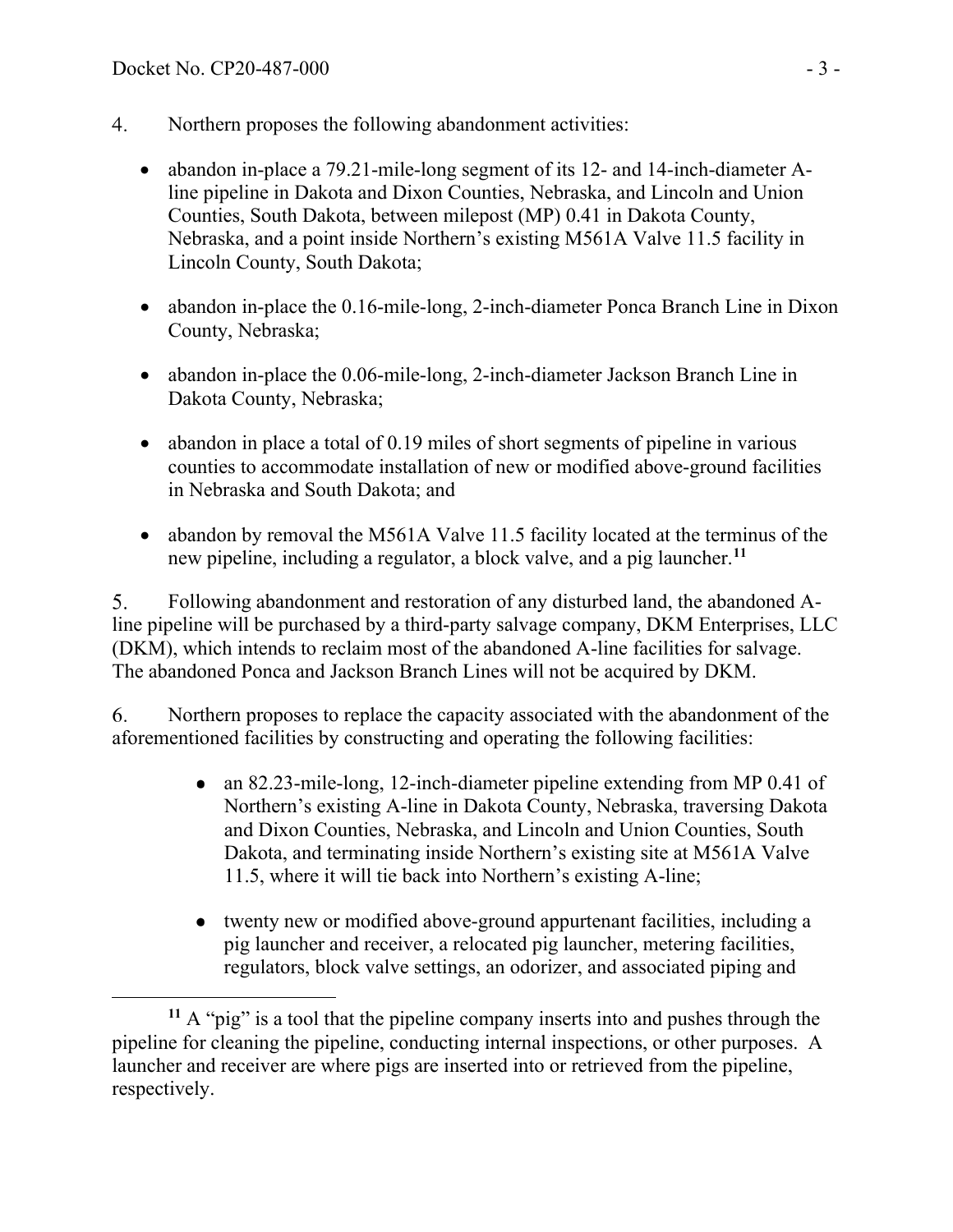valve settings for the replacement A-line in various counties in Nebraska and South Dakota;**[12](#page-3-0)**

- a 1.87-mile-long, 3-inch-diameter branch line extending from the replacement A-line to the existing Ponca #1 NE Town Border Station in Dixon County, Nebraska;**[13](#page-3-1)** and
- a 3.15-mile-long, 12-inch-diameter tie-over pipeline in Lincoln County, South Dakota, extending from the new M471B Tie-In Station at the interconnect with Northern's existing M471B B-line and terminating at the new Harrisburg Pooling Point, where it will tie into the replacement A-line.

Northern asserts that the project will not affect any of its firm obligations with  $7_{\cdot}$ existing shippers and will eliminate the safety risk from leaks, pipeline stress, hydrostatic pressure test failures, and impeded in-line inspection tools, as well as reduce inefficiencies associated with the continued operation and maintenance of the A-line.**[14](#page-3-2)** Northern estimates the cost of construction of proposed facilities to be \$173,837,303.**[15](#page-3-3)**

## **II. Notice, Interventions, and Comments**

8. Notice of Northern's application was published in the *Federal Register* on July 20, 2020, **[16](#page-3-4)** with comments and interventions due by August 4, 2020. Northern Illinois Gas Company d/b/a Nicor Gas Company and Xcel Energy Companies**[17](#page-3-5)** filed timely, unopposed motions to intervene. Timely, unopposed motions to intervene are granted by operation of Rule 214 of the Commission's Rules of Practice and Procedures.**[18](#page-3-6)** On

**<sup>12</sup>** *See* Application, Resource Report 1 at 1-1.

<span id="page-3-2"></span><span id="page-3-1"></span><span id="page-3-0"></span><sup>13</sup> Northern notes that the extended length and larger diameter of the proposed Ponca Branch Line are necessary as the proposed A-line will no longer extend up to the Ponca #1, NE Town Border Station.

**<sup>14</sup>** Application at 22, 25.

**<sup>15</sup>** *Id.* at 22, Exhibit K.

**<sup>16</sup>** 85 Fed. Reg. 43,828 (July 20, 2020).

<span id="page-3-6"></span><span id="page-3-5"></span><span id="page-3-4"></span><span id="page-3-3"></span>**<sup>17</sup>** Xcel Energy Companies are Northern States Power Company-Minnesota, Northern States Power-Wisconsin, and Southwestern Public Service Company.

**<sup>18</sup>** 18 C.F.R. § 385.214(c) (2020).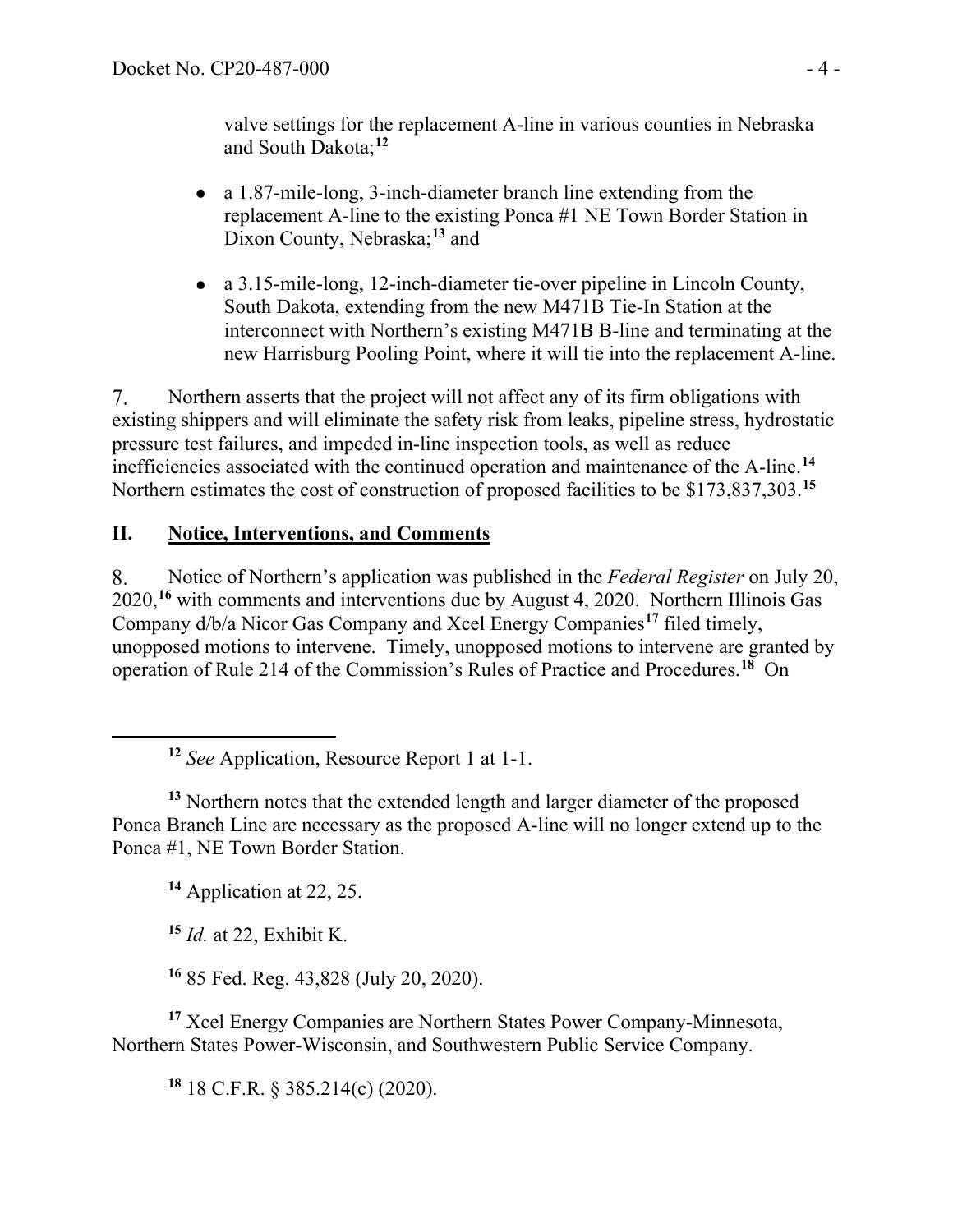August 11, 2020, Atmos Energy Corporation filed a late motion to intervene, which was denied by Secretary's notice on August 31, 2020.

### **III. Discussion**

9. Because the facilities that Northern proposes to abandon have been used to transport natural gas in interstate commerce, and because the proposed facilities will be used for jurisdictional service, the proposal is subject to the requirements of sections (b), (c), and (e) of section 7 of the NGA.**[19](#page-4-0)**

### **A. Abandonment**

Section 7(b) of the NGA provides that an interstate pipeline company may 10. abandon jurisdictional facilities or services only if the abandonment is permitted by the present or future public convenience or necessity.**[20](#page-4-1)** In deciding whether a proposed abandonment is warranted, the Commission considers all relevant factors, but the criteria vary with the circumstances of the particular proposal. **[21](#page-4-2)**

When a pipeline company proposes to abandon jurisdictional facilities, continuity 11. and stability of existing services are the primary considerations in assessing whether the public convenience or necessity allow the abandonment. **[22](#page-4-3)** If the Commission finds that an applicant's proposed abandonment will not jeopardize continuity of existing natural gas transportation services, it will defer to the applicant's business judgment to abandon the facilities. **[23](#page-4-4)**

12. Here, Northern proposes to abandon pipeline facilities to eliminate safety risks from leaks and pipeline stress and will replace those facilities with new pipeline. Further, the proposed abandonment and replacement will allow Northern to maintain continuity of

<span id="page-4-0"></span>**<sup>19</sup>** 15 U.S.C. §§ 717f(b), (c), (e).

**<sup>20</sup>** *Id.* § 717f(b).

**<sup>21</sup>** *El Paso Nat. Gas Co.*, 148 FERC ¶ 61,226, at P 11 (2014) (*El Paso*).

<span id="page-4-3"></span><span id="page-4-2"></span><span id="page-4-1"></span>**<sup>22</sup>** *Nat'l Fuel Gas Supply Corp.*, 160 FERC ¶ 61,050, at P 17 (2017) (citing *El Paso*, 148 FERC  $\P$  61, 226 at P 12).

<span id="page-4-4"></span>**<sup>23</sup>** *Id*. (citing *Trunkline Gas Co., LLC*, 145 FERC ¶ 61,108, at P 65 (2013)) (additional citation omitted).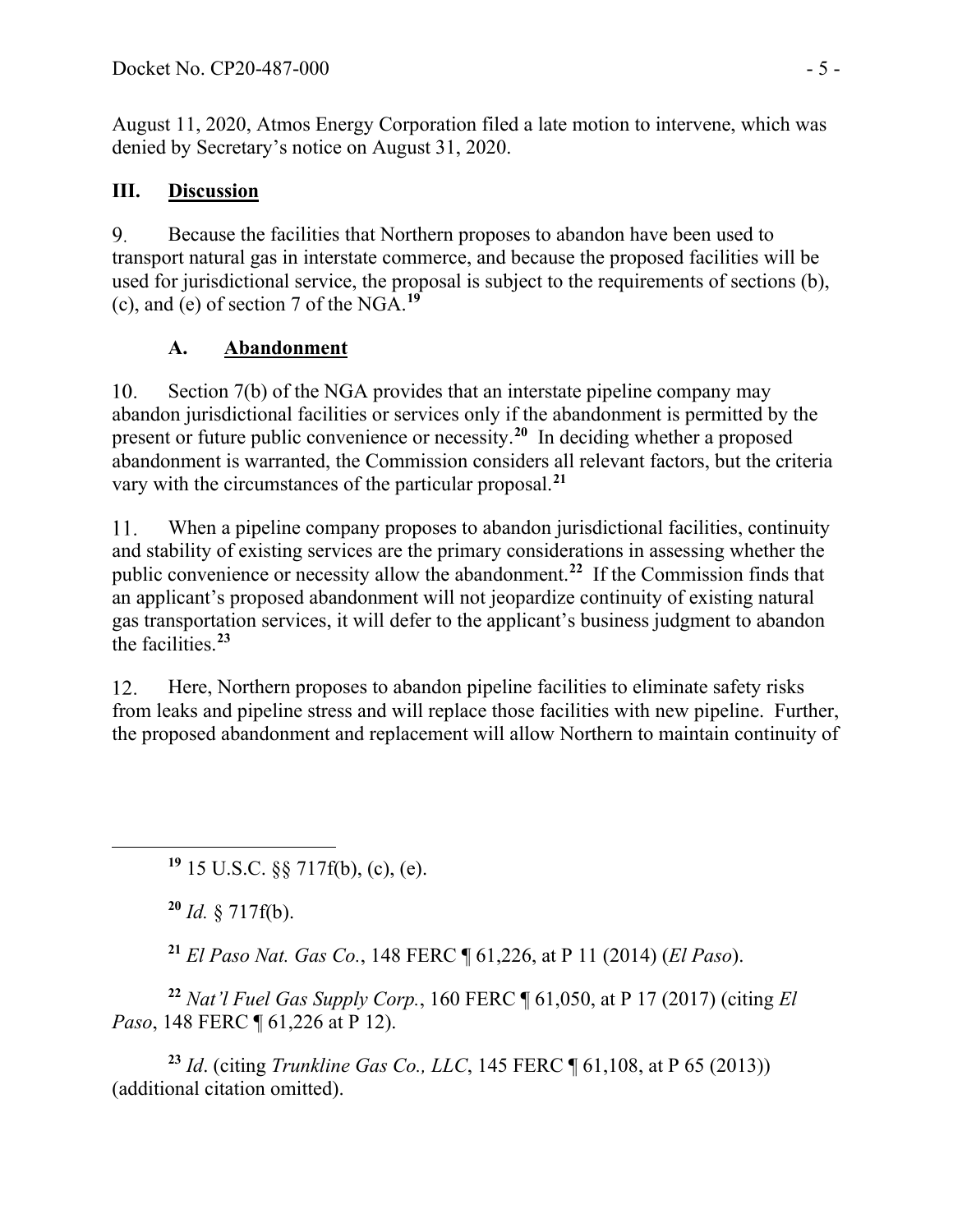service to the customers served by the abandoned facilities. **[24](#page-5-0)** Because Northern's proposal will not jeopardize service to existing customers, will eliminate safety risks, and will remove operation and maintenance inefficiencies, we find that the proposed abandonment is permitted by the public convenience or necessity.

# **B. Certificate Policy Statement**

The Certificate Policy Statement provides guidance for evaluating proposals to 13. certificate new construction.**[25](#page-5-1)** The Certificate Policy Statement establishes criteria for determining whether there is a need for a proposed project and whether the proposed project will serve the public interest. The Certificate Policy Statement explains that, in deciding whether to authorize the construction of major new natural gas facilities, the Commission balances the public benefits against the potential adverse consequences. The Commission's goal is to give appropriate consideration to the enhancement of competitive transportation alternatives, the possibility of overbuilding, subsidization by existing customers, the applicant's responsibility for unsubscribed capacity, the avoidance of unnecessary disruptions of the environment, and the unneeded exercise of eminent domain in evaluating new pipeline construction.

Under this policy, the threshold requirement for applicants proposing new projects 14. is that the applicant must be prepared to financially support the project without relying on subsidization from its existing customers. The next step is to determine whether the applicant has made efforts to eliminate or minimize any adverse effects the project might have on the applicant's existing customers, existing pipelines in the market and their captive customers, and landowners and communities affected by the construction of the new natural gas facilities. If residual adverse effects on these interest groups are identified after efforts have been made to minimize them, the Commission will evaluate the project by balancing the evidence of public benefits to be achieved against the residual adverse effects. This is essentially an economic test. Only when the benefits outweigh the adverse effects on economic interests will the Commission proceed to consider the environmental analysis where other interests are addressed.

<span id="page-5-1"></span>**<sup>25</sup>** *Certification of New Interstate Natural Gas Pipeline Facilities*, 88 FERC ¶ 61,227 (1999), *corrected*, 89 FERC ¶ 61,040 (1999), *clarified*, 90 FERC ¶ 61,128, *further clarified*, 92 FERC ¶ 61,094 (2000) (Certificate Policy Statement).

<span id="page-5-0"></span>**<sup>24</sup>** Northern states that it will relocate 53 farm taps to the replacement A-line and abandon seven farm taps, whose owners are converting to an alternative fuel, pursuant to the automatic provision of its blanket certificate granted in Docket No. CP82-401-000. *See N. Nat. Gas Co.*, 20 FERC ¶ 62,410 (1982).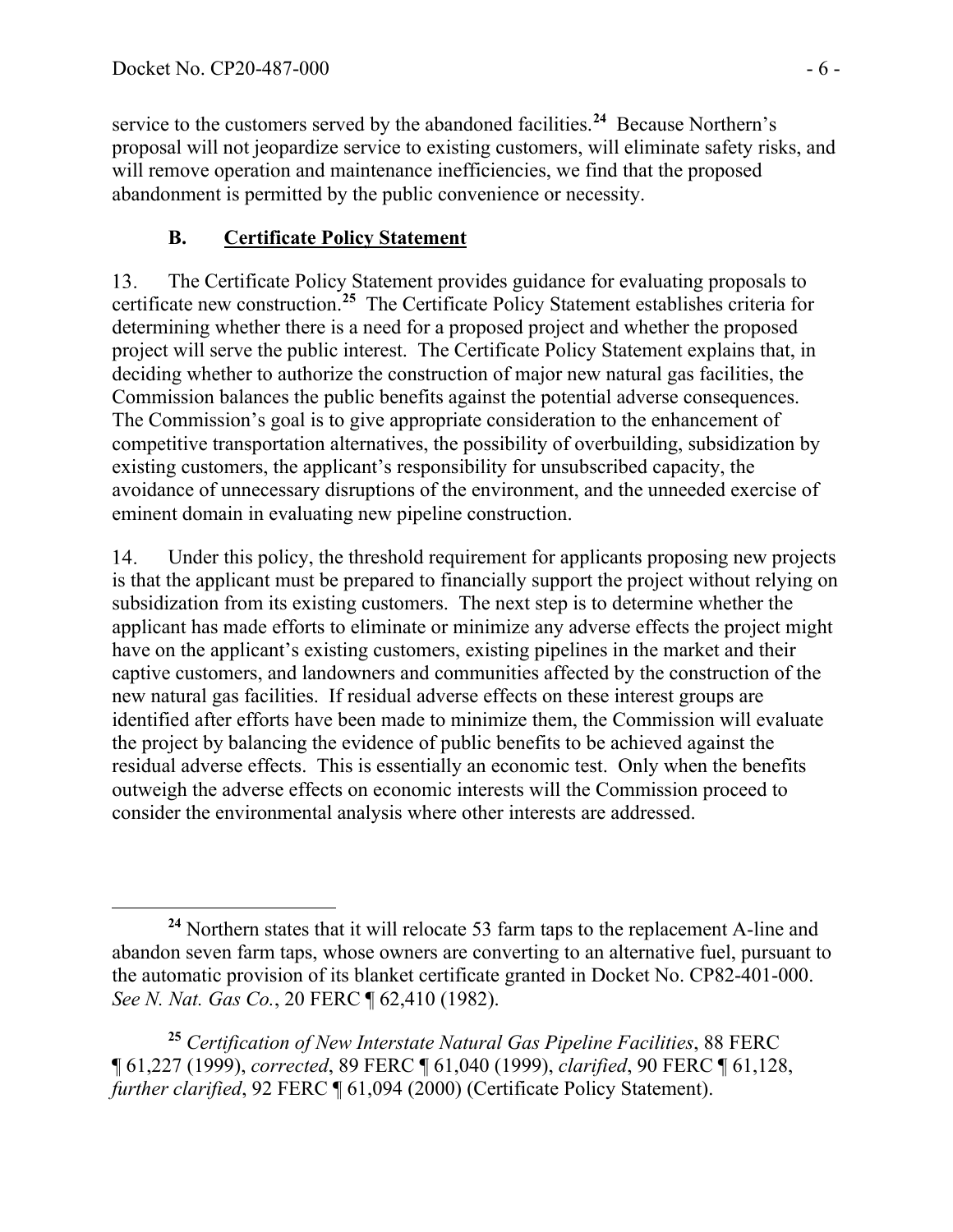15. As stated, the threshold requirement is that the applicant must financially support the project without relying on subsidization from its existing customers. The Commission has determined that it is not a subsidy under the Certificate Policy Statement for existing customers to pay for projects to replace existing capacity in order to improve the reliability or flexibility of existing service.**[26](#page-6-0)** Here, the project is designed to benefit the system as a whole by abandoning aging pipeline and replacing the capacity by constructing new facilities that will maintain the same level of service for existing customers. Accordingly, we find that there will be no subsidization of the project by existing customers.

16. We also find that because the project is designed to maintain existing services, there will be no adverse impacts on Northern's shippers or other pipelines and their customers. In addition, no other pipelines or their customers have protested Northern's proposal.

17. The proposed project will also have minimal adverse impacts on landowners and surrounding communities. Northern engaged in the Commission's prefiling process and implemented two major route deviations to accommodate landowner and stakeholder concerns. **[27](#page-6-1)** Additionally, the project facilities will be installed within the existing rightsof-way where practicable, and over 50% of the right-of-way for the greenfield tie-over branch line will be installed parallel to an existing road right-of-way. Thus, we find that Northern has taken sufficient steps to minimize adverse impacts on landowners and surrounding communities for the purposes of our consideration under the Certificate Policy Statement.

18. Accordingly, we find that there are demonstrated benefits of the South Sioux City to Sioux Falls A-line Replacement Project, and further, that the project will not have adverse economic impacts on existing shippers or other pipelines and their existing customers and the project's benefits will outweigh any adverse economic effects on landowners and surrounding communities. Therefore, we conclude that the project is

<span id="page-6-1"></span>**<sup>27</sup>** Application at 5-6,8-9 (Additional minor route deviations were incorporated into the pipeline centerline following comments received from landowners).

<span id="page-6-0"></span>**<sup>26</sup>** *Id.* at 61,746 n.12; *see also Columbia Gas Transmission, LLC*, 156 FERC ¶ 61,125, at P 15 (2016) (citing *Kern River Gas Transmission Co.*, 153 FERC ¶ 61,302, at P 12 (2015)); *Nat'l. Fuel Gas Supply Corp.*, 150 FERC ¶ 61,162, at P 15 (2015) (finding that requiring existing customers who relied on facilities to pay for those replacement facilities would not result in a subsidy because the existing 86-year-old pipeline was deteriorated and needed to be replaced to ensure continued reliability of the existing services).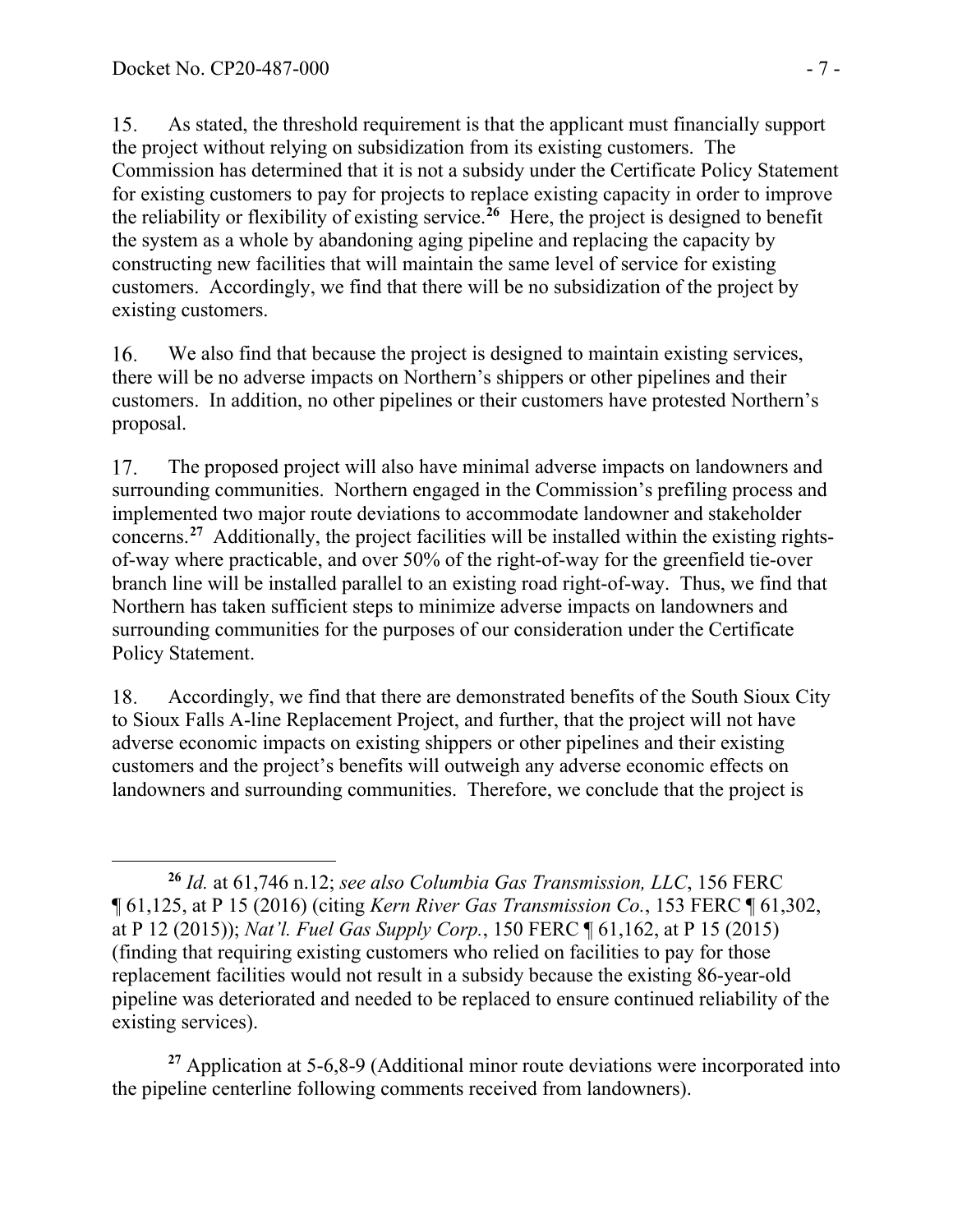consistent with the criteria set forth in the Certificate Policy Statement and analyze the environmental impacts of the project below. **[28](#page-7-0)**

# **C. Predetermination of Rolled-in Rate Treatment**

19. Northern estimates that the cost to construct the proposed facilities will be approximately \$173.8 million. Although Northern does not request a pre-determination regarding future rate treatment of project costs, it is the Commission's practice to make such a finding.**[29](#page-7-1)**

20. To support a pre-determination that a pipeline may roll the costs of a project into its system-wide rates in its next NGA section 4 general rate proceeding, a pipeline must demonstrate that rolling in the costs associated with the construction and operation of new facilities will not result in existing customers subsidizing the expansion. The Certificate Policy Statement specifically provides that increasing the rates of existing customers to pay for projects designed to improve reliability or flexibility in providing a pipeline's existing services for its customers is not a subsidy. **[30](#page-7-2)**

21. As discussed above, the primary purpose of the proposed project is to replace aging pipeline for increased safety, reliability, and efficiency for the benefit of existing customers. The Certificate Policy Statement recognizes the appropriateness of rolled-in rate treatment for projects constructed to improve the reliability of service to existing customers or to improve service by replacing existing capacity.**[31](#page-7-3)** Accordingly, we find it will be appropriate to roll the costs of the project into Northern's system rates in a future NGA section 4 general rate proceeding, absent any significant change in circumstances.

# **D. Environmental Analysis**

22. On July 23, 2019, Commission staff began its environmental review of the South Sioux City to Sioux Falls A-line Replacement Project by granting Northern's request to

<span id="page-7-0"></span>**<sup>28</sup>** *See* Certificate Policy Statement, 88 FERC ¶ 61,227 at 61,745–46 (explaining that only when the project benefits outweigh the adverse effects on the economic interests will the Commission then complete the environmental analysis).

<span id="page-7-2"></span><span id="page-7-1"></span>**<sup>29</sup>** *See Trunkline Gas Co., LLC*, 135 FERC ¶ 61,019, at P 27 (2011) (granting a pre-determination of rolled-in rates, even though the applicant did not request it, because a pre-determination better enables existing and potential shippers to make decisions to protect their interests).

**<sup>30</sup>** Certificate Policy Statement, 88 FERC ¶ 61,227 at 61,746 n.12.

<span id="page-7-3"></span>**<sup>31</sup>** *Id.*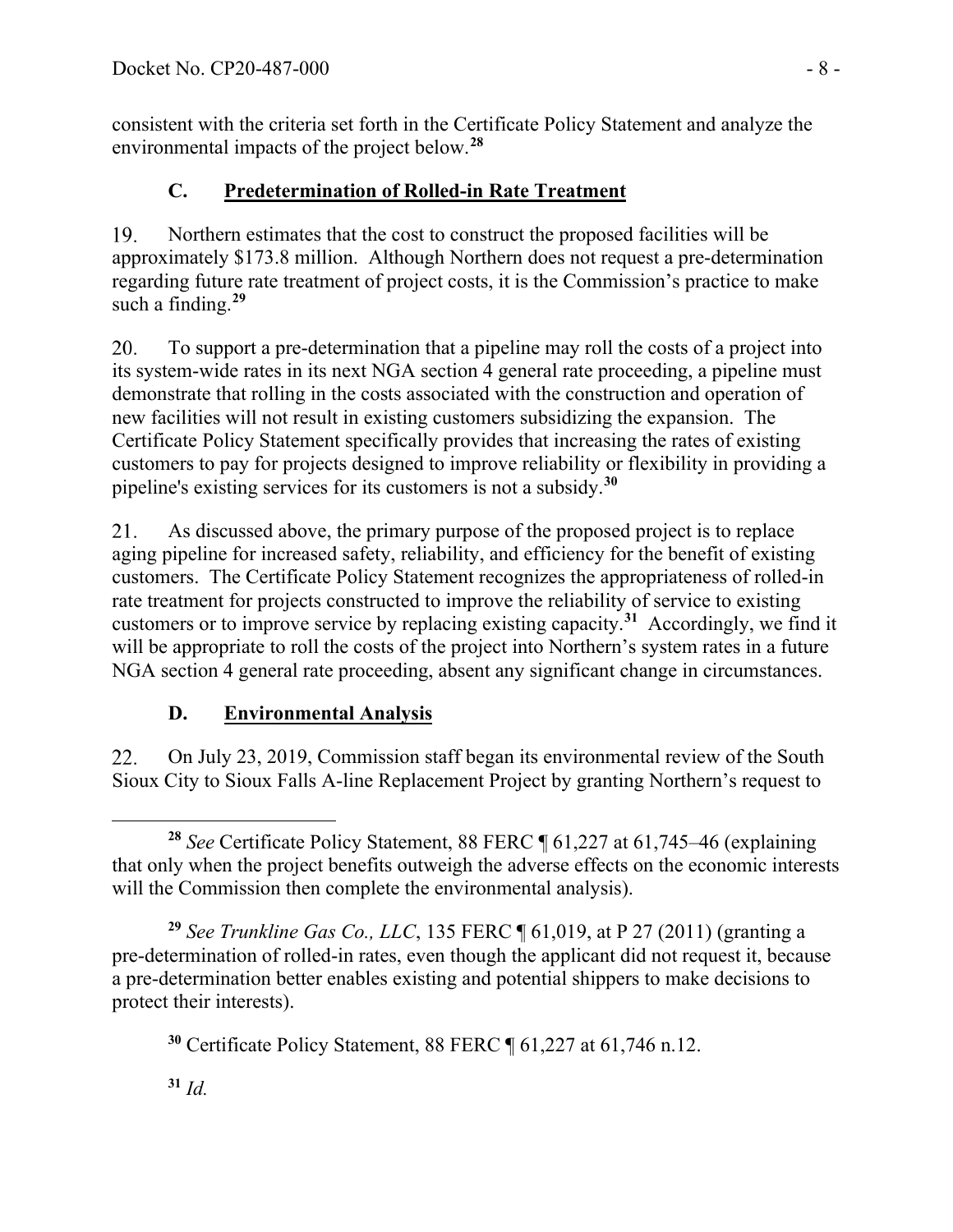use the pre-filing process in Docket No. PF19-8-000.**[32](#page-8-0)** As part of the pre-filing review, staff participated in four open houses sponsored by Northern in Nebraska and South Dakota between October 14 and 17, 2019, to explain the Commission's environmental review process to interested stakeholders.

On November 22, 2019, the Commission issued a *Notice of Intent to Prepare an*  23. *Environmental Assessment for the Planned South Sioux City to Sioux Falls A-line Replacement Project, Request for Comments on Environmental Issues, and Notice of Public Scoping Sessions* (NOI). The NOI was published in the *Federal Register***[33](#page-8-1)** and mailed to interested parties, including federal, state, and local government representatives and agencies; elected officials; affected property owners; environmental and public interest groups; Native American tribes; other interested parties; and local libraries. We received written comments in response to the NOI from the National Park Service, the Nebraska Department of Natural Resources, and the Teamsters National Pipeline Labor Management Cooperation Trust (Teamsters).

24. On December 11 and 12, 2019, Commission staff conducted public scoping sessions in Elk Point and Beresford, South Dakota, respectively, to provide the public with an opportunity to learn more about the project and comment on environmental issues that should be addressed in the Environmental Assessment (EA).**[34](#page-8-2)** Four landowners provided comments on the project at the scoping sessions.**[35](#page-8-3)**

25. The primary issues raised during the public scoping and pre-filing review process were soil segregation and compaction; soil erosion and sediment control through postconstruction; impacts on prime farmland, water wells, floodplains, livestock, irrigated lands and drain tiles; impacts on water quality and impaired water resources; the distance of construction from the Missouri River and hydrostatic test water concerns; impacts on the Lewis and Clark National Historic Trail and the Missouri National Recreational River; and Northern's spill response plan.

**<sup>32</sup>** *See* 18 C.F.R. § 157.21(b) (2020).

**<sup>33</sup>** 84 Fed. Reg. 65,800 (November 29, 2019).

<span id="page-8-2"></span><span id="page-8-1"></span><span id="page-8-0"></span>**<sup>34</sup>** The dates and locations of scoping sessions are stated incorrectly in the EA. The public scoping meetings were held on the dates and locations stated above.

<span id="page-8-3"></span><sup>35</sup> Transcripts of the scoping sessions were entered into the public record in Docket No. PF19-8-000.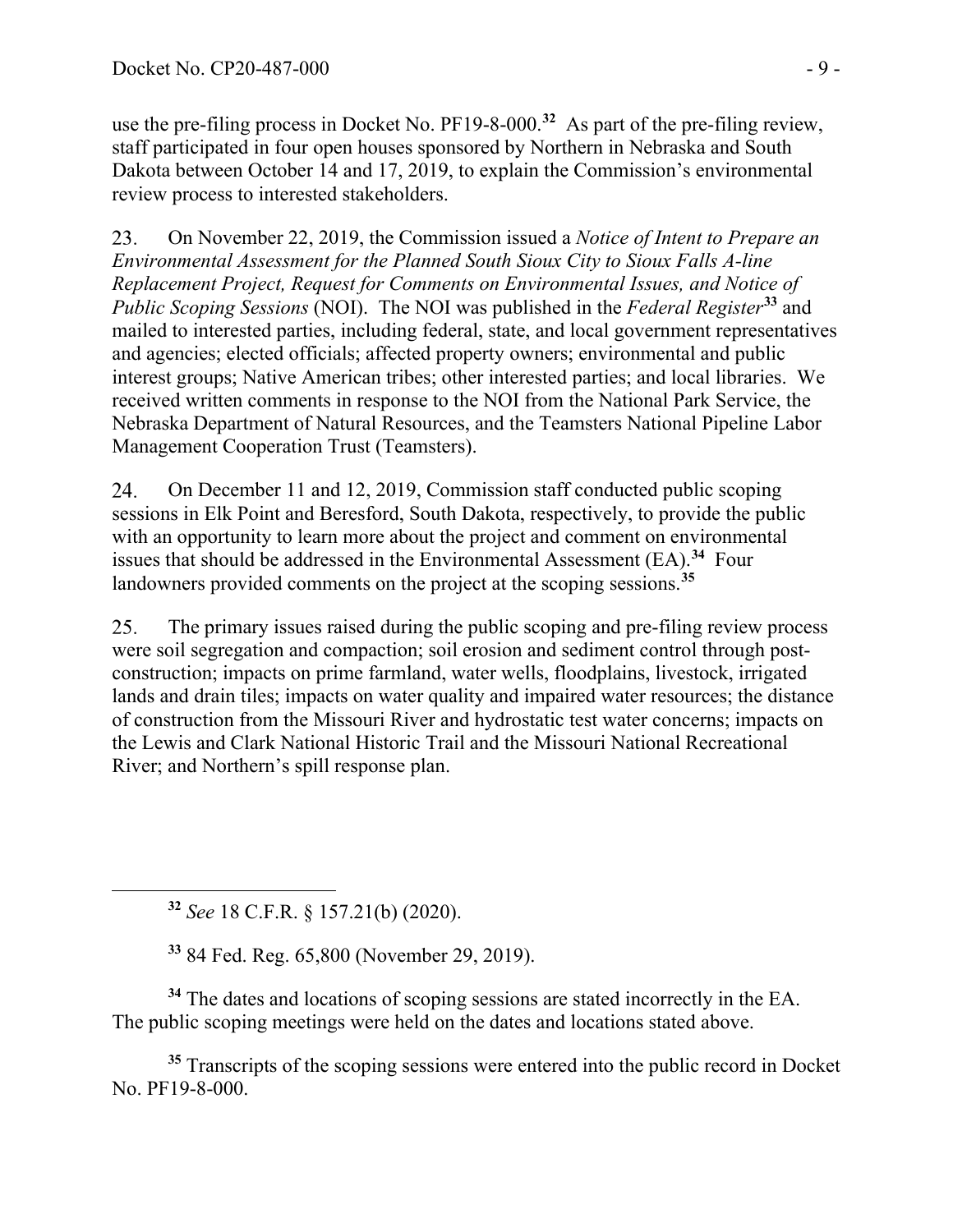To satisfy the requirements of the National Environmental Policy Act of 1969,**[36](#page-9-0)** 26. our staff, with the cooperation of the U.S. Army Corps of Engineers, prepared an EA for Northern's proposal. The analysis in the EA addresses geology, soils, water resources, wetlands, vegetation, fisheries, wildlife, threatened and endangered species, land use, recreation, visual resources, cultural resources, air quality, noise, safety, cumulative impacts, and alternatives. All substantive comments raised during the pre-filing review and scoping process were addressed in the EA.**[37](#page-9-1)**

The EA was issued for a 30-day comment period and placed into the public record 27. on January 5, 2021. The Teamsters**[38](#page-9-2)** and Banner Associates, Inc. (Banner Associates), on behalf of the Lewis & Clark Regional Water System (Lewis & Clark), filed comments on the EA. **[39](#page-9-3)**

28. Lewis & Clark states that Northern's proposed A-line pipeline replacement will cross a 24-inch-diameter polyvinyl chloride potable water pipeline operated by Lewis & Clark. **[40](#page-9-4)** Banner Associates does not oppose the proposed project, but requests an opportunity to review the plans for construction in the vicinity of the water pipeline. Further, Banner Associates asks that Northern provide updates to Lewis & Clark as Northern's project progresses so it can provide input. Northern's current construction plans for the project are available on the Commission's eLibrary website.**[41](#page-9-5)** As stated in its application, Northern and its contractors will ensure the local One Call notification systems (Nebraska 811 and South Dakota One Call) are contacted to allow utilities with facilities in the project area to locate and mark utility lines to prevent accidental damage

<span id="page-9-0"></span>**<sup>36</sup>** 42 U.S.C. §§ 4321 *et seq.*; *see also* 18 C.F.R. pt. 380 (2020) (Commission's regulations implementing the National Environmental Policy Act)

<span id="page-9-1"></span>**<sup>37</sup>** Section A.4 and table A-1 of the EA provides a detailed and comprehensive list of issues raised during the public scoping process.

<span id="page-9-2"></span>**<sup>38</sup>** The Teamsters comment consisted of attachments describing their expertise and procedures regarding pipeline construction.

<span id="page-9-3"></span>**<sup>39</sup>** Banner Associates filed its comment on behalf of Lewis & Clark Regional Water System.

<span id="page-9-5"></span><span id="page-9-4"></span>**<sup>40</sup>** Lewis & Clark was authorized by Congress in 2000 as a water supply project in South Dakota, northwest Iowa, and southwest Minnesota. *See* Lewis and Clark Rural Water System Act of 2000, Pub. L. No. 106-246, 114 Stat. 579, 579-582 (2000).

**<sup>41</sup>** Northern Application at Resource Report 1, figures 1-4 and 1-5.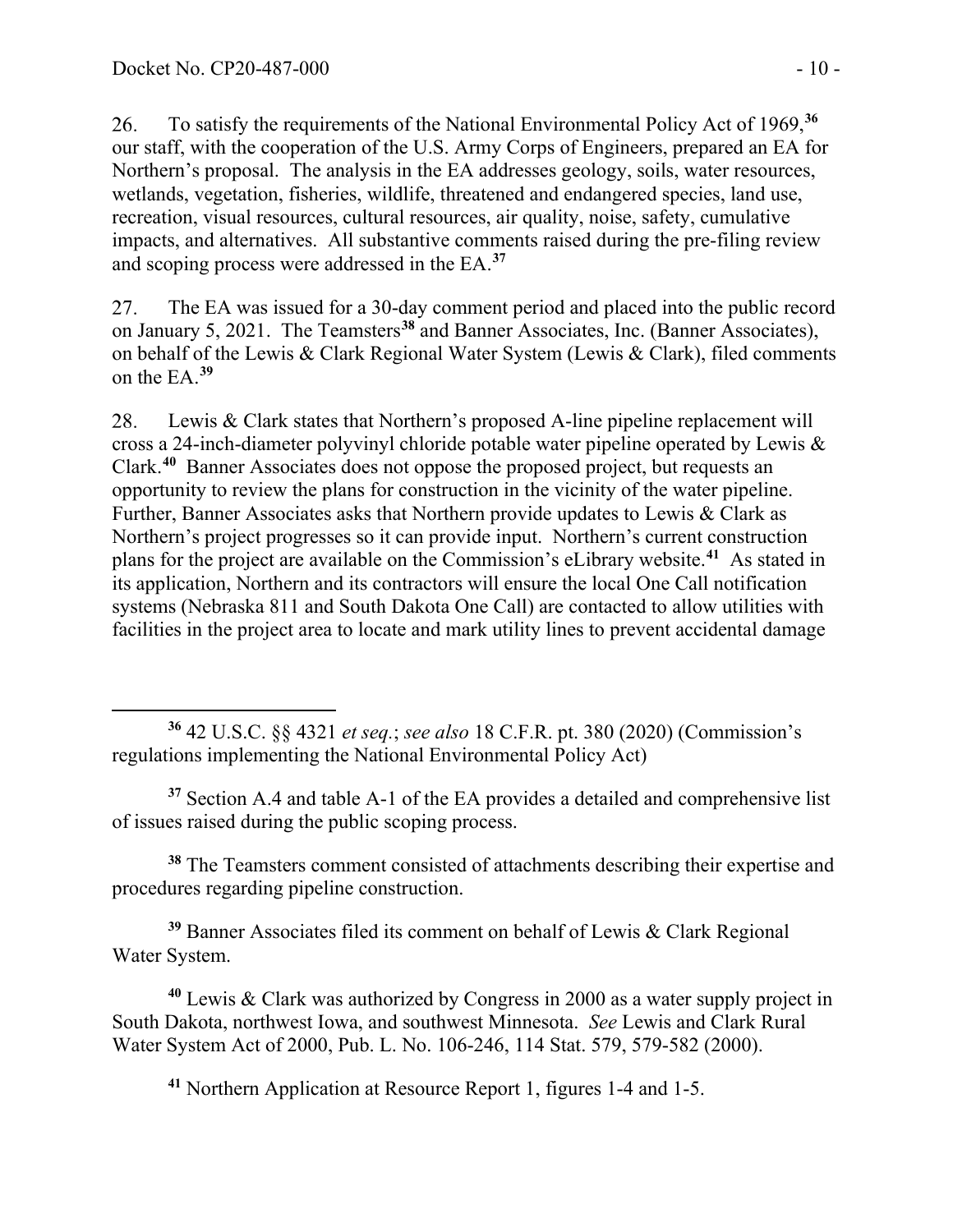during pipeline construction.<sup>[42](#page-10-0)</sup> We believe that this should be sufficient to ensure that Lewis & Clark's potable water pipeline will not be impacted by construction of the project.

## **E. Greenhouse Gas Emissions and Climate Change**

29. The EA discloses that the project's construction will emit a total of 19,655 metric tons of carbon dioxide equivalent  $(CO<sub>2</sub>e)$  while its operation will emit 351 metric tons annually.**[43](#page-10-1)** In previous orders, the Commission has concluded that it was unable to assess the significance of a project's greenhouse gas (GHG) emissions or those emissions' contribution to climate change.**[44](#page-10-2)** Upon reconsideration, we no longer believe that to be the case. Accordingly, in the following paragraphs, we assess the significance of the project's GHG emissions and their contribution to climate change. Based on the record in this proceeding, we conclude that those impacts are not significant.

 $30.$ The U.S. Court of Appeals for the District of Columbia Circuit has explained that a proposed interstate natural gas pipeline's reasonably foreseeable GHG emissions are relevant to whether the pipeline is required by the public convenience and necessity.**[45](#page-10-3)** A rigorous review of a project's reasonably foreseeable GHG emissions is also an essential part of the Commission's responsibility under NEPA to take a "hard look" at a project's environmental impacts.**[46](#page-10-4)** Determining the significance of the impacts from a proposed

<span id="page-10-1"></span><span id="page-10-0"></span>**<sup>43</sup>** EA at 76 and 77. There is no new capacity associated with this pipeline replacement, thus no downstream greenhouse gas (GHG) emissions to consider.

<span id="page-10-2"></span>**<sup>44</sup>** *See, e.g.*, *Dominion Transmission, Inc*., 163 FERC ¶ 61,128, at PP 67-70 (2018) (LaFleur, Comm'r, dissenting in part; Glick, Comm'r, dissenting in part).

<span id="page-10-3"></span>**<sup>45</sup>** *See, e.g.*, *Birckhead v. FERC*, 925 F.3d 510, 519 (D.C. Cir. 2019); *Sierra Club v. FERC*, 867 F.3d 1357, 1373 (D.C. Cir. 2017) (*Sabal Trail*); *see also Sabal Trail*, 867 F.3d at 1374 (explaining that because the project's indirect GHG emissions were reasonably foreseeable, the Commission needed to " needed to include a discussion of the "significance" of this indirect effect as well as the incremental impact of the action when added to other past, present, and reasonably foreseeable future actions" (internal citations and quotation marks omitted)).

<span id="page-10-4"></span>**<sup>46</sup>** *Robertson v. Methow Valley Citizens Council*, 490 U.S. 332, 333 (1989); *see Sabal Trail*, 867 F.3d at 1373; *WildEarth Guardians v. Jewell*, 738 F.3d 298, 302 (D.C. Cir. 2013) ("NEPA . . . places upon an agency the obligation to consider every significant aspect of the environmental impact of a proposed action.") (quoting *Balt. Gas & Elec. Co. v. Natural Res. Def. Council, Inc.*, 462 U.S. 87, 97 (1983)).

**<sup>42</sup>** *See id.*, at Resource Report 1.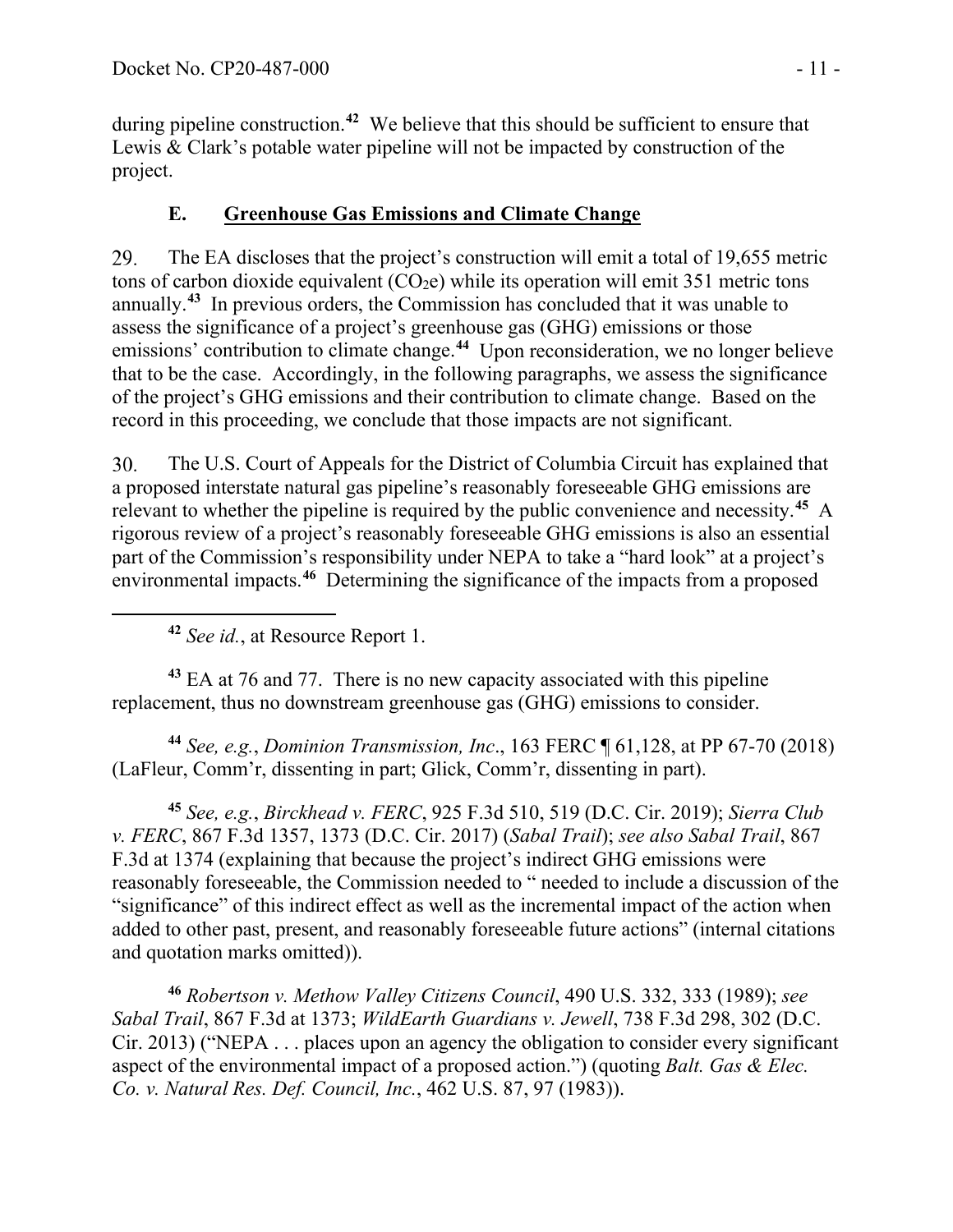project's GHG emissions informs the Commission's review in a number of important respects, including its decision whether to prepare an environmental impact statement.

 $31.$ As an initial matter, the Supreme Court has explained that NEPA's purpose is to "ensure[] that the agency, in reaching its decision, will have available, and will carefully consider, detailed information concerning significant environmental impacts" and to "guarantee[] that the relevant information will be made available to the larger audience that may also play a role in both the decisionmaking process and the implementation of that decision."**[47](#page-11-0)** As with other environmental impacts, determining whether a project's reasonably foreseeable GHG emissions and contribution to climate change are significant furthers that purpose by disclosing to the public and the relevant decisionmakers the extent of a project's adverse environmental impacts.**[48](#page-11-1)**

In evaluating whether an impact is significant, the Commission determines 32. whether "it would result in a substantial adverse change in the physical environment."<sup>[49](#page-11-2)</sup> In making that determination for different environmental impacts, the Commission necessarily considers different types of evidence, giving that evidence such weight as it deems appropriate using its experience, judgment, and expertise.**[50](#page-11-3)** We find that there is

<span id="page-11-0"></span>**<sup>47</sup>** *Dep't of Transp. v. Pub. Citizen*, 541 U.S. 752, 768 (2004) (citing *Robertson v. Methow Valley Citizens Council*, 490 U.S. 332, 349 (1989)).

<span id="page-11-1"></span>**<sup>48</sup>** *See, e.g., Robertson v. Methow Valley Citizens Council*, 490 U.S. at 349 (explaining that one of NEPA's purposes is to ensure that "relevant information will be made available to the larger audience that may also play a role in both the decisionmaking process and the implementation of that decision"); *Lemon v. Geren*, 514 F.3d 1312, 1315 (D.C. Cir. 2008) ("The idea behind NEPA is that if the agency's eyes are open to the environmental consequences of its actions and if it considers options that entail less environmental damage, it may be persuaded to alter what it proposed.").

<span id="page-11-2"></span>**<sup>49</sup>** *See Magnum Gas Storage, LLC*, 134 FERC ¶ 61,197, at P 114 (2011) ("an impact was considered to be significant if it would result in a substantial adverse change in the physical environment or natural condition and could not be mitigated to less-thansignificant level").

<span id="page-11-3"></span>**<sup>50</sup>** For impacts where there are no established federal standards, the Commission makes qualitative assessments to determine whether a proposed project would have a significant impact on a particular resource. *See, e.g.*, *Texas LNG Brownsville LLC*, 169 FERC ¶ 61,130, at P 56 (2019), *order on reh'g*, 170 FERC ¶ 61,139, at P 32 (2020) (stating that "[d]ue to the relatively undeveloped nature of the project area, the visual sensitivity of nearby recreation areas, and the lack of feasible visual screening measures, the Final EIS concluded that the project would result in a significant impact on visual resources when viewed from the adjacent Laguna Atascosa National Wildlife Refuge");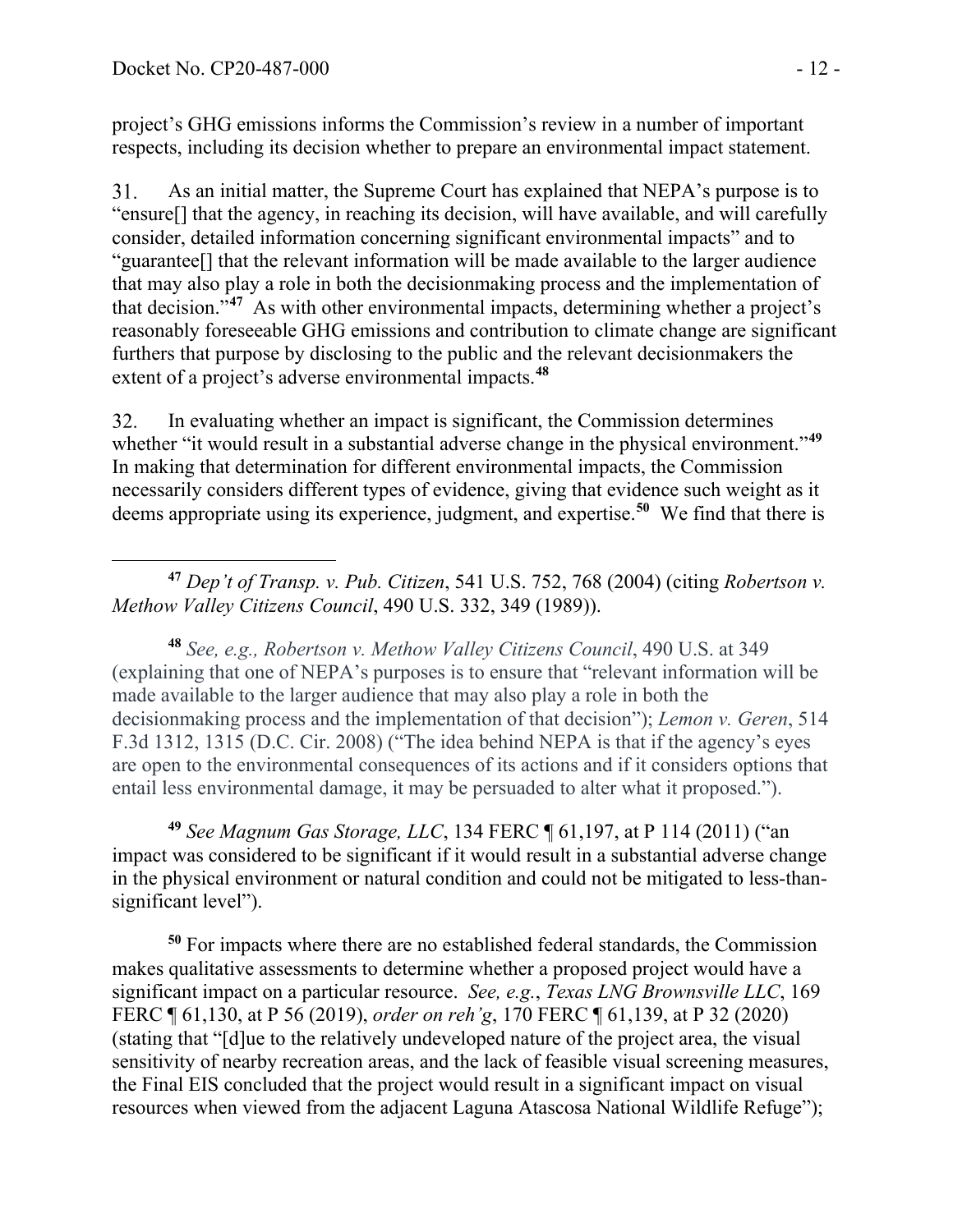nothing about GHG emissions or their resulting contribution to climate change that prevents us from making that same type of significance determination.

NEPA does not require that the studies, metrics, and models—scientific and 33. otherwise—on which an agency relies be universally accepted or otherwise uncontested. Instead, NEPA permits agencies to rely on the best available evidence, quantitative and qualitative, even where that evidence has certain limitations. In the following paragraphs, we assess the significance of this project's GHG emissions and their contribution to climate change. In future proceedings, the evidence on which the Commission relies to assess significance may evolve as the Commission becomes more familiar with the exercise and in response to the particular record before us in those proceedings. In addition, on February 18, 2021, the Commission issued a Notice of Inquiry (NOI) seeking new information and additional stakeholder perspectives to help the Commission explore whether it should revise its approach under the currently effective policy statement on certification of new natural gas transportation facilities.**[51](#page-12-0)** The NOI seeks information concerning options for assessing the significance of the impacts of GHG emissions and will help inform our approach going forward. However the Commission's approach to the significance analysis evolves, the reasonably foreseeable GHG emissions associated with this project would not be considered significant.

Here, we compare the project's reasonably foreseeable GHG emissions to the total 34. GHG emissions of the United States as a whole. That comparison allows us to assess the project's share of contribution to GHG emissions at the national level, which provides us with a reasoned basis to consider the significance of the project's GHG emissions and their potential impact on climate change. The total GHGs from construction and operation are 20,006 metric tons.**[52](#page-12-1)** To provide context to the EA's GHG estimate, 5.903 billion metric tons of  $CO<sub>2</sub>e$  were emitted at a national level in 2018 (inclusive of  $CO<sub>2</sub>e$ 

<span id="page-12-0"></span>**<sup>51</sup>** *Certificate of New Interstate Natural Gas Facilities*, 174 FERC ¶ 61,125 (2021).

<span id="page-12-1"></span>**<sup>52</sup>** EA at 76 and 77.

Final Environmental Impact Statement for the Alaska LNG Project. Docket No. CP17- 178-000, at ES-4 (Mar. 2020) (finding that "[t]he Project would result in significant longterm to permanent impacts on thaw sensitive permafrost (about 6,218 acres), thaw stable permafrost (about 3,499 acres), forest (about 12,440 acres); and wetlands (about 8,225 acres).").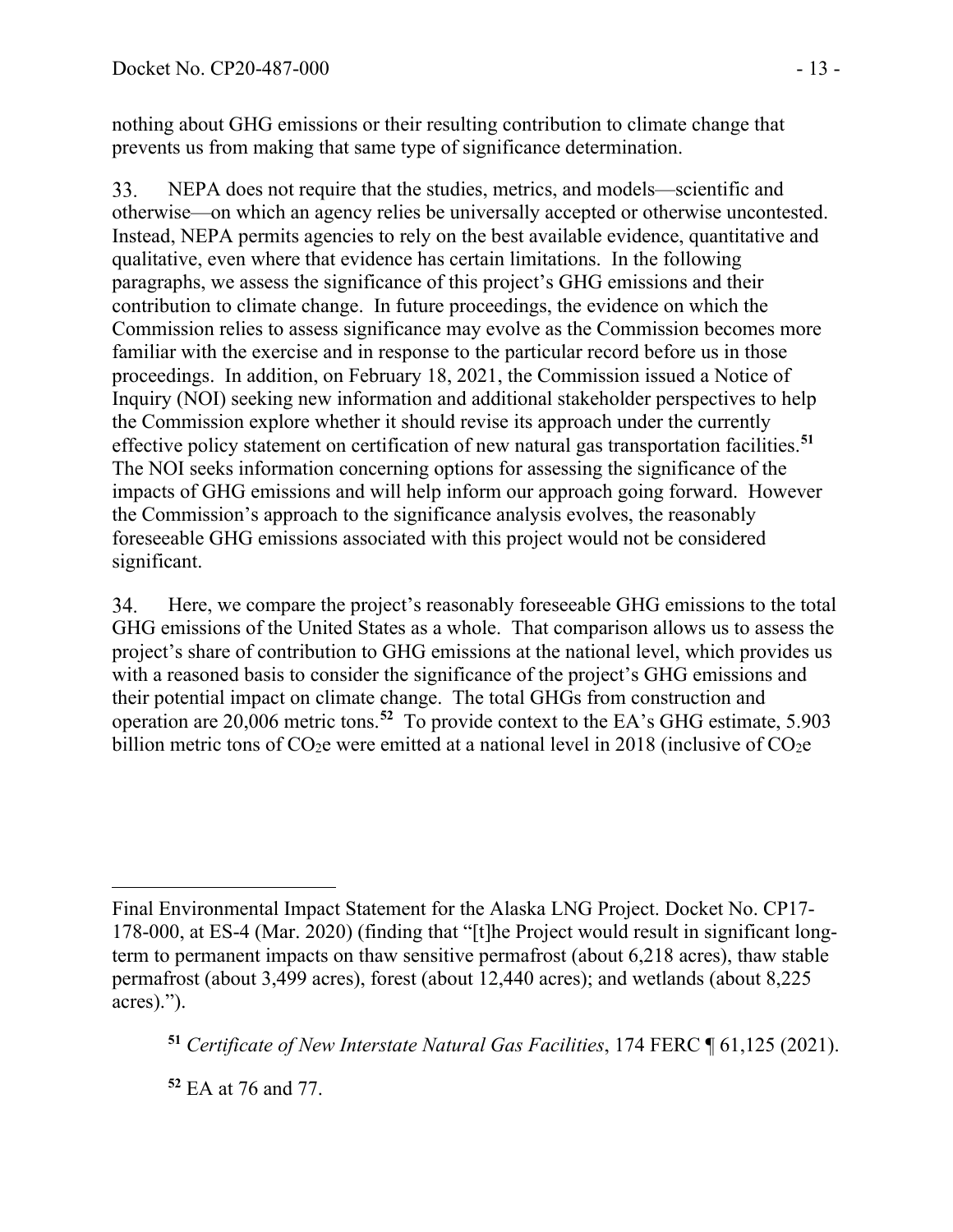sources and sinks).<sup>[53](#page-13-0)</sup> This project could potentially increase  $CO<sub>2</sub>e$  emissions based on the 2018 levels by 0.0003%, in subsequent years, the operations only would be 0.000006%. **[54](#page-13-1)**

For additional context, when states have GHG emissions reduction targets we will 35. endeavor to consider the GHG emissions of a project on those state goals. Nebraska and South Dakota do not have state emissions targets, in lieu of, we compare the operationrelated emissions to the 2017 state inventories, finding an increase in Nebraska's GHG emissions by 0.000078% and South Dakota's GHG emissions by 0.0002%. **[55](#page-13-2)**

Based on this record, we find that the project's contribution to climate change 36. would not be significant. In future proceedings, we will continue to consider all appropriate evidence regarding the significance of a project's reasonably foreseeable GHG emissions and those emissions' contribution to climate change.**[56](#page-13-3)** In addition, we note that should we determine that a project's reasonably foreseeable GHG emissions are significant, those GHG related impacts would be considered along with many other factors when determining whether a project is required by the public convenience and necessity.

<span id="page-13-0"></span>**<sup>53</sup>** U.S. Environmental Protection Agency, *Inventory of U.S. Greenhouse Gas Emissions and Sinks*: 1990-2018 at ES6-8 (Table ES-2) (2020), https://www.epa.gov/sites/production/files/2020-04/documents/us-ghg-inventory-2020 main-text.pdf (accessed March, 2021).

<span id="page-13-1"></span>**<sup>54</sup>** Although the national emissions reduction targets expressed in the EPA's Clean Power Plan were repealed, *EPA, Repeal of the Clean Power Plan;* Greenhouse Gas Emissions from Existing Electric Utility Generating Units; Revisions to Emissions Guidelines Implementing Regulations, 84 Fed. Reg. 32,520, 32,522-32 (July 8, 2019), the Paris Climate Accord has been rejoined, *Tackling the Climate Crisis at Home and Abroad*, 86 Fed. Reg. 7619 (January 27, 2021). It is not yet clear if the U.S. will retain or modify its former goals.

<span id="page-13-2"></span>**<sup>55</sup>** The operational emissions occur from fugitive methane emissions and are divided for each state where those emissions occur. Two of the aboveground facilities were in Nebraska, and fifteen were located in South Dakota, for 41 and 310 metric tons per year of  $CO<sub>2e</sub>$  respectively.

<span id="page-13-3"></span>**<sup>56</sup>** *See Robertson*, 490 U.S. at 350 ("If the adverse environmental effects of the proposed action are adequately identified and evaluated, the agency is not constrained by NEPA from deciding that other values outweigh the environmental costs.").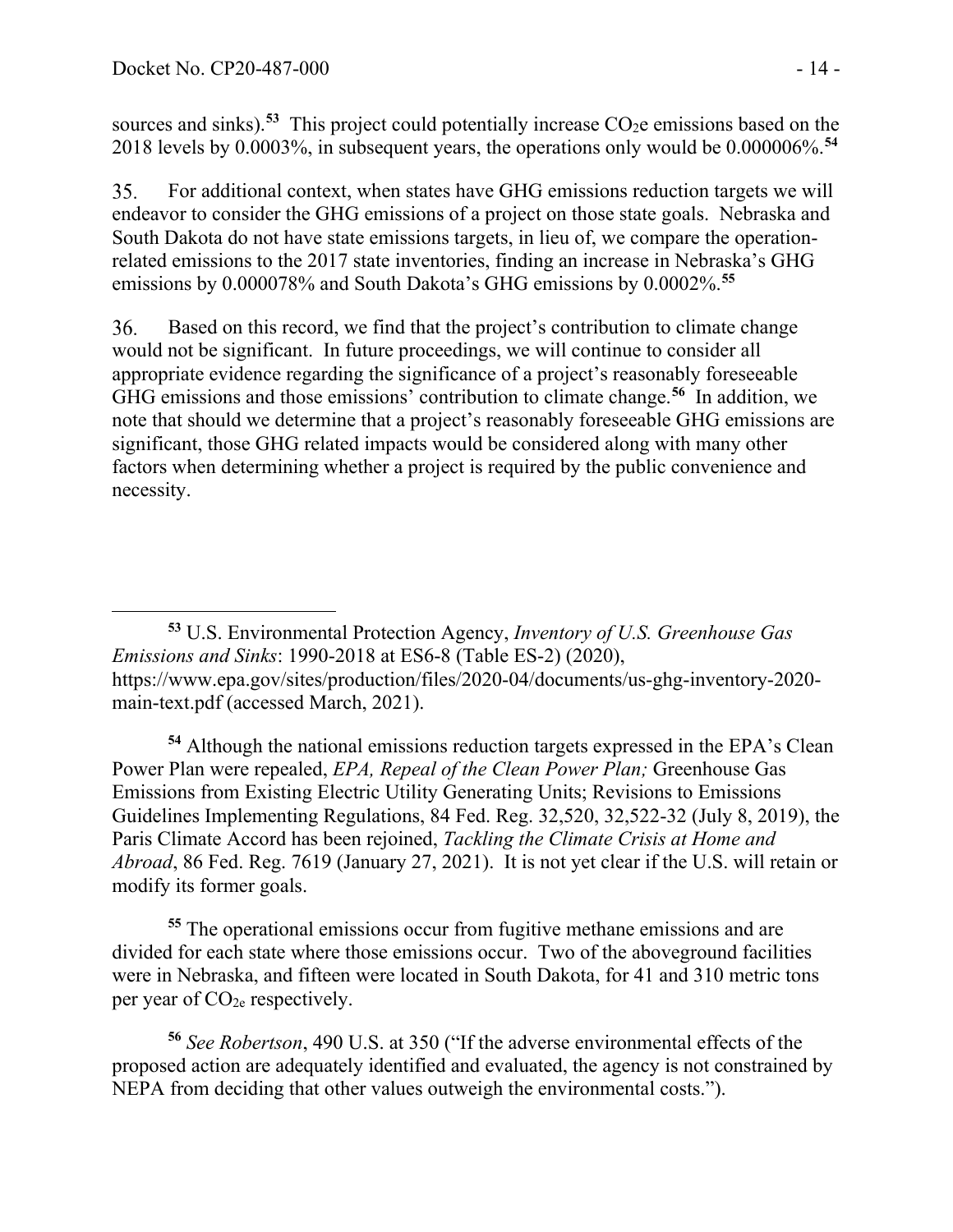## **IV. Conclusion**

37. Based on the analysis in the EA, as supplemented herein, we conclude that if constructed and operated in accordance with Northern's application and supplements, and in compliance with the environmental conditions in the appendix to this order, our approval of this proposal would not constitute a major federal action significantly affecting the quality of the human environment.

Based on our Certificate Policy Statement determination and our environmental 38. analysis, we find under section 7 of the NGA that the public convenience and necessity requires approval of the South Sioux City to Sioux Falls A-line Replacement Project, subject to the conditions in this order.

39. Compliance with the environmental conditions appended to our orders is integral to ensuring that the environmental impacts of approved projects are consistent with those anticipated by our environmental analyses. Thus, Commission staff carefully reviews all information submitted. Only when satisfied that the applicant has complied with all applicable conditions will a notice to proceed with the activity to which the conditions are relevant be issued. We also note that the Commission has the authority to take whatever steps are necessary to ensure the protection of environmental resources during construction and operation of the project, including authority to impose any additional measures deemed necessary to ensure continued compliance with the intent of the conditions of the order, as well as the avoidance or mitigation of unforeseen adverse environmental impacts resulting from project construction and operation.

Any state or local permits issued with respect to the jurisdictional facilities 40. authorized herein must be consistent with the conditions of this certificate. The Commission encourages cooperation between interstate pipelines and local authorities. However, this does not mean that state and local agencies, through application of state or local laws, may prohibit or unreasonably delay the construction or operation of facilities approved by this Commission.**[57](#page-14-0)**

<span id="page-14-0"></span>**<sup>57</sup>** *See* 15 U.S.C. § 717r(d) (state or federal agency's failure to act on a permit considered to be inconsistent with Federal law); *see also Schneidewind v. ANR Pipeline Co*., 485 U.S. 293, 310 (1988) (state regulation that interferes with FERC's regulatory authority over the transportation of natural gas is preempted) and *Dominion Transmission, Inc. v. Summers*, 723 F.3d 238, 245 (D.C. Cir. 2013) (noting that state and local regulation is preempted by the NGA to the extent it conflicts with federal regulation, or would delay the construction and operation of facilities approved by the Commission).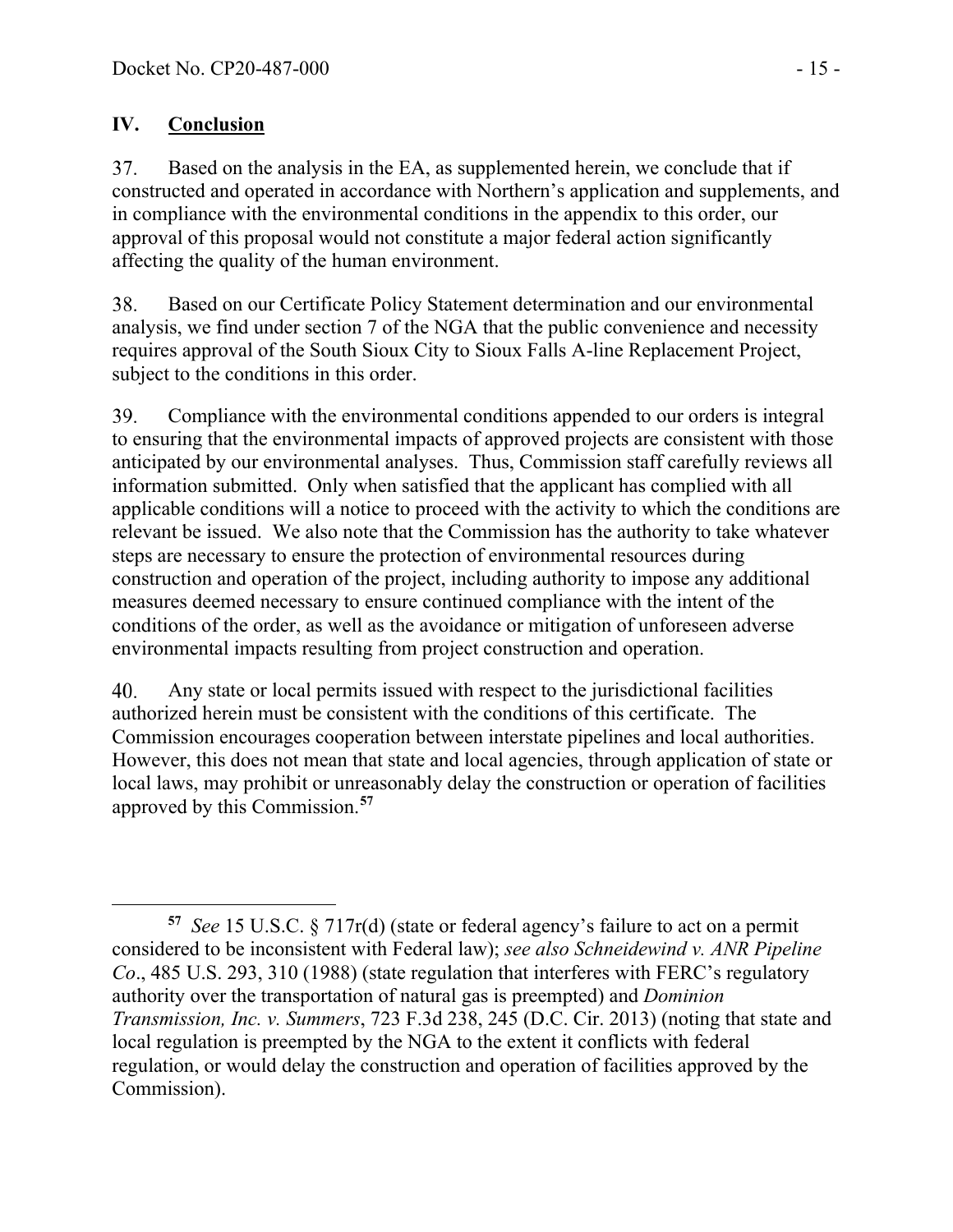41. The Commission on its own motion received and made a part of the record in this proceeding all evidence, including the application, and exhibits thereto, and all comments, and upon consideration of the record,

### The Commission orders:

on:

(A) A certificate of public convenience and necessity is issued authorizing Northern to construct and operate the South Sioux City to Sioux Falls A-line Replacement Project, as described and conditioned herein, and as more fully described in the application and subsequent filings by the applicant, including any commitments made therein.

- (B) The certificate authority issued in Ordering Paragraph (A) is conditioned
	- (1) Northern's completion of construction of the proposed facilities and making them available for service within two years of the date of this order pursuant to section 157.20(b) of the Commission's regulations;
	- (2) Northern's compliance with all applicable Commission regulations, particularly the general terms and conditions set forth in Parts 154, 157, and 284, and paragraphs (a), (c), (e), and (f) of section 157.20 of the Commission's regulations; and
	- (3) Northern's compliance with the environmental conditions listed in the appendix of this order.

(C) We find it will be appropriate to roll project costs into Northern's system rates in a future NGA section 4 general rate proceeding, absent a significant change in circumstances.

(D) Northern is granted permission and approval to abandon the facilities described in this order, and as more fully described in the application, subject to Northern's compliance with environmental conditions listed in the appendix to this order.

(E) Northern shall notify the Commission within 10 days of the abandonment of the facilities.

(F) Northern shall notify the Commission's environmental staff by telephone or e-mail of any environmental noncompliance identified by other federal, state, or local agencies on the same day that such agency notifies Northern. Northern shall file written confirmation of such notification with the Secretary of the Commission within 24 hours.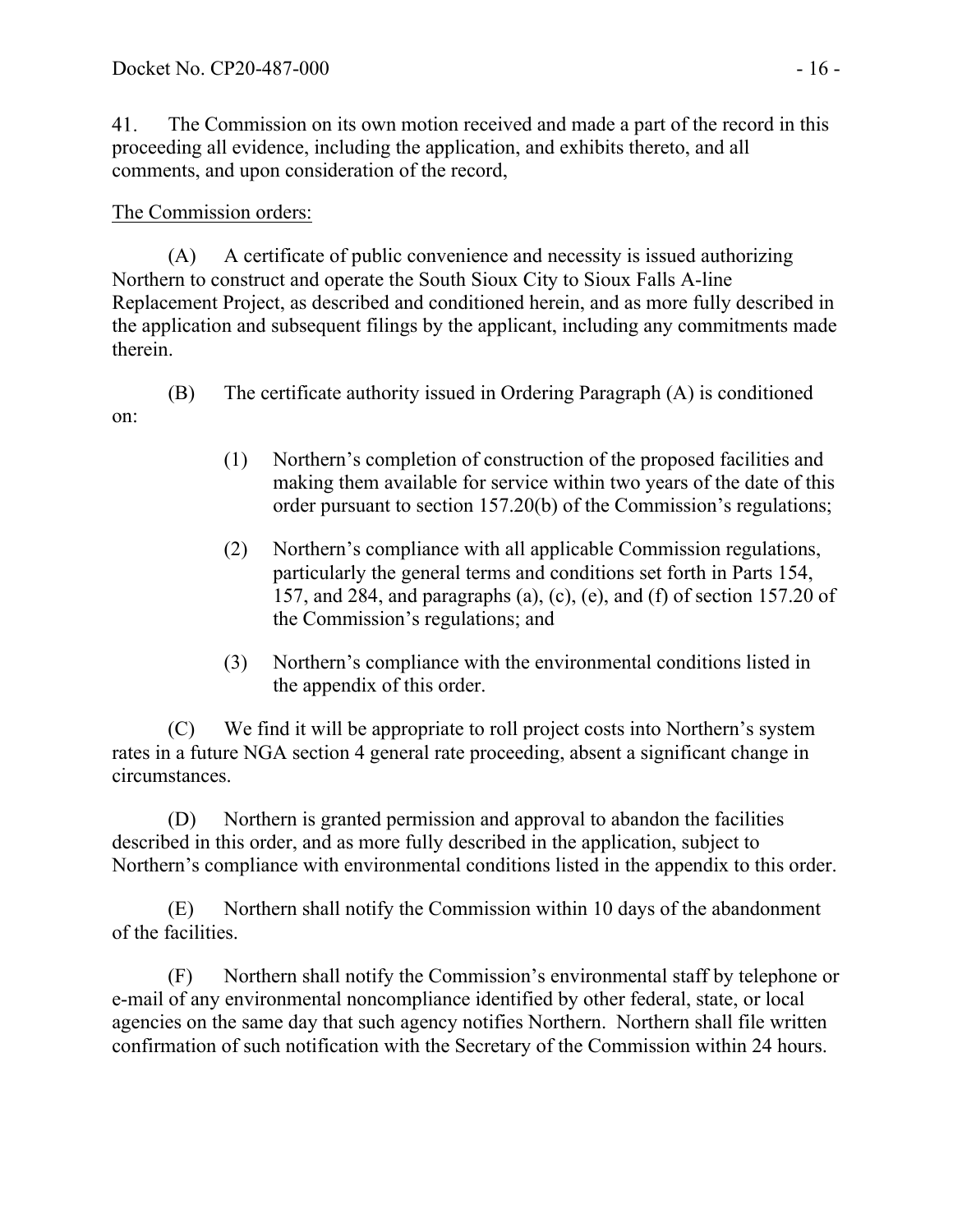By the Commission. Commissioner Danly is concurring in part and dissenting in part with a separate statement attached.

> Commissioner Christie concurring in part and dissenting in part with a separate statement attached.

 $(S E A L)$ 

Kimberly D. Bose, Secretary.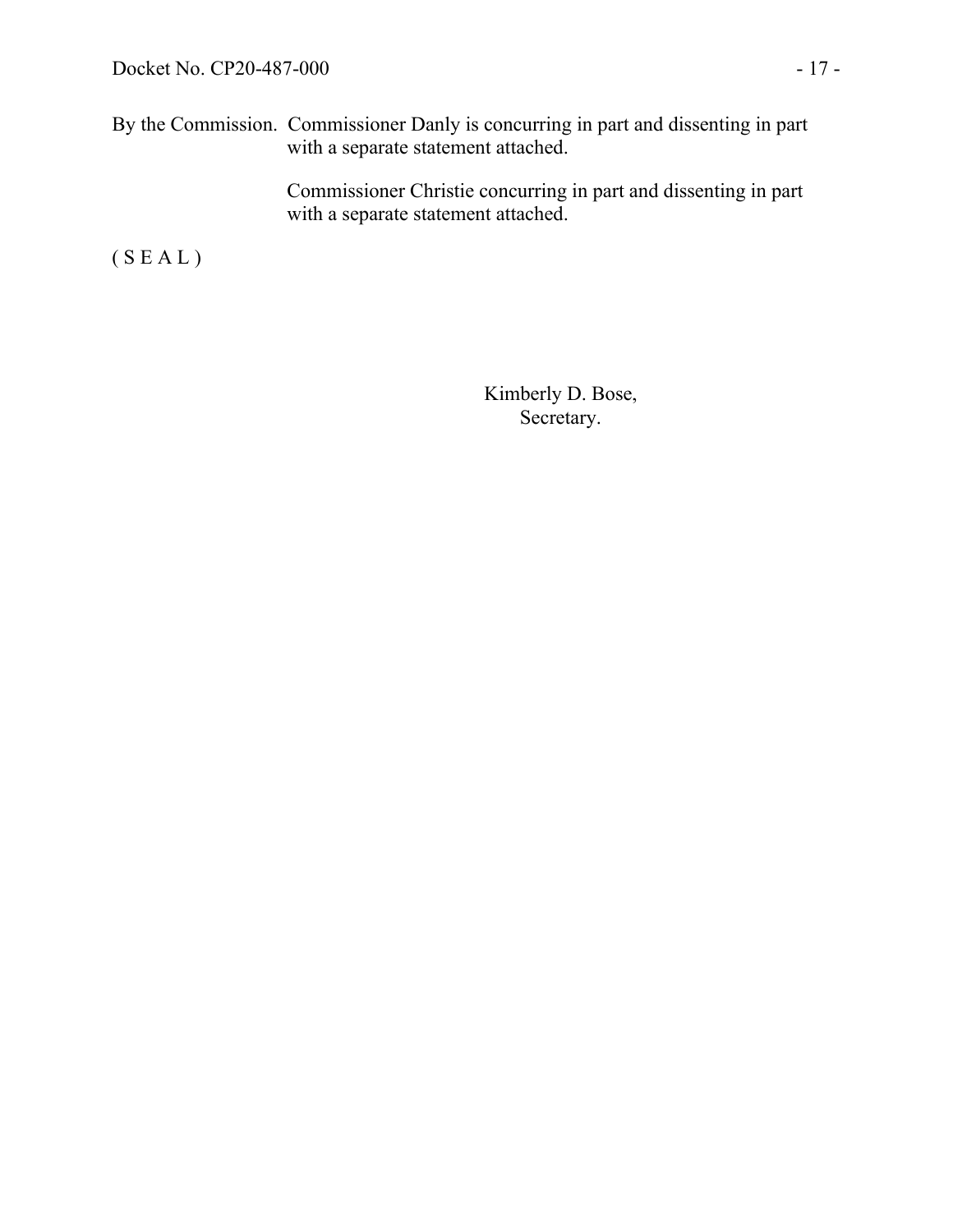# **Appendix**

# **Environmental Conditions**

As recommended in the Environmental Assessment (EA) this authorization includes the following conditions:

- 1. Northern Natural Gas Company (Northern) shall follow the abandonment and construction procedures and mitigation measures described in its application and supplements (including responses to staff data requests) and as identified in the EA, unless modified by the Order. Northern must:
	- a. request any modification to these procedures, measures, or conditions in a filing with the Secretary of the Commission (Secretary);
	- b. justify each modification relative to site-specific conditions;
	- c. explain how that modification provides an equal or greater level of environmental protection than the original measure; and
	- d. receive approval in writing from the Director of the Office of Energy Projects (OEP), or the Director's designee, **before using that modification**.
- 2. The Director of OEP, or the Director's designee, has delegated authority to address any requests for approvals or authorizations necessary to carry out the conditions of the Order, and take whatever steps are necessary to ensure the protection of environmental resources during construction and operation of the project and activities associated with abandonment of the project. This authority shall allow:
	- a. the modification of conditions of the Order;
	- b. stop-work authority; and
	- c. the imposition of any additional measures deemed necessary to ensure continued compliance with the intent of the conditions of the Order as well as the avoidance or mitigation of unforeseen adverse environmental impact resulting from project construction, operation, and abandonment activities.
- 3. **Prior to any construction or abandonment activities**, Northern shall file an affirmative statement with the Secretary, certified by a senior company official, that all company personnel, Environmental Inspectors (EI), and contractor personnel will be informed of the EI's authority and have been or will be trained on the implementation of the environmental mitigation measures appropriate to their jobs **before** becoming involved with construction and restoration activities.
- 4. The authorized abandonment activities and facility locations shall be as shown in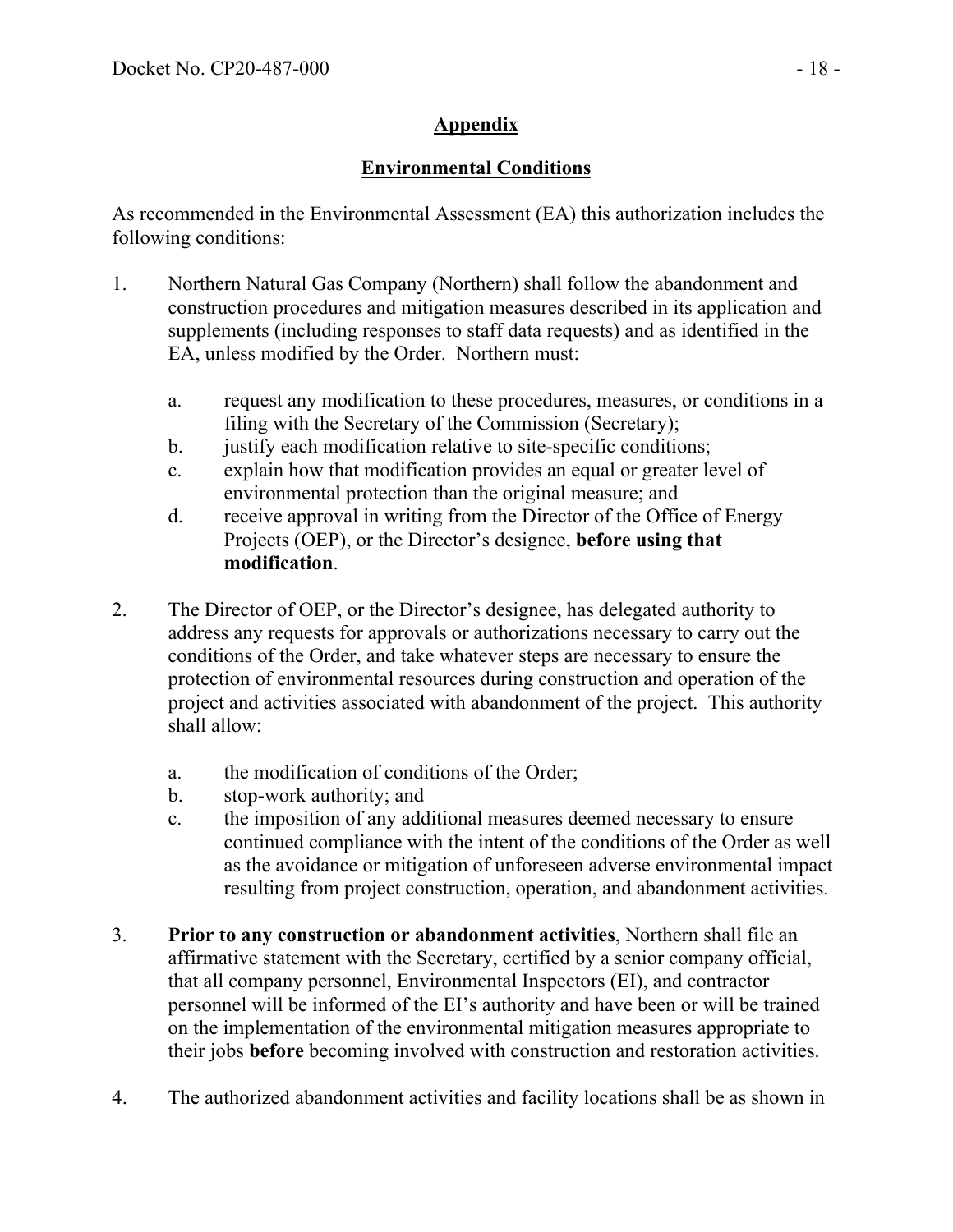the EA, as supplemented by filed alignment sheets. **As soon as they are available, and before the start of construction**, Northern shall file with the Secretary any revised detailed survey alignment maps/sheets at a scale not smaller than 1:6,000 with station positions for all facilities and abandonment activities approved by the Order. All requests for modifications of environmental conditions of the Order or site-specific clearances must be written and must reference locations designated on these alignment maps/sheets.

Northern's exercise of eminent domain authority granted under Natural Gas Act (NGA) section 7(h) in any condemnation proceedings related to the Order must be consistent with these authorized facilities and locations. Northern's right of eminent domain granted under NGA section 7(h) does not authorize it to increase the size of its natural gas pipeline to accommodate future needs or to acquire a right-of-way for a pipeline to transport a commodity other than natural gas.

5. Northern shall file with the Secretary detailed alignment maps/sheets and aerial photographs at a scale not smaller than 1:6,000 identifying all workspace rearrangements, route realignments or facility relocations, and staging areas, pipe storage yards, new access roads, and other areas that would be used or disturbed and have not been previously identified in filings with the Secretary. Approval for each of these areas must be explicitly requested in writing. For each area, the request must include a description of the existing land use/cover type, documentation of landowner approval, whether any cultural resources or federally listed threatened or endangered species would be affected, and whether any other environmentally sensitive areas are within or abutting the area. All areas shall be clearly identified on the maps/sheets/aerial photographs. Each area must be approved in writing by the Director of OEP, or the Director's designee, **before construction in or near that area**.

This requirement does not apply to extra workspace allowed by the Commission's *Upland Erosion Control, Revegetation, and Maintenance Plan* and/or minor field realignments per landowner needs and requirements which do not affect other landowners or sensitive environmental areas such as wetlands.

Examples of alterations requiring approval include all route realignments and facility location changes resulting from:

- a. implementation of cultural resources mitigation measures;
- b. implementation of endangered, threatened, or special concern species mitigation measures;
- c. recommendations by state regulatory authorities; and
- d. agreements with individual landowners that affect other landowners or could affect sensitive environmental areas.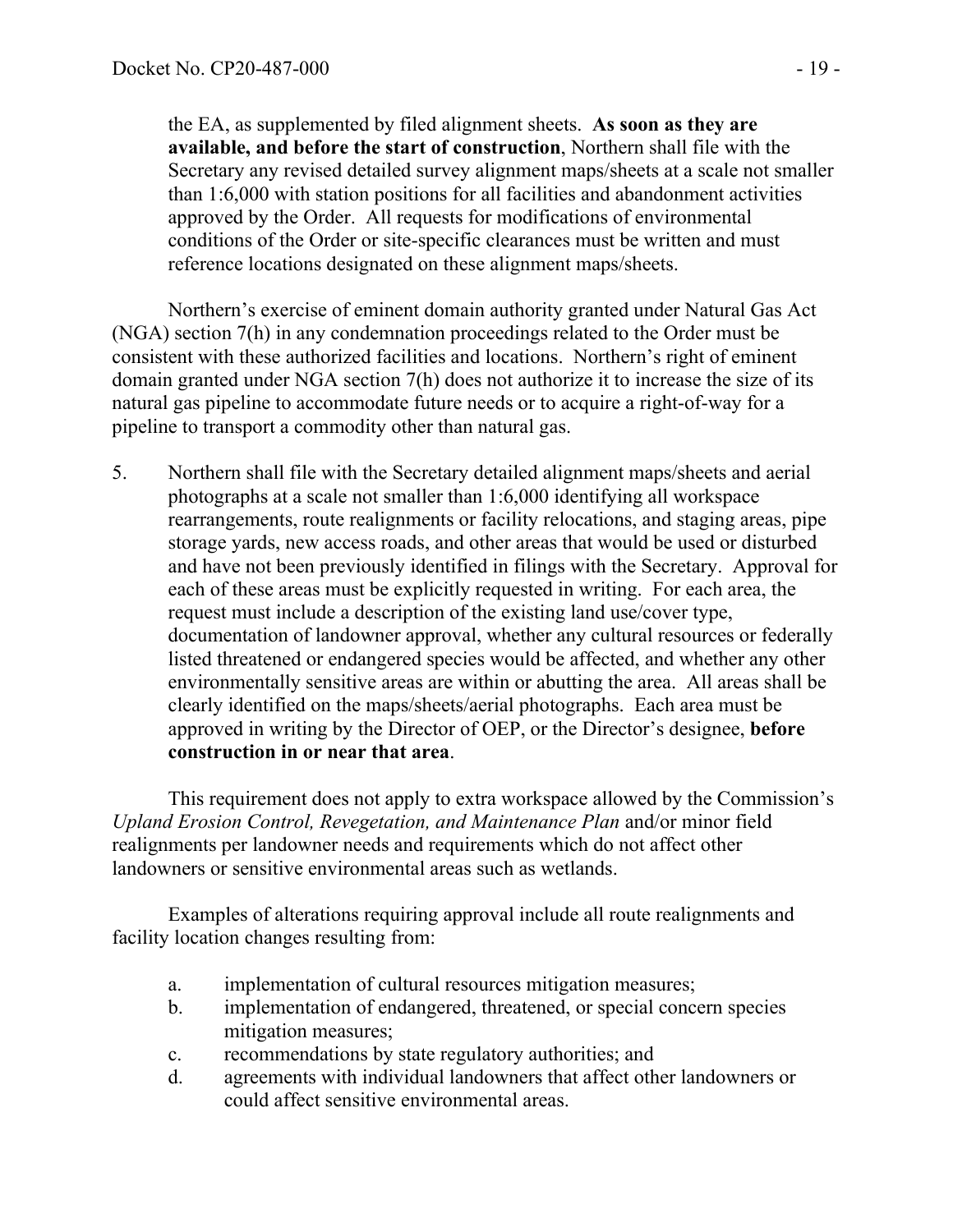- 6. **Within 60 days of the Order and before construction or abandonment begins**, Northern shall file an Implementation Plan with the Secretary for review and written approval by the Director of OEP, or the Director's designee. Northern must file revisions to the plan as schedules change. The plan shall identify:
	- a. how Northern will implement the construction procedures and mitigation measures described in its application and supplements (including responses to staff data requests), identified in the EA, and required by the Order;
	- b. how Northern will incorporate these requirements into the contract bid documents, construction contracts (especially penalty clauses and specifications), and construction drawings so that the mitigation required at each site is clear to onsite construction and inspection personnel;
	- c. the number of EIs assigned per spread, and how the company will ensure that sufficient personnel are available to implement the environmental mitigation;
	- d. company personnel, including EIs and contractors, who will receive copies of the appropriate material;
	- e. the location and dates of the environmental compliance training and instructions Northern will give to all personnel involved with construction and restoration (initial and refresher training as the project progresses and personnel change);
	- f. the company personnel (if known) and specific portion of Northern's organization having responsibility for compliance;
	- g. the procedures (including use of contract penalties) Northern will follow if noncompliance occurs; and
	- h. for each discrete facility, a Gantt or PERT chart (or similar project scheduling diagram), and dates for:
		- (1) the completion of all required surveys and reports;
		- (2) the environmental compliance training of onsite personnel;
		- (3) the start of construction; and
		- (4) the start and completion of restoration.
- 7. Northern shall employ at least one EI per construction spread. The EI(s) shall be:
	- a. responsible for monitoring and ensuring compliance with all mitigation measures required by the Order and other grants, permits, certificates, or other authorizing documents;
	- b. responsible for evaluating the construction contractor's implementation of the environmental mitigation measures required in the contract (see condition 6 above) and any other authorizing document;
	- c. empowered to order correction of acts that violate the environmental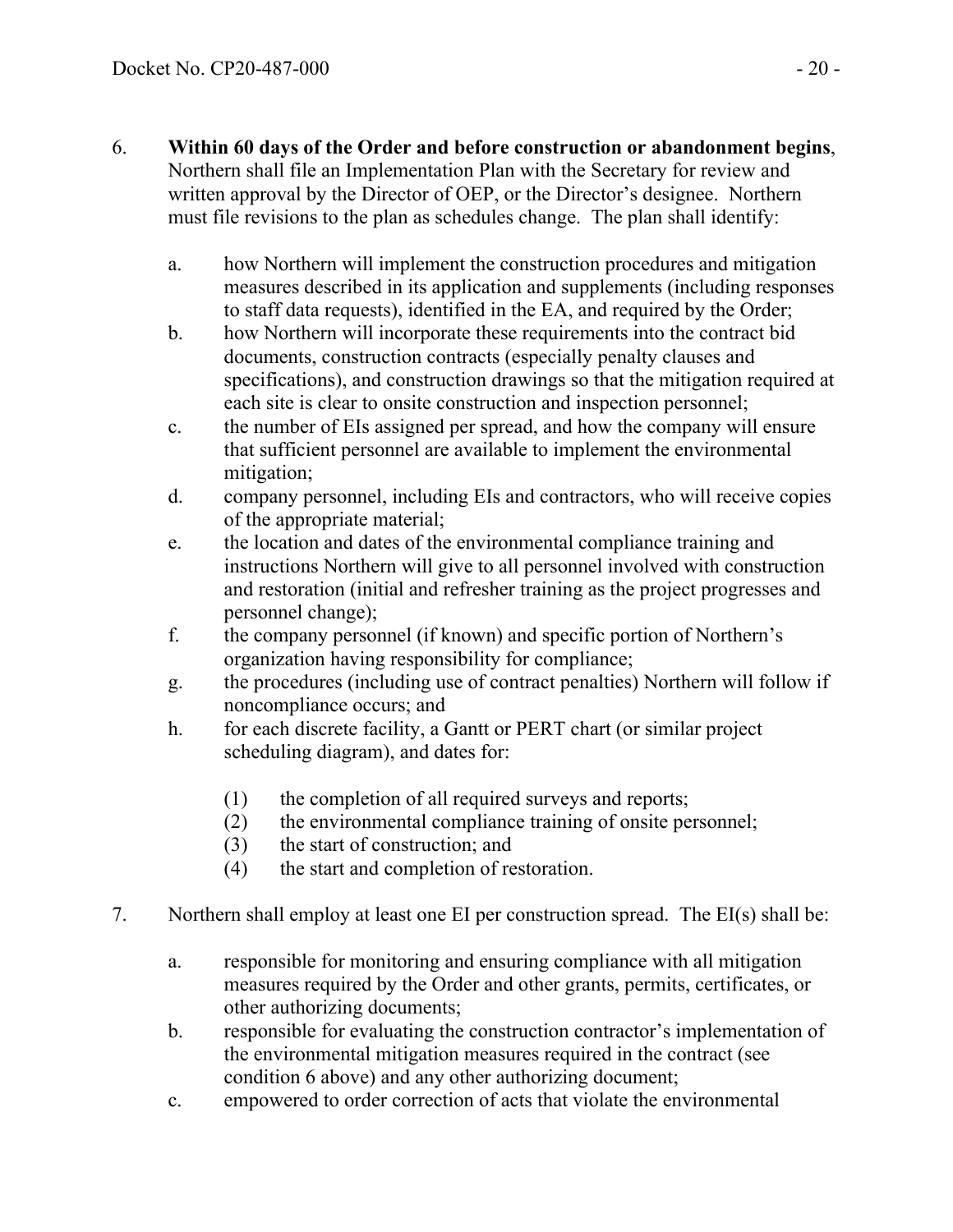conditions of the Order, and any other authorizing document;

- d. a full-time position, separate from all other activity inspectors;
- e. responsible for documenting compliance with the environmental conditions of the Order, as well as any environmental conditions/permit requirements imposed by other federal, state, or local agencies; and
- f. responsible for maintaining status reports.
- 8. Beginning with the filing of its Implementation Plan, Northern shall file updated status reports with the Secretary on a **weekly** basis until all abandonment, construction, and restoration activities are complete. On request, these status reports will also be provided to other federal and state agencies with permitting responsibilities. Status reports shall include:
	- a. an update on Northern's efforts to obtain the necessary federal authorizations;
	- b. the construction status of each spread, work planned for the following reporting period, and any schedule changes for stream crossings or work in other environmentally sensitive areas;
	- c. a listing of all problems encountered, and each instance of noncompliance observed by the EIs during the reporting period (both for the conditions imposed by the Commission and any environmental conditions/permit requirements imposed by other federal, state, or local agencies);
	- d. a description of the corrective actions implemented in response to all instances of noncompliance;
	- e. the effectiveness of all corrective actions implemented;
	- f. a description of any landowner/resident complaints which may relate to compliance with the requirements of the Order, and the measures taken to satisfy their concerns; and
	- g. copies of any correspondence received by Northern from other federal, state, or local permitting agencies concerning instances of noncompliance, and Northern's response.
- 9. Northern must receive written authorization from the Director of OEP, or the Director's designee, **before commencing abandonment activities or construction of any project facilities.** To obtain such authorization, Northern must file with the Secretary documentation that it has received all applicable authorizations required under federal law (or evidence of waiver thereof).
- 10. Northern must receive written authorization from the Director of OEP, or the Director's designee, **before placing the project into service**. Such authorization will only be granted following a determination that rehabilitation and restoration of the right-of-way and other areas affected by the project are proceeding satisfactorily.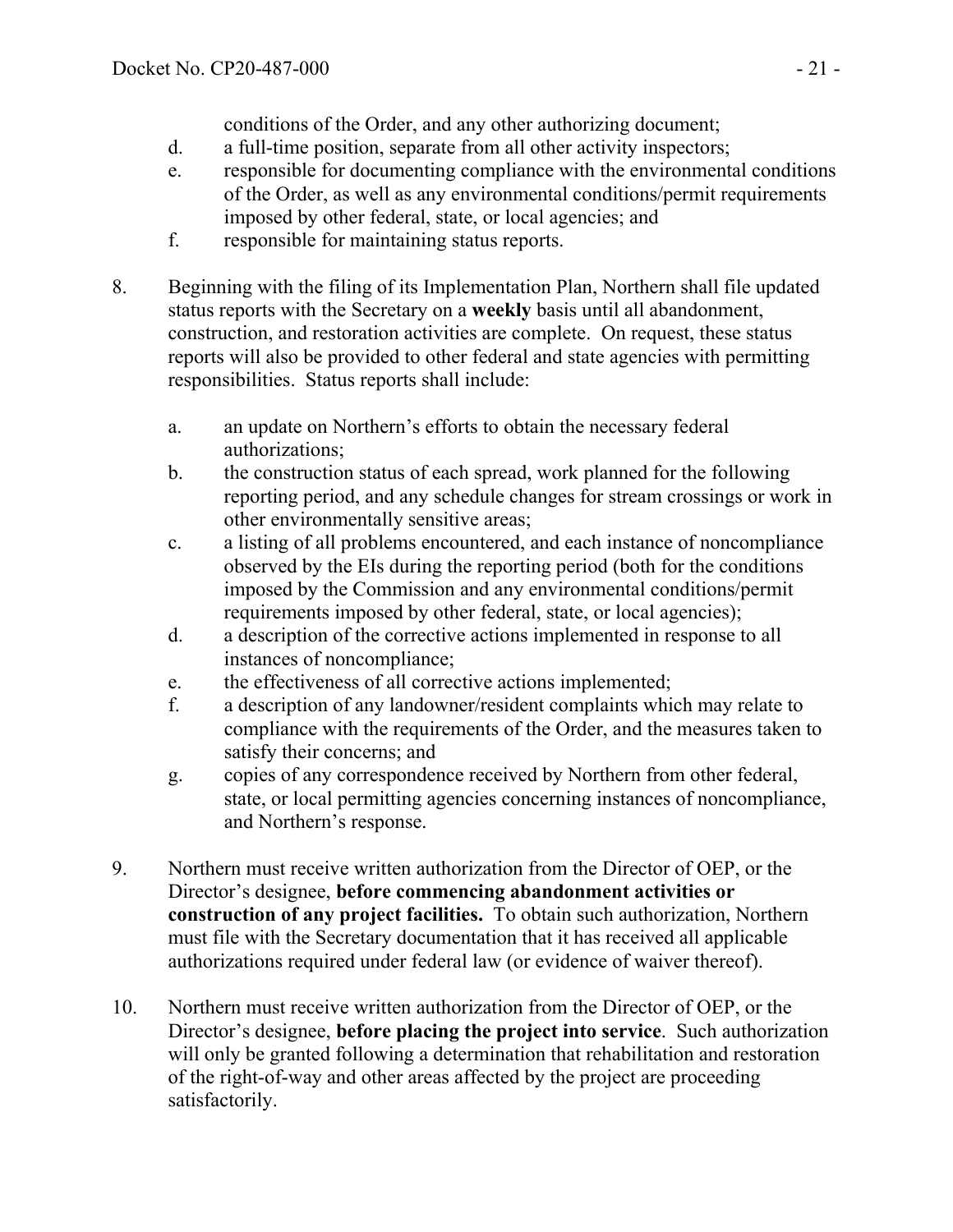- 11. **Within 5 days of receipt of a water quality certification** issued by the Nebraska Department of Environment and Energy and the South Dakota Department of Environment and Natural Resources, Northern shall file the complete certification, including all conditions, for review by the Director of OEP, or the Director's designee, under 40 CFR 121.9. All conditions attached to the water quality certification except those that the Director of OEP, or the Director's designee, may identify as waived pursuant to 40 CFR. 121.9, constitute mandatory conditions of this Certificate Order. **Prior to construction**, Northern shall file, for review and written approval by the Director of OEP, or the Director's designee, any revisions to its project design necessary to comply with the water quality certification conditions.
- 12. **Within 30 days of placing the authorized facilities in service and completing project abandonment**, Northern shall file an affirmative statement with the Secretary, certified by a senior company official:
	- a. that the facilities have been constructed and abandoned in compliance with all applicable conditions, and that continuing activities will be consistent with all applicable conditions; or
	- b. identifying which of the conditions in the Order Northern has complied with or will comply with. This statement shall also identify any areas affected by the project where compliance measures were not properly implemented, if not previously identified in filed status reports, and the reason for noncompliance.
- 13. Northern **shall not begin construction** of facilities and/or use of staging, storage, or temporary work areas and new or to-be-improved access roads **until**:
	- a. Northern files with the Secretary:
		- (1) remaining cultural resources survey report for the one parcel between Mileposts 23.43 and 24.09;
		- (2) site-specific evaluation reports, avoidance plans, and/or treatment plan(s), as required; and
		- (3) comments on the cultural resources report and plans from the South Dakota State Historic Preservation Officer and/or tribes, as applicable;
	- b. the Advisory Council on Historic Preservation is afforded an opportunity to comment if historic properties will be adversely affected; and
	- c. the FERC staff reviews and the Director of OEP, or the Director's designee, approves the cultural resources reports and plans and notifies Northern in writing that avoidance and/or treatment measures (including archaeological data recovery) may be implemented and/or construction may proceed.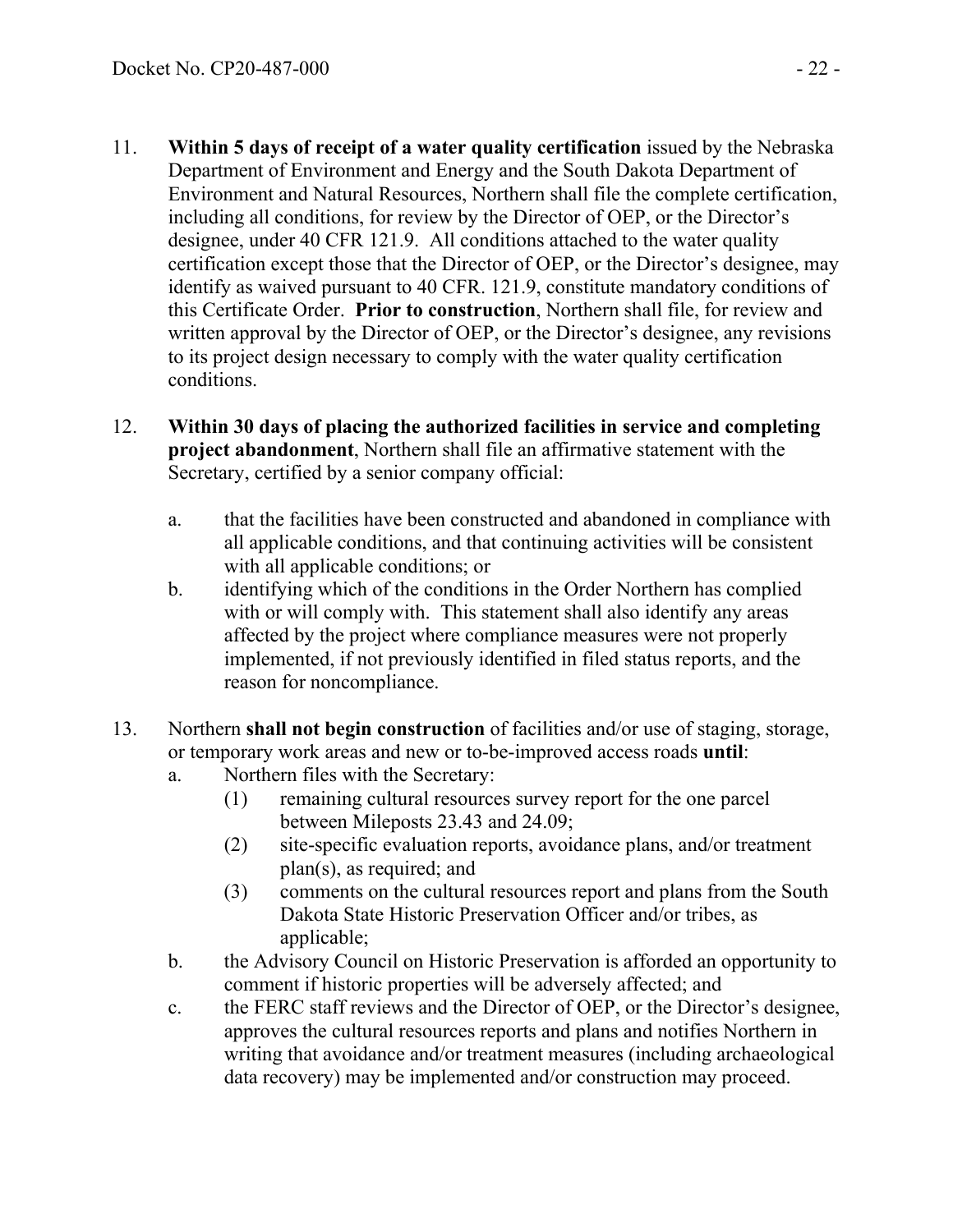All materials filed with the Commission containing **location, character, and ownership information** about cultural resources must have the cover and any relevant pages therein clearly labeled in bold lettering: "**CUI//PRIV – DO NOT RELEASE.**"

14. **Prior to horizontal direction drilling (HDD) at P4-11, P4-12, P4-13, P4-24, P4- 26, P4-54, P4-56, P4-71, P4-75, P4-95, P4-96, P4-103, P4-105, P4-111, and P4- 119**, Northern shall file with the Secretary, for the review and written approval by the Director of OEP, or the Director's designee, a HDD noise mitigation plan to reduce the projected noise level attributable to the HDD construction at nearby noise sensitive areas. During drilling operations, Northern shall implement the approved plan, monitor noise levels, report the noise levels in its weekly status reports, and make all reasonable efforts to restrict the noise attributable to the drilling operations to no more than an average day-night ambient sound level of 55 decibels on the A-weighted scale at noise sensitive areas.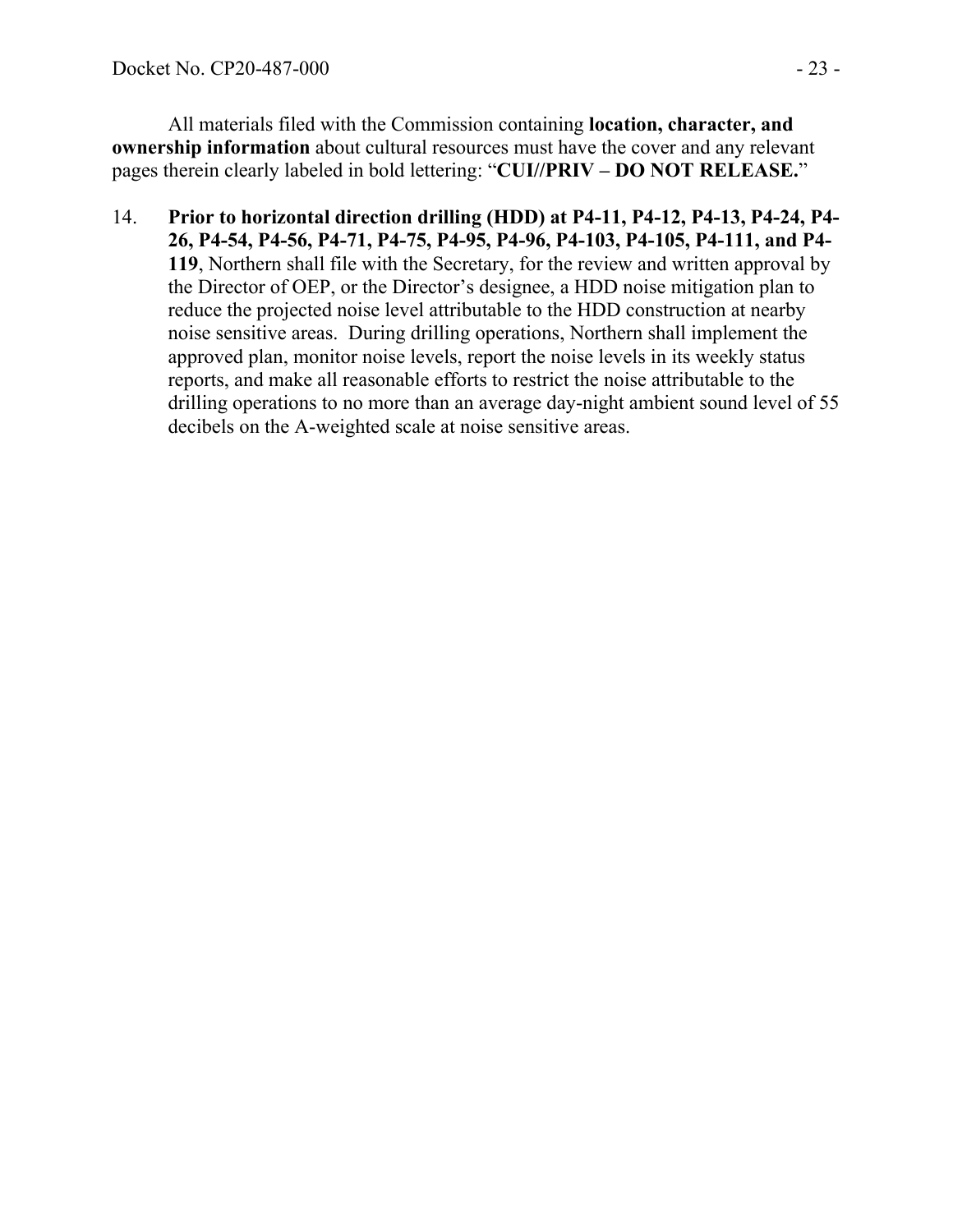#### UNITED STATES OF AMERICA FEDERAL ENERGY REGULATORY COMMISSION

Northern Natural Gas Company Docket No. CP20-487-000

(Issued March 22, 2021)

DANLY, Commissioner, *concurring in part and dissenting in part*:

I concur in part because I agree that the Commission should grant the requested  $1_{\cdot}$ Natural Gas Act (NGA) sections 7(b) and 7(c) authorizations. I dissent in part because the Commission violates the Administrative Procedure Act (APA) by reversing its longstanding determination that it is unable to assess the significance of a project's greenhouse gas (GHG) emissions or those emissions' contribution to climate change without sufficient reasoning. The Commission decides here that we will compare raw project emissions numbers to the national total and determine significance on that basis alone. In so doing, we disregard a pending Notice of Inquiry (NOI) (that sought directly relevant additional comments) and announce our own fragmentary standard that provides no clarity because it fails to establish either a replacement framework or a threshold for when emissions will be deemed "significant."

2. This order represents regulatory malfeasance at its most arbitrary and capricious. We leave the public and the regulated community—including investors upon whom we rely to provide billions of dollars for critical infrastructure—with no discernible principles by which the Commission intends to consider proposed projects. We announce this dramatic change of direction without notice, in an obscure docket that is likely not to be appealed. And it marks the second such surprise issuance in as many months.**[1](#page-23-0)**

 $\overline{3}$ . The majority, in reversing course, fails to engage in reasoned decision making and ignores the Commission's obligations under the APA and the Commission's role under the NGA. The order is legally infirm.

### **I. Background and the New "Standard"**

The Commission has repeatedly found that it is unable to assess the significance of  $\overline{4}$ a project's GHG emissions or those emissions' contribution to climate change.**[2](#page-23-1)** This

<span id="page-23-1"></span><span id="page-23-0"></span>**<sup>1</sup>** *See Algonquin Gas Transmission, LLC*, 174 FERC ¶ 61,126 (2021) (reopening the Atlantic Bridge Project certificate order) (Algonquin).

**<sup>2</sup>** *See, e.g.*, *Dominion Transmission, Inc*., 163 FERC ¶ 61,128, at PP 67-70 (2018).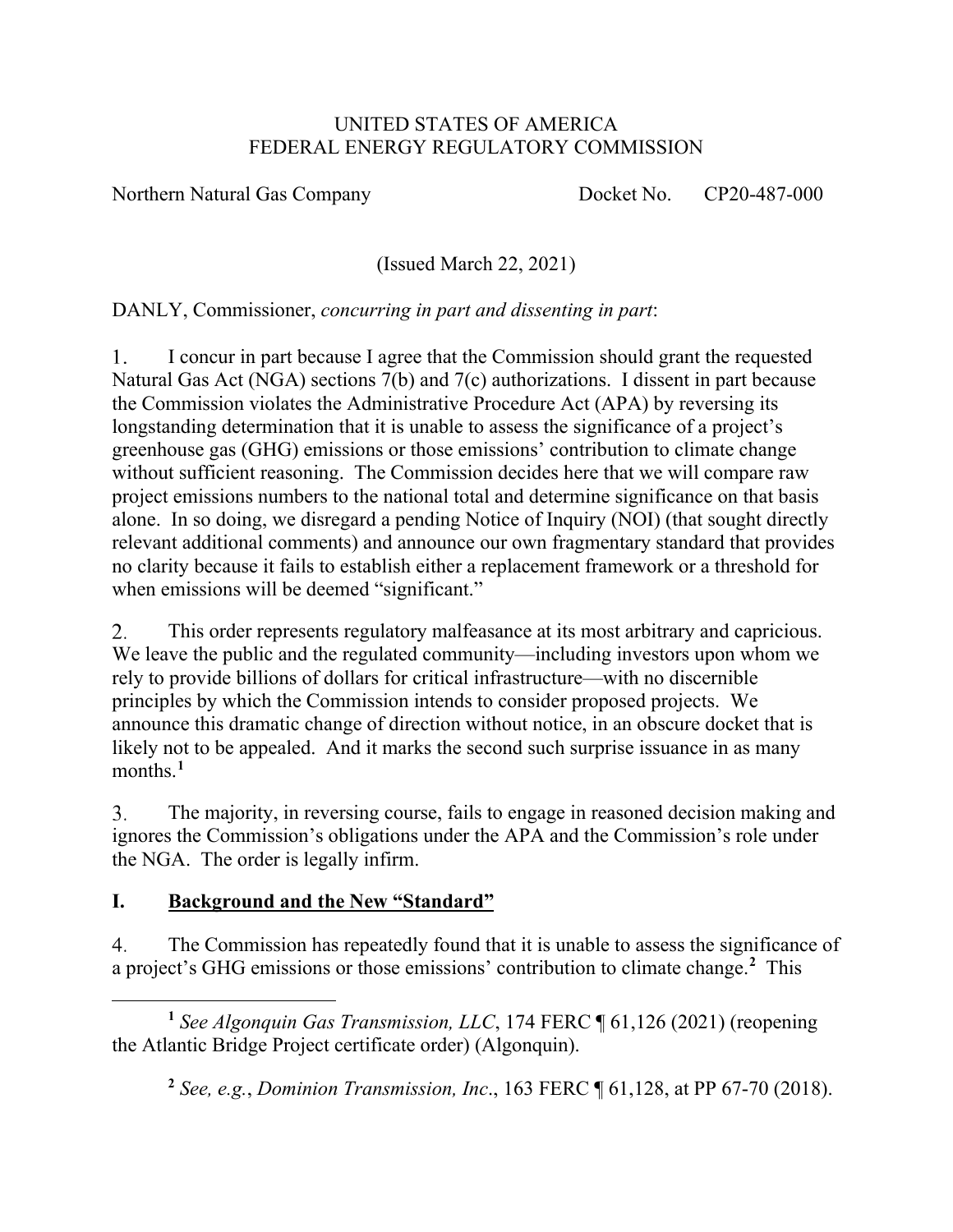finding is based on an acknowledgement that there exists no accepted methodology by which to make such assessments. "Without an accepted methodology, the Commission cannot make a finding whether a particular quantity of greenhouse gas emissions poses a significant impact on the environment, whether directly or cumulatively with other sources, and how that impact would contribute to climate change."**[3](#page-24-0)**

5. In part to address this precise issue, the Commission has a pending NOI in Docket No. PL18-1-000 concerning whether the Commission should revise its Certificate Policy Statement.<sup>[4](#page-24-1)</sup> Just last month, the Commission issued a unanimous order to add questions to this NOI,**[5](#page-24-2)** including, "[i]n conducting an analysis of the impact of a project's GHG emissions, *how could* the Commission determine the significance of these emissions' contribution to climate change?"**[6](#page-24-3)**

Rather than wait for answers and compile record evidence in response to the 6. questions we put forth last month, the Commission now answers the question itself.**[7](#page-24-4)** In today's order, the majority explains that in making its significance determination "for different environmental impacts, the Commission necessarily considers different types of evidence, giving that evidence such weight as it deems appropriate using its experience, judgment, and expertise."**[8](#page-24-5)** The majority then concludes that "there is nothing about GHG emissions or their resulting contribution to climate change that prevents us from making that same type of significance determination"**[9](#page-24-6)** and that "NEPA does not require that the studies, metrics, and models . . . on which an agency relies be universally

**<sup>3</sup>** *Id.* P 67.

<span id="page-24-1"></span><span id="page-24-0"></span>**<sup>4</sup>** *See Certification of New Interstate Nat. Gas Facilities*, 163 FERC ¶ 61,042 (2018) (Initial NOI).

<span id="page-24-2"></span>**<sup>5</sup>** *See Certification of New Interstate Nat. Gas Facilities*, 174 FERC ¶ 61,125 (2021) (Renewed NOI).

**<sup>6</sup>** *Id*. P 17 (emphasis added).

<span id="page-24-4"></span><span id="page-24-3"></span>**<sup>7</sup>** *See Dominion Transmission, Inc.*, 163 FERC ¶ 61,128 (Glick, Comm'r, dissenting) ("I find it particularly disappointing that the Commission is adopting this new policy just as it embarks on a broad review of the Commission's process for certificating new natural gas pipelines, which will include how greenhouse gas emissions are assessed.").

<span id="page-24-6"></span><span id="page-24-5"></span>**<sup>8</sup>** *N. Nat. Gas Co.*, 174 FERC ¶ 61,189, at P 32 (2021). **<sup>9</sup>** *Id.*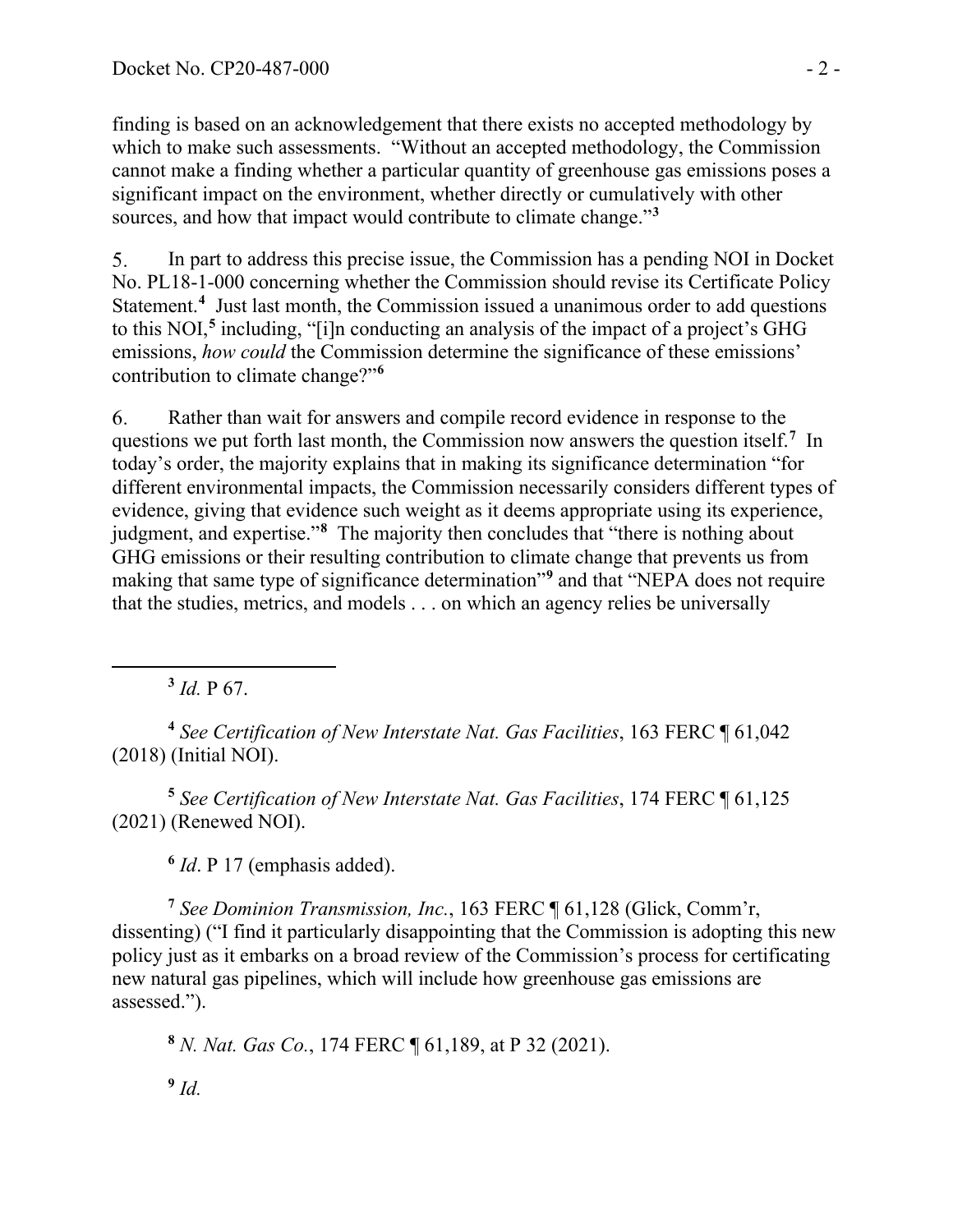accepted or otherwise uncontested."**[10](#page-25-0)** The majority thus compares the proposed project's total GHG emissions from construction and operation of the project to the total GHG emissions of the United States through a bare recitation of the respective numbers. No further analysis is offered. The majority simply asserts that comparison enables the Commission to assess the project's contribution to GHG emissions at the national level and to assess the significance of the project's GHG emissions and their potential impact on climate change.

7. Not only does the majority decline to institute an analytical framework, it does not even establish a threshold above which it will consider emissions to be "significant" under the standard it adopts. It is no standard at all, merely a black box comparison of numbers the Commission can apparently apply however it sees fit on a case-by-case basis. In this case, Northern Natural Gas Company (Northern Natural) luckily passes. Other applicants, including in numerous cases currently pending before the Commission, must now guess whether their own significant investments in critical infrastructure will also pass the Commission's *ad hoc* review.

# **II. The Commission's Action is Unlawful**

8. The Commission's order today fails every applicable legal standard: it is arbitrary and capricious, fails reasoned decision making, and is not based on substantial evidence. It also exceeds our authority under the NGA.

9. To briefly recap these standards,

> an agency rule would be arbitrary and capricious if the agency has relied on factors which Congress has not intended it to consider, entirely failed to consider an important aspect of the problem, offered an explanation for its decision that runs counter to the evidence before the agency, or is so implausible that it could not be ascribed to a difference in view or the product of agency expertise.**[11](#page-25-1)**

While the Commission "need not always provide a more detailed justification than what would suffice for a new policy created on a blank slate[,] [s]ometimes it must—when, for

<span id="page-25-0"></span>**<sup>10</sup>** *Id.* P 33. The majority forgets that the APA requires reasoned decision making and that the Commission's findings of significance for other environmental resources is based on an examination of specific anticipated project effects, not speculative project effects (air emissions) that may occur locally or across the globe.

<span id="page-25-1"></span>**<sup>11</sup>** *Motor Vehicle Mfrs. Ass'n of U.S., Inc. v. State Farm Mut. Auto. Ins. Co.*, 463 U.S. 29, 43 (1983) (*State Farm*).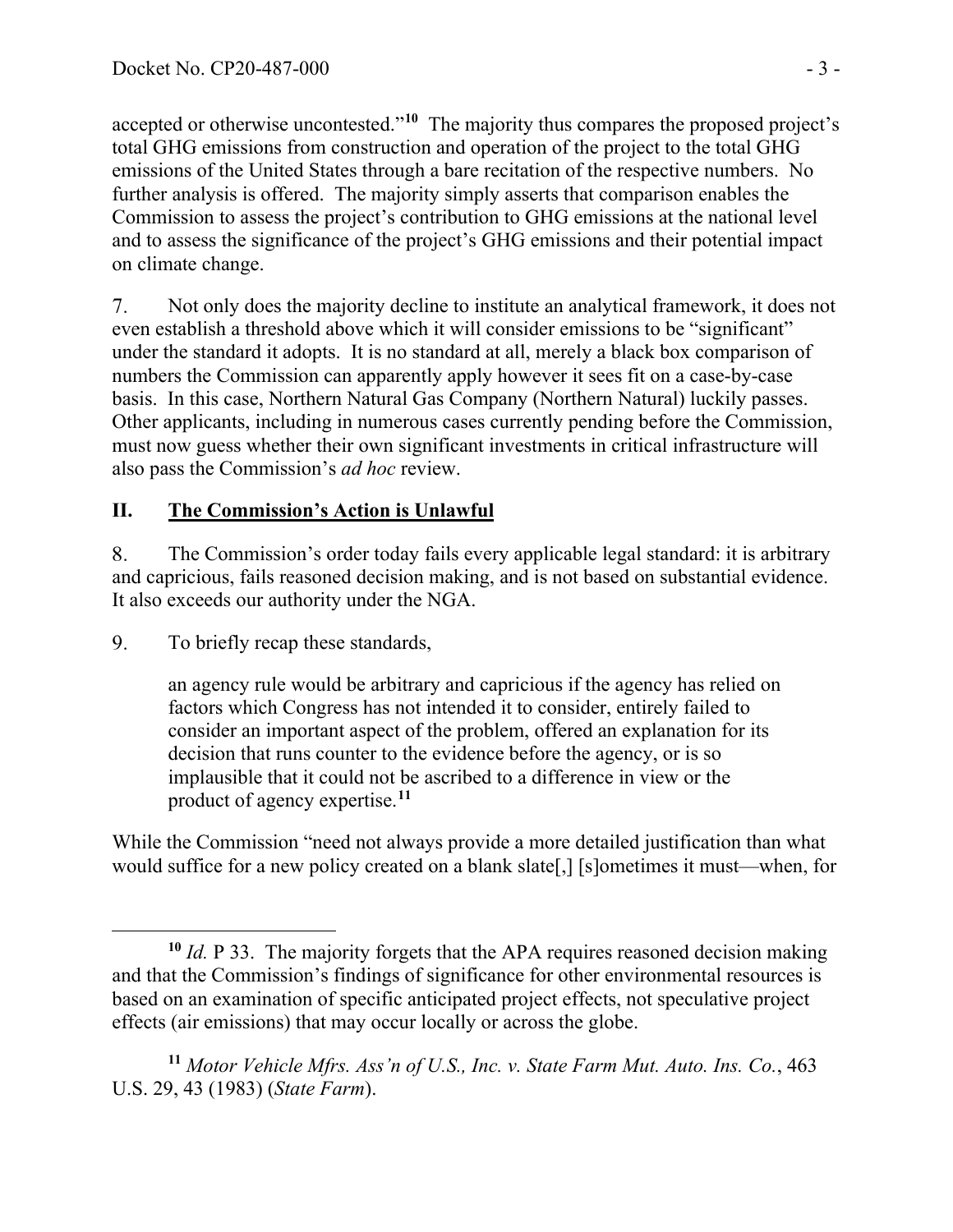example, its new policy rests upon factual findings that contradict those which underlay its prior policy . . . . It would be arbitrary or capricious to ignore such matters."**[12](#page-26-0)**

In order not to be arbitrary and capricious, the Commission's decisions must be  $10.$ based on reasoned decision making. The Commission "must examine the relevant data and articulate a satisfactory explanation for its action including a 'rational connection between the facts found and the choice made.'"**[13](#page-26-1)** The Commission must also base its decisions on substantial evidence in the record. Substantial evidence means "more than a mere scintilla," that is, "such relevant evidence as a reasonable mind might accept as adequate to support a conclusion."**[14](#page-26-2)** Finally, the Commission "is a 'creature of statute,' having 'no constitutional or common law existence or authority, but *only* those authorities conferred upon it by Congress.'"**[15](#page-26-3)** The applicable statute is the NGA, and, as I discuss below, the NGA does not grant the Commission the authority to be an environmental regulator.

With that reminder of the Commission's obligations, let us briefly examine the 11. infirmities of the order.

# **A. The Commission Fails to Explain its Departure from Precedent**

12. The first problem with the Commission's order is that it departs from current precedent without explanation. The Commission has long acknowledged that there is no accepted methodology by which to determine the significance of GHG emissions. The majority, however, "find[s] that the project's contribution to climate change would not be significant."<sup>[16](#page-26-4)</sup> There remains no accepted "significance" methodology, but now the Commission announces that it can "[i]n future proceedings . . . consider all appropriate

<span id="page-26-0"></span>**<sup>12</sup>** *FCC v. Fox Television Stations, Inc.*, 556 U.S. 502, 515 (2009) (citation omitted).

<span id="page-26-1"></span>**<sup>13</sup>** *State Farm*, 463 U.S. at 43 (quoting *Burlington Truck Lines, Inc*. *v. United States*, 371 U.S. 156, 168 (1962)); *see also id.* at 56 ("failed to offer the rational connection between facts and judgment required to pass muster under the arbitrary and capricious standard").

**<sup>14</sup>** *Consol. Edison Co. of N.Y. v. NLRB*, 305 U.S. 197, 229 (1938).

<span id="page-26-4"></span><span id="page-26-3"></span><span id="page-26-2"></span>**<sup>15</sup>** *Atl. City Elec. Co. v. FERC*, 295 F.3d 1, 8 (D.C. Cir. 2002) (quoting *Michigan v. EPA*, 268 F.3d 1075, 1081 (D.C. Cir. 2001)) (emphasis in original).

**<sup>16</sup>** *N. Nat. Gas Co.*, 174 FERC ¶ 61,189 at P 36.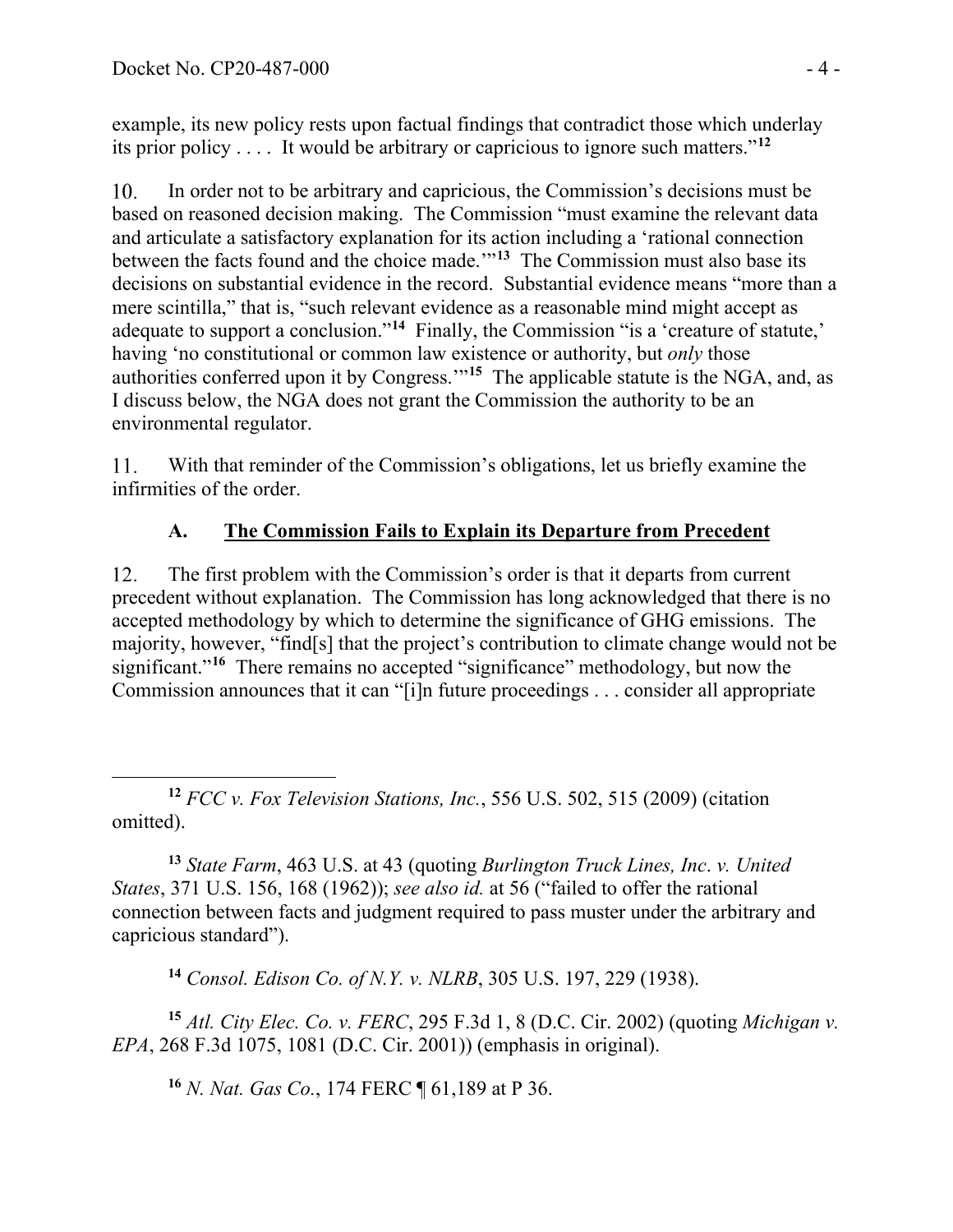evidence regarding the significance of a project's . . . contribution to climate change."**[17](#page-27-0)** The majority further announces that no matter how "the Commission's approach to the significance analysis evolves," and presumably it must "evolve" since as of today no "approach" can be said to exist, Northern Natural's emissions "would not be considered significant."<sup>[18](#page-27-1)</sup>

13. The majority fails to offer any reason as to *why* it has changed its position and further fails to supply any explanation for *how* it arrives at its new conclusion.**[19](#page-27-2)** The section covering this sweeping reversal of policy covers paragraphs 29 to 36.**[20](#page-27-3)** That is eight paragraphs of citations to case law, descriptions of NEPA obligations and recitations of facts which were themselves recited (also sans analysis) in the Environmental Assessment. The order makes no attempt whatsoever to explain what is and what is not significant, why the metrics it applies are legitimate, and how the facts in this case should be considered within that rubric. It merely states the numbers,**[21](#page-27-4)** offers

 $17$  *Id.* 

**<sup>18</sup>** *Id.* P 33.

<span id="page-27-2"></span><span id="page-27-1"></span><span id="page-27-0"></span>**<sup>19</sup>** The majority states that "nothing about GHG emissions . . . prevents us from making that . . . type of significance determination." *Id.* P 32. While that may be true, a declaration of the fact that it is *entitled* to make such a determination (which I do not concede) cannot take the place of *actually explaining* its reasoning. Nothing in the Commission's determination relies upon its expertise or experience; it merely states that on the record before it, it can declare the emissions not significant. That is insufficient.

**<sup>20</sup>** *See id*. PP 29-36.

<span id="page-27-4"></span><span id="page-27-3"></span>**<sup>21</sup>** I acknowledge that the numbers presented are small and may be legitimately deemed *de minimis*, provided an explanation and reasoned basis are offered. However, here, the majority does neither. Nor does the Commission likely have any explanation, given that it just asked, "[i]s there any level of GHG emissions that would constitute a *de minimis* impact?" Renewed NOI, 174 FERC ¶ 61,125 at P 17. Black letter administrative law demands more. The APA affords great flexibility for agencies to carry out their assigned roles, but they must conduct their business logically, explain their choices, and base them on the evidence. The majority's analytical framework amounts to little more than "I know it when I see it." And while this may be good enough for Potter Stewart, it is not good enough for an administrative agency.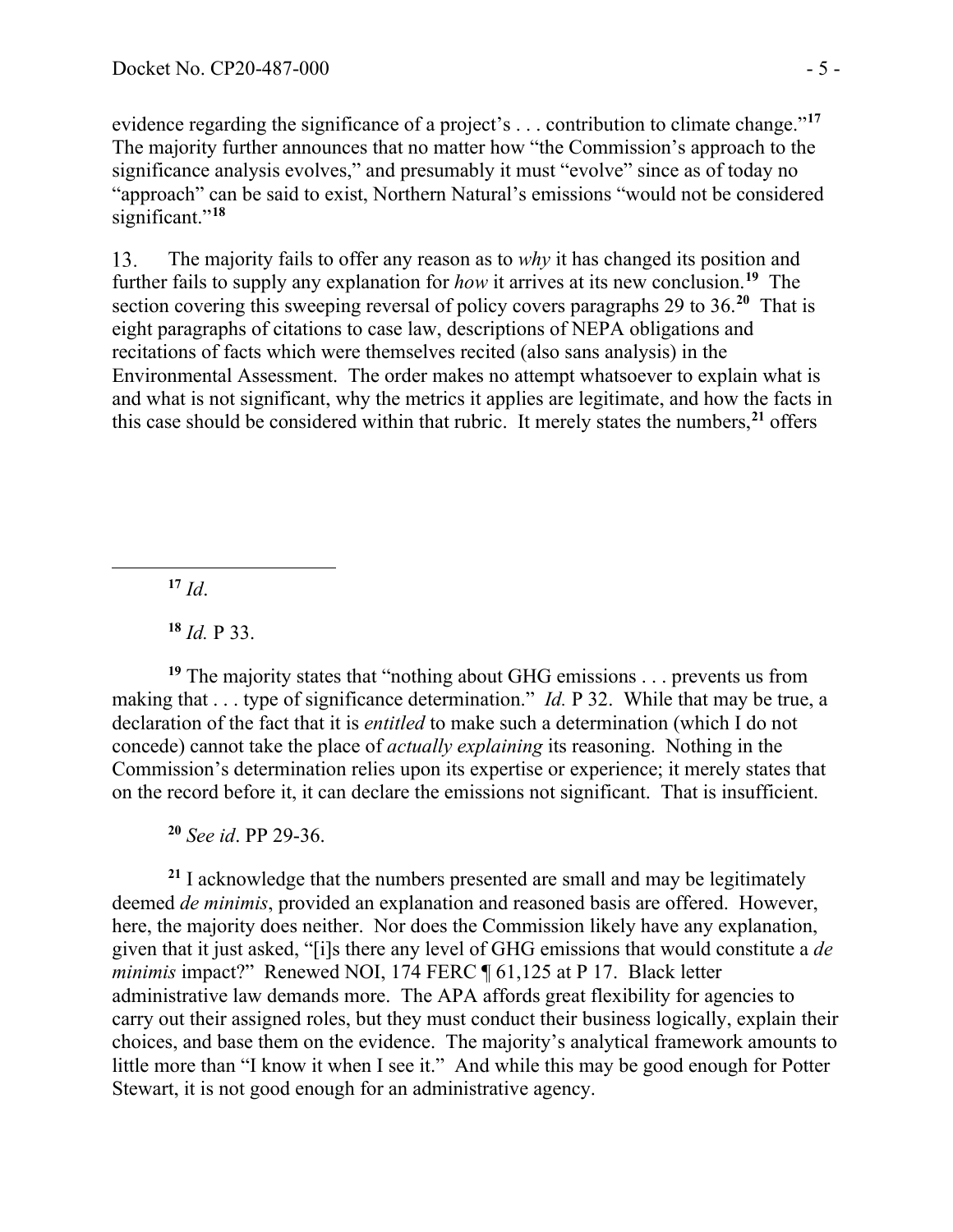what it calls "context,"<sup>[22](#page-28-0)</sup> and then concludes that "[b]ased on this record, we find that the project's contribution to climate change would not be significant."**[23](#page-28-1)**

This is textbook arbitrary and capricious agency action. The Commission cannot 14. reverse its own precedent, purport to create a new methodology, fail to articulate that methodology, and then decree that the project in question has emissions so low that its new methodology, whatever it is, does not matter. Such outcome-oriented decision making—to achieve a particular end without a means—is manifestly arbitrary and capricious and falls far short of satisfying the Commission's obligations under the APA.**[24](#page-28-2)**

# **B. The Commission Creates a Test with No Standards**

15. Aside from being assured that it will "evolve," the regulated community learns nothing from the majority's "significance analysis" regarding what standards the Commission will apply when determining significance. The Commission merely states that it may continue to offer bare comparisons of a project's emissions to the national total, or it may not, and then it will consider whether the project's emissions are significant. That is it.

That is insufficient. The Commission establishes no threshold. It also offers no 16. guidance as to how it will interpret the evidence before it. The majority's action is like posting a speed limit sign with a question mark instead of a number, leaving it to the police officer to decide arbitrarily whether you were speeding. Although the Commission is authorized to make a "'rational legislative-type judgment,'" the Commission may not "pluck a number out of thin air when it promulgates rules."**[25](#page-28-3)** Rather, the Commission's decision must "reflect[] its informed discretion, and is neither

**<sup>22</sup>** *N. Nat. Gas Co.*, 174 FERC ¶ 61,189 at PP 34-35.

**<sup>23</sup>** *Id.* P 36.

<span id="page-28-2"></span><span id="page-28-1"></span><span id="page-28-0"></span>**<sup>24</sup>** It also fails the requirement that agencies base their decisions on substantial evidence. While there may be substantial evidence to support a holding, properly explained, that there will be no significant effect from the project's emissions, there is *no evidence* cited or offered to support the decision to change the Commission's position regarding the feasibility of assessing significance.

<span id="page-28-3"></span>**<sup>25</sup>** *WJG Tel. Co., Inc. v. FCC*, 675 F.2d 386, 388-89 (D.C. Cir. 1982) (quoting *FCC v. Nat'l Citizens Comm. for Broad.*, 436 U.S. 775, 814 (1978)); *see also LeMoyne-Owen Coll. v. NLRB*, 357 F.3d 55, 61 (D.C. Cir. 2004) ("In the absence of an explanation, the 'totality of the circumstances' can become simply a cloak for agency whim—or worse.").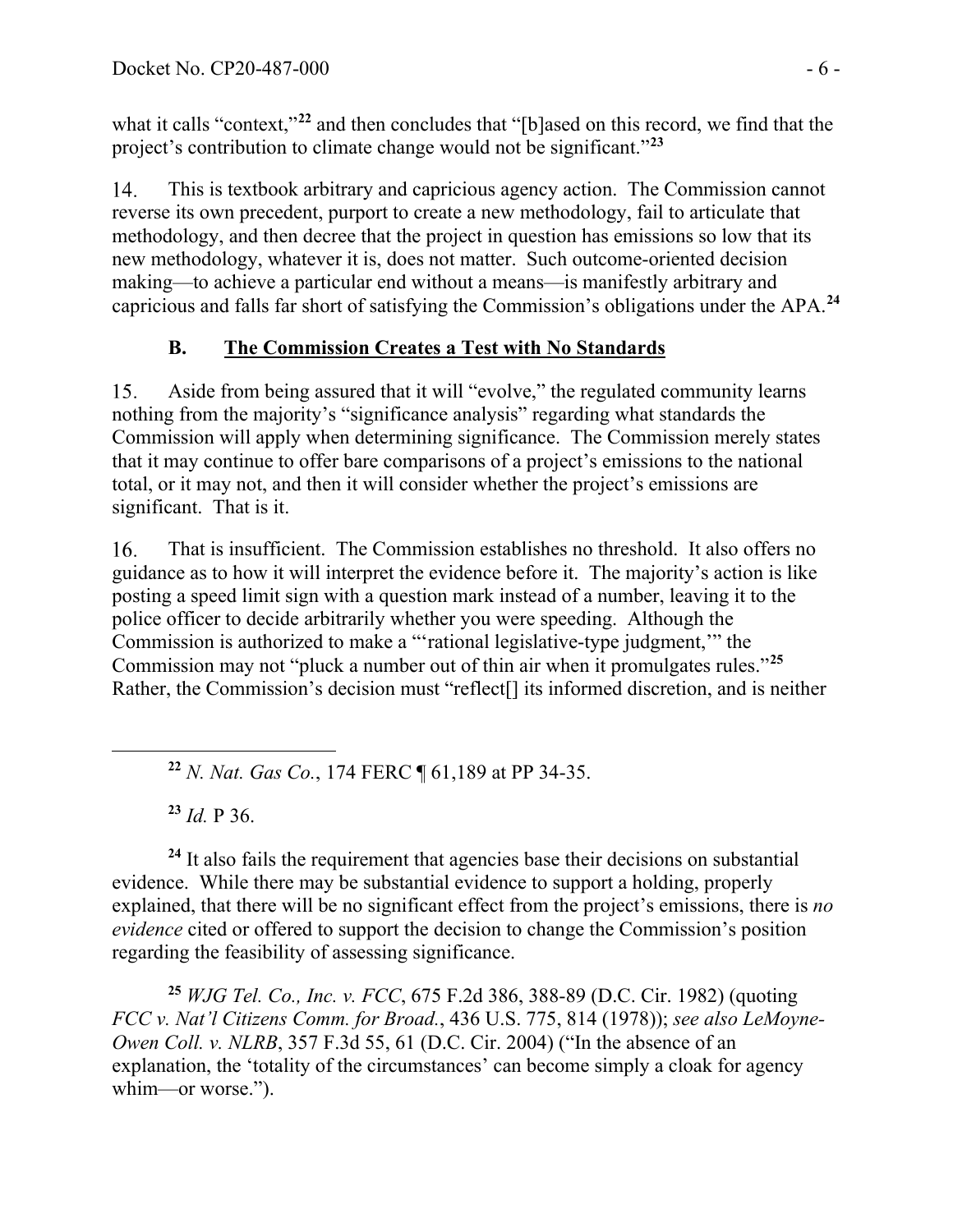patently unreasonable nor 'a dictate of unbridled whim,'" in order for the decision to constitute reasoned decision making.**[26](#page-29-0)**

### **C. The Commission Has a Directly Applicable Pending Notice of Inquiry to Seek Evidence on the Issues It Purports to Resolve in this Order; to Ignore it is to Fail to Engage in Reasoned Decision Making**

17. The Commission recognized just last month that it needed more information in order to decide whether to change its position regarding the feasibility of assessing significance and yet, my colleagues plow ahead with their policy change, uninterested in the fact that the questions presented in the NOI remain unanswered.**[27](#page-29-1)** This surely cannot be reasoned decision making.

18. Given that the NOI's comment period is still open and that it raises questions concerning whether a change in policy is feasible and whether the Commission even has the authority to establish its own methodology, the Commission should have waited at least until the remaining thirty-nine days of the comment period elapsed and until the record was developed and reviewed to determine whether a policy change such as that made here is appropriate or feasible. Chairman Glick stated at last month's Commission meeting that "[a]fter we have received the comments and have had an opportunity to review them, I hope to work with my colleagues to develop an approach to improve our certificate decision making process."**[28](#page-29-2)** That approach would have allowed the Commission to have a developed record to inform its decision instead of the unsupported—and unexplained—policy we have instituted today.

## **D. The Commission Still Is Not an Environmental Regulator**

19. There is no question that it is within the Environmental Protection Agency's (EPA) purview—not the Commission's—to determine whether emissions will have a significant effect on the environment.<sup>[29](#page-29-3)</sup> In fact, the Clean Air Act provides just that.

<span id="page-29-0"></span>**<sup>26</sup>** *WJG Tel. Co., Inc.*, 675 F.2d at 389 (quoting *Stereo Broads., Inc. v. FCC*, 652 F.2d 1026, 1031 (D.C. Cir. 1981)).

<span id="page-29-1"></span>**<sup>27</sup>** The relevant questions that are being addressed in the NOI are included in Appendix A to this separate statement.

<span id="page-29-2"></span>**<sup>28</sup>** *Transcript*, FERC, 65 (Feb. 18, 2021), https://www.ferc.gov/media/transcript0218201.

<span id="page-29-3"></span>**<sup>29</sup>** *See Am. Elec. Power Co. v. Connecticut*, 564 U.S. 410, 428 (2011) ("It is altogether fitting that Congress designated an expert agency, here, EPA, as best suited to serve as primary regulator of greenhouse gas emissions."); *id*. at 427 ("The appropriate amount of regulation in any particular greenhouse gas-producing sector cannot be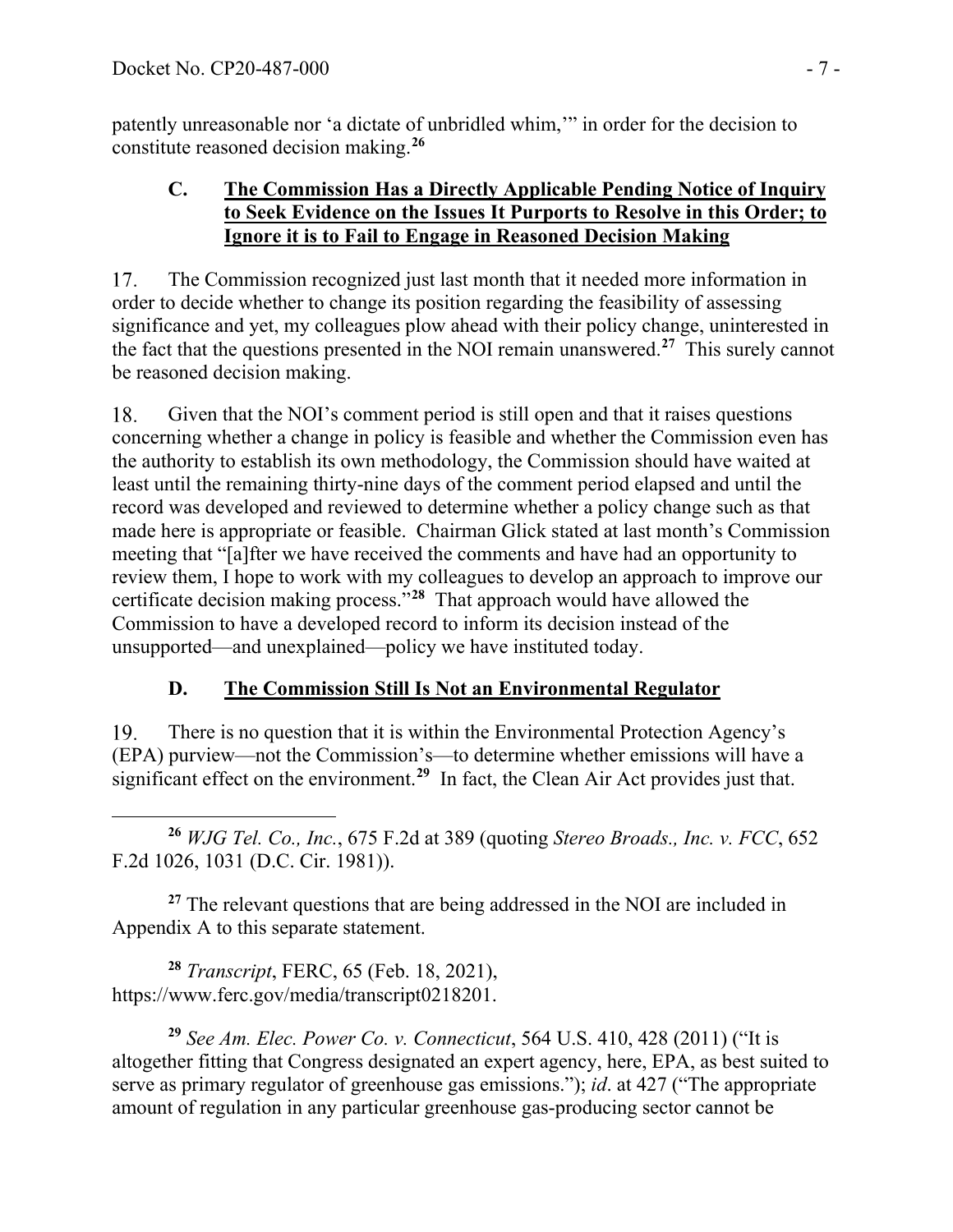Specifically, that statute states that the Administrator of the EPA shall identify stationary sources that "in his judgment . . . cause[], or contribute[] significantly to, air pollution which may reasonably be anticipated to endanger public health or welfare" and establish standards of performance.**[30](#page-30-0)** Surely Congress did not intend for the Commission—an agency not charged with administering the Clean Air Act and lacking the expertise to develop a methodology to evaluate the significance of GHG emissions—to take such action. Rather, the Commission's role in administering the NGA is to "encourage the orderly development of plentiful supplies of . . . natural gas at reasonable prices."**[31](#page-30-1)**

20. While adopting the role of environmental regulator may appeal to my colleagues, I would not act beyond the remit given to us by Congress. I agreed with then-Chairman Chatterjee when he said: "FERC is *not* an environmental regulator. We have neither the expertise nor the authority to weigh in on how to best curb emissions."**[32](#page-30-2)** Today's order suggests otherwise.

The Commission, as a mere "creature of statute," can only act pursuant to law by 21. which Congress has delegated its authority.<sup>[33](#page-30-3)</sup> Whether project emissions will have a

**<sup>30</sup>** 42 U.S.C. § 7411(b)(1).

<span id="page-30-1"></span><span id="page-30-0"></span>**<sup>31</sup>** *NAACP v. Fed. Power Comm'n*, 425 U.S. 662, 669-70 (1976); *accord Myersville Citizens for a Rural Cmty., Inc. v. FERC*, 783 F.3d 1301, 1307 (D.C. Cir. 2015) (quoting *NAACP*, 425 U.S. at 669-70).

<span id="page-30-2"></span>**<sup>32</sup>** *Remarks of Chairman Neil Chatterjee on the Technical Conference regarding Carbon Pricing in Organized Wholesale Electricity Markets*, FERC, https://www.ferc.gov/news-events/news/remarks-chairman-neil-chatterjee-technicalconference-regarding-carbon-pricing (Sept. 30, 2020) (emphasis in original).

<span id="page-30-3"></span>**<sup>33</sup>** *Atl. City Elec. Co.*, 295 F.3d at 8 ("As a federal agency, FERC is a 'creature of statute,' having 'no constitutional or common law existence or authority, but *only* those authorities conferred upon it by Congress.'") (quoting *Michigan*, 268 F.3d at 1081); *see Bowen v. Georgetown Univ. Hosp.*, 488 U.S. 204, 208 (1988) ("It is axiomatic that an administrative agency's power to promulgate legislative regulations is limited to the

prescribed in a vacuum: As with other questions of national or international policy, informed assessment of competing interests is required. . . . The Clean Air Act entrusts such complex balancing to EPA in the first instance, in combination with state regulators."); *Wyoming v. U.S. Dep't of Interior*, Nos. 2:16-CV-0285-SWS, *et al*., 2020 WL 7641067 at \*9 (D. Wyo. Oct. 8, 2020) ("The rub here, however, is whether the Rule, or at least certain provisions of the Rule, was promulgated *for the prevention of waste* or instead for the *protection of air quality*, which is expressly within the 'substantive field' of the EPA and States pursuant to the Clean Air Act.") (emphasis in original).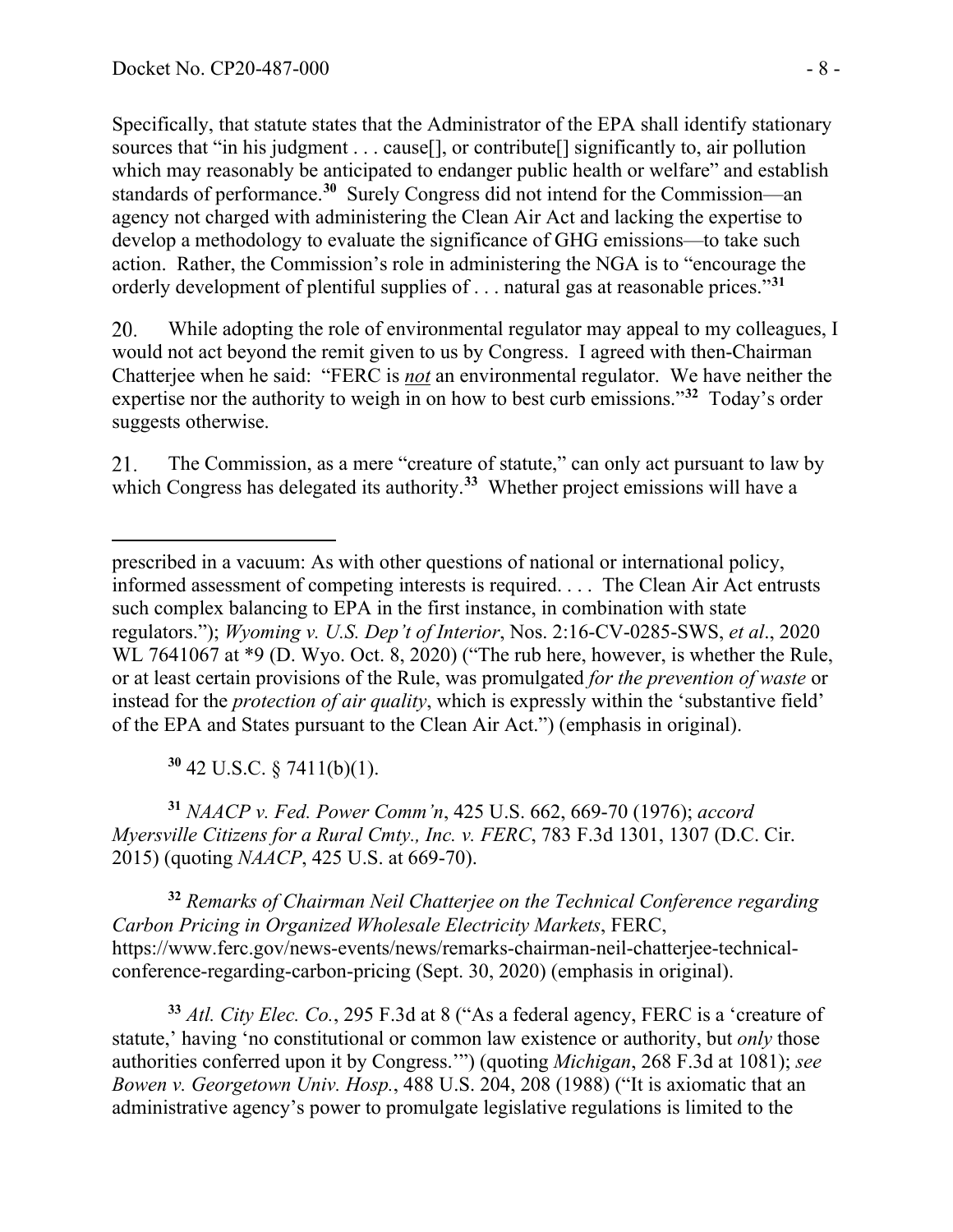significant effect on climate change is not within our expertise. The regulation of air emissions, including GHG emissions, is assigned by the Clean Air Act, not the NGA, and that authority is delegated to the EPA, not the Commission. The Commission must comply with NEPA, but that does not mean the Commission can or is equipped to come up with its own framework for determining significance of project emissions on climate change. Because this is outside our expertise and we claim in this order to rely upon neither expert agency frameworks nor our own experience and expertise, we are effectively wetting a finger and putting it in the air. This determination is not even entitled to *Skidmore* deference and may in fact be outside the scope of our statutory authorization.**[34](#page-31-0)**

### **III. The Commission's Action Is Bad Governance**

22. I would be hard pressed to imagine an issuance that would be less conducive to the deliberate and efficient development of natural gas infrastructure than this order.**[35](#page-31-1)** It drastically departs from our long-standing policies and in doing so offers nothing that would provide the certainty that the financial markets require to rationally deploy capital. It leaves pipeline companies and those who depend on their services guessing what kind of project will pass muster, not just now, but in the future as the Commission's analysis "evolves." Thus we are asking pipeline companies and their customers to chase a hazy, indistinct—and moving—target. It would have been better for pipeline companies (though, admittedly, not for consumers) had we simply issued an order declaring that, until further notice, no section 7 certificates shall issue. That, at least, would offer clarity and allow the pipelines to divert their capital for the time being to Treasury notes.

23. The issuance of today's order is also unfair. It marks a drastic departure from established Commission precedent and does so without warning. Under the APA, it is of course the Commission's privilege to decide whether to pursue its objectives by rulemaking or by adjudication. But this change, I would argue, is more amenable to a

authority delegated by Congress.").

<span id="page-31-0"></span>**<sup>34</sup>** *See Skidmore v. Swift & Co.*, 323 U.S. 134, 140 (1944) ("The weight of . . . a judgment in a particular case will depend upon the thoroughness evident in its consideration, the validity of its reasoning, its consistency with earlier and later pronouncements, and all those factors which give it power to persuade, if lacking power to control.").

<span id="page-31-1"></span>**<sup>35</sup>** *See NAACP*, 425 U.S. at 669-70 ("In the case of the Power and Gas Acts it is clear that the principal purpose of those Acts was to encourage the orderly development of plentiful supplies of electricity and natural gas at reasonable prices.").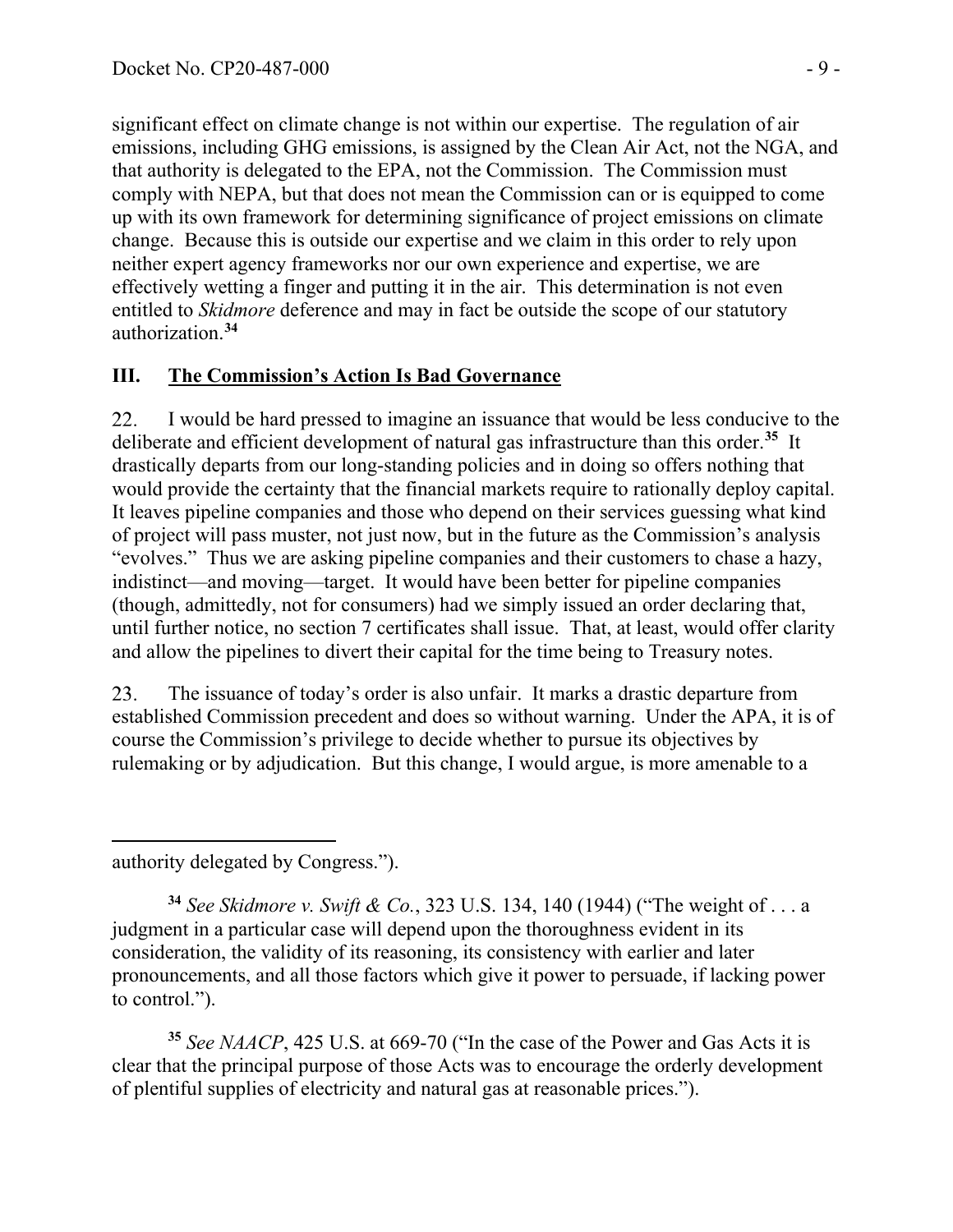generic proceeding. The Commission appeared to agree with me when issuing our NOI.**[36](#page-32-0)**

24. But the problem with issuing this decision during the pendency of the NOI is much greater than the seeming inconsistency. One of the basic requirements of fairness is providing notice. The Commission has done the opposite. In fact, it has lulled people into believing that the answers to the questions appearing in the NOI had yet to be resolved. Right now, parties are drafting their comments. Imagine their surprise when they see today's order. Government should not conduct its business this way.

# **IV. The Commission's Action is Improvidently Advanced**

25. I do hope that the advancement of today's order to this month's agenda is not the cynical exercise it might appear to be. A quick review of why this is a particularly inapt vehicle for sweeping policy changes will convince anyone that it was at best unwise to schedule it for a vote today because no one is likely in a position to challenge it, despite its dramatic reversal of policy and probable widespread effect.

First, no third party to the proceeding is likely in a position to seek rehearing. This 26. is for several reasons. This is a small and obscure docket dealing with a relatively inconsequential section 7 certificate. Accordingly, few parties sought to intervene. Why would they? How could this proceeding affect their interests? Many parties who might otherwise have sought to participate had they known how important this case was going to be have not done so and are thereby deprived of a vehicle by which to challenge the Commission's decision.

27. Second, the proponent is unlikely to seek rehearing. Not only is Northern Natural unlikely to feel that it is aggrieved by an order that, whatever its reasoning, ultimately grants its requested authorizations, it is also in a Catch-22. As much as Northern Natural may want to challenge the Commission's reasoning because this order could very well pose challenges to other NGA section 7 applications it may pursue, it might decline to do so because, under the Commission's current regulations, it would then have to wait until the Commission acts on its rehearing request in order to receive its notice to proceed with construction.**[37](#page-32-1)** Nonetheless, I would suggest that rehearing is in order to cabin the effect

**<sup>36</sup>** *See* Renewed NOI, 174 FERC ¶ 61,125 at PP 16-17.

<span id="page-32-1"></span><span id="page-32-0"></span>**<sup>37</sup>** *See* 18 C.F.R. § 157.23 (2020) ("no authorization to proceed with construction activities will be issued: (a) Until the time for the filing of a request for rehearing under 15 U.S.C. 717r(a) has expired with no such request being filed, or (b) *If a timely request for rehearing is filed, until the Commission has acted upon the merits of that request*.") (emphasis added). This is because the Commission failed to address this issue, which was raised on rehearing in Docket No. RM20-15-001. *See Limiting Authorizations to Proceed with Constr. Activities Pending Rehearing*, Order No. 871-A, 174 FERC ¶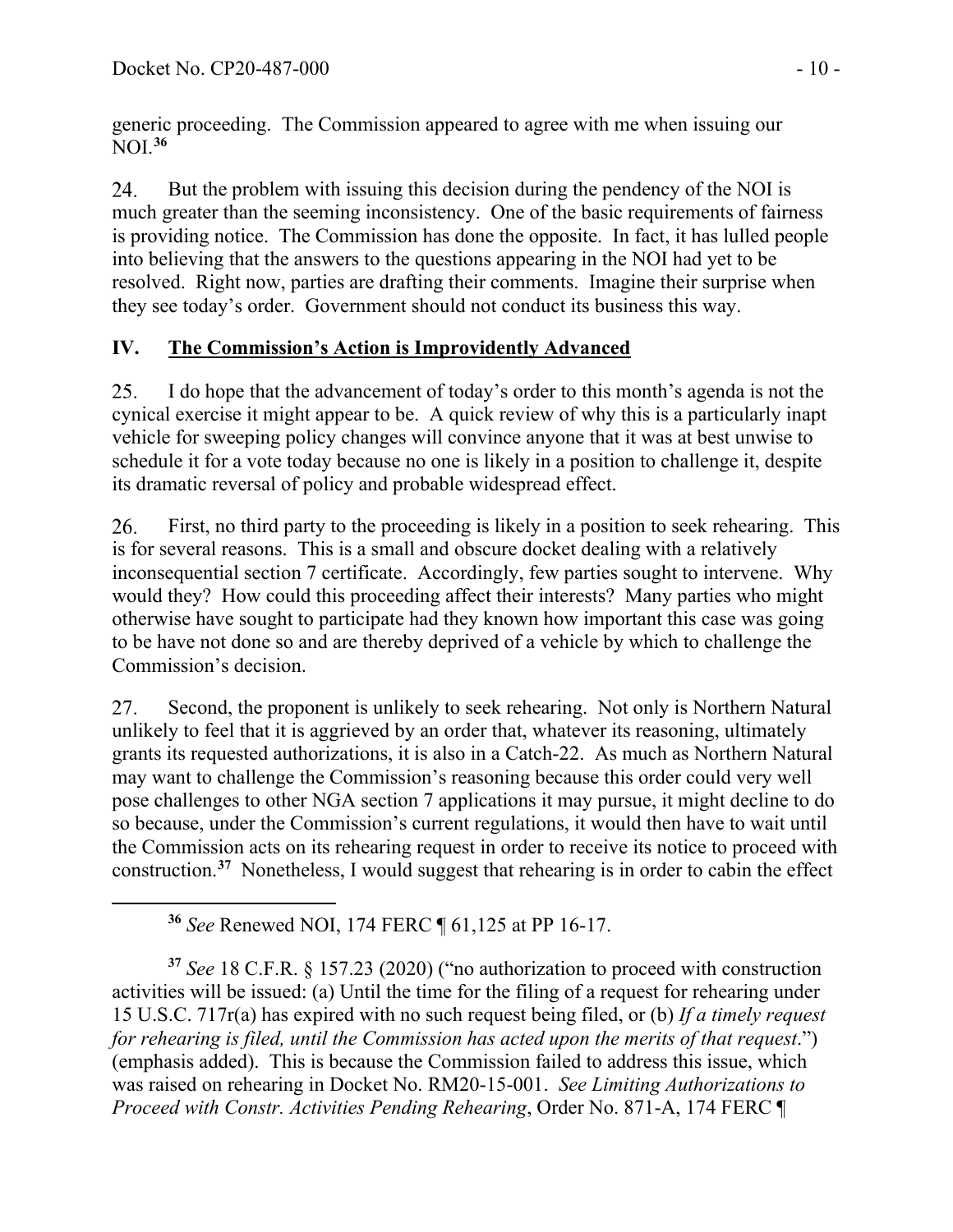of this issuance and ensure that its consequences do not metastasize throughout the industry and obstruct every other pending project including those proposed by Northern Natural itself.

# **V. A Warning**

This order is likely to have profound consequences. I reiterate the advice I have 28. given to everyone who would listen since the Commission's issuance in *Algonquin***[38](#page-33-0)** last month: *every single* natural gas pipeline company, LNG company, and shipper should intervene in *every single* certificate item. Start now. Most interventions are costless. If the requested intervention is out of time, rely upon this case and *Algonquin* as justification for prophylactic intervention in order to demonstrate good cause. A reference to the pendency of the NOI, if that played any part in the decision not to file a timely intervention, would also not be amiss. I would hope that, given how consequential these orders have been, the Commission would show particular solicitude to parties doing no more than that which is necessary to ensure that their rehearing and appeal rights are not extinguished, especially when they have twice been surprised by policy changes with no notice and because the Commission has recently granted late intervention *after* the issuance of the order for which intervention was sought.**[39](#page-33-1)**

There are, of course, numerous other pending certificate applications.**[40](#page-33-2)** While this 29. order provides no concrete guidance, the "significance" of the emissions of those projects are hardly likely to be deemed as minor as they were in this case. The full implications of the Commission's decision may not be apparent at first glance—the new "policy" is, after all, "evolving." Nevertheless, especially when paired with the majority's seeming willingness to reopen closed certificate proceedings to evaluate whether there are "mitigation measures the Commission should impose in response to air emissions" for projects currently in operation,**[41](#page-33-3)** I fear that today's order marks the beginning of a series

61,050 (2021) (Danly, Comm'r, dissenting at PP 3-4).

**<sup>38</sup>** *Algonquin*, 174 FERC ¶ 61,126.

<span id="page-33-1"></span><span id="page-33-0"></span>**<sup>39</sup>** *See Kern & Tule Hydro LLC*, 174 FERC ¶ 61,081 (2021) (granting late intervention filed nineteen days following issuance of order and finding good cause on the basis that some project details were not specified).

**<sup>40</sup>** *See* Appendix B.

<span id="page-33-3"></span><span id="page-33-2"></span>**<sup>41</sup>** *Algonquin*, 174 FERC ¶ 61,126 at P 2; *cf. id.* (Danly, Comm'r, dissenting at P 20) ("Only by re-litigating the Certificate Order and modifying Environmental Condition 10 of the Certificate Order can the Commission 'reconsider the current operation of the Weymouth Compressor Station,' consider 'changes in . . . projected air emissions or public safety impacts,' 'impose' 'additional mitigation measures,' or 'stay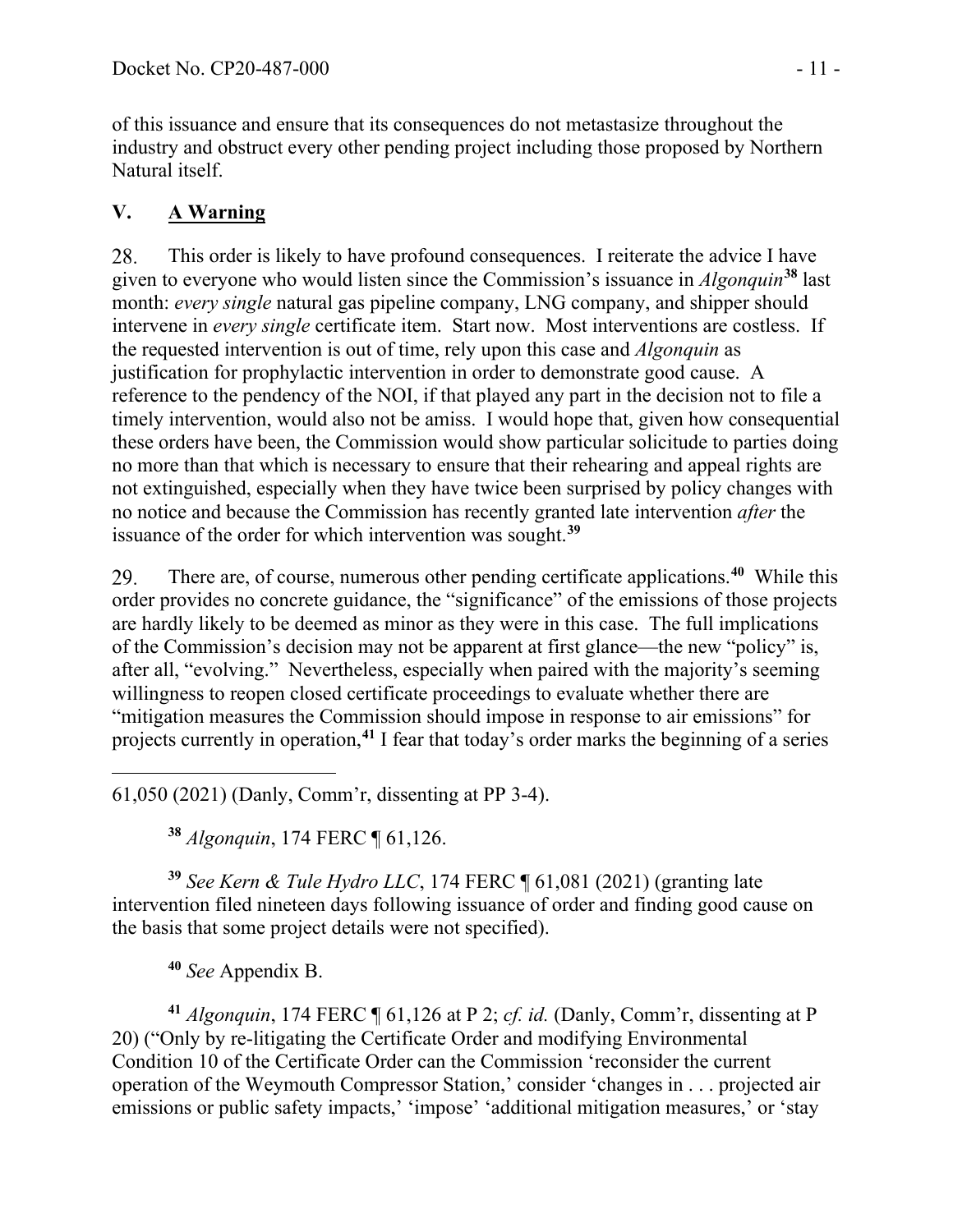$\overline{\phantom{a}}$  , where  $\overline{\phantom{a}}$ 

of decisions that will have profound effects on the industry, its customers, and on NGA section 3 and section 7 approvals going forward.

For these reasons, I respectfully concur in part and dissent in part.

James P. Danly Commissioner

or reverse the Authorization Order.'"); *id*. (Christie, Comm'r, dissenting at P 3) ("Now, four years after finding *public convenience and necessity require approval and certification of the Atlantic Bridge Project* and inviting investors to commit substantial funds to build it, and without recognizing the request for rehearing was denied by operation of law, the majority literally invites opponents of the project to re-litigate the core question of whether the project should even have been built.") (emphasis in original).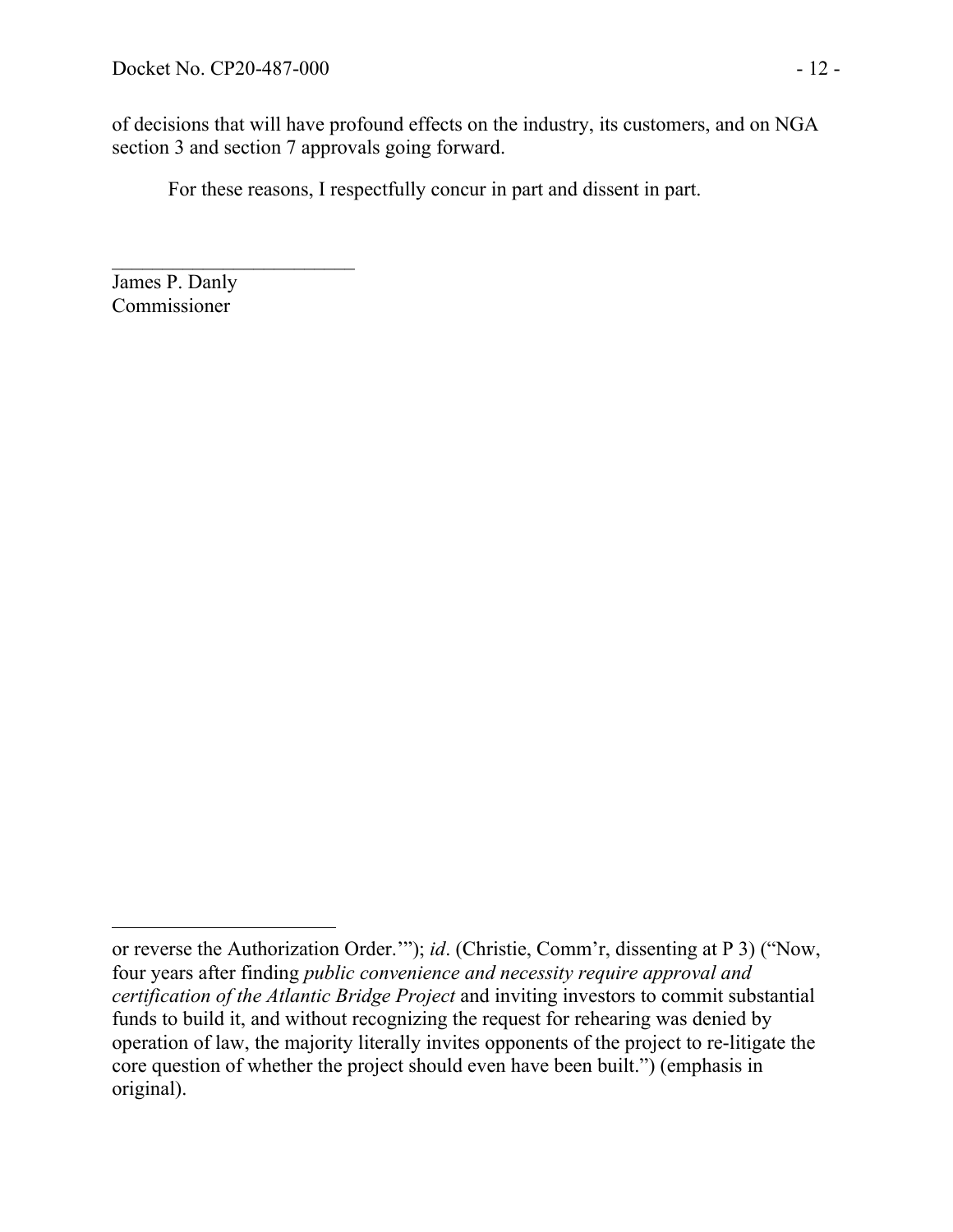### **Appendix A**

### **The following questions are relevant to the determination made in this proceeding and are currently under consideration in the NOI (Docket No. PL18-1-000):**

C2. Are there any environmental impacts that the Commission does not currently consider in its cumulative impact analysis that could be captured with a broader regional evaluation? If so, how broadly should regions be defined (e.g., which states or geographic boundaries best define different regions), and which environmental resources considered in NEPA would be affected on a larger, regional scale? Does the text of NGA section 7 permit the Commission to do this? If this is contemplated by the NGA, would one applicant's section 7 application prejudice another applicant's section 7 application?

C3. In conducting an analysis of a project, how could the Commission consider upstream impacts (e.g., from the drilling of natural gas wells) and downstream end-use impacts? Should applicants be required to provide information on the origin and end use of the gas? How would the Commission determine end-use impacts if the gas is sent to a pooling point or a mid-stream shipper? If the end use is electric generation or an LDC, how would the Commission determine the GHG emissions of existing and anticipated gas usage attributed to a project? How would additional information related to upstream or downstream impacts of a proposed project inform the Commission's decision on an application? Should shippers who have subscribed capacity on a project (or potentially, the shippers' customers) be encouraged to provide the type of information contemplated above? If so, how might this be done? How could such a policy be squared with CEQ's final rule?

C4. In conducting an analysis of the impact of a project's GHG emissions, how could the Commission determine the significance of these emissions' contribution to climate change? Should significance criteria be based on a specific fraction of existing carbon budgets in international agreements; state or regional targets; a specific fraction of natural carbon sinks; or other metrics? If so, how and why would that basis be appropriate? Alternatively, should the Commission focus its analysis on GHG emission impacts on global climate metrics (e.g.,  $CO<sub>2</sub>$  levels, ocean acidification, sea level rise) or regional impacts (e.g., snowpack, storm events, local temperature changes)? If so, how and why would that basis be appropriate? What would be an appropriate GHG climate model for use on a project-level basis? Is there any level of GHG emissions that would constitute a *de minimis* impact? If so, how much and why would such number be appropriate? How would such analysis meaningfully inform the Commission's decision making?

C5. As part of the Commission's public interest determination, how would the Commission weigh a proposed project's adverse impacts against favorable impacts to determine whether the proposed project is required by the public convenience and necessity and still provide regulatory certainty to stakeholders?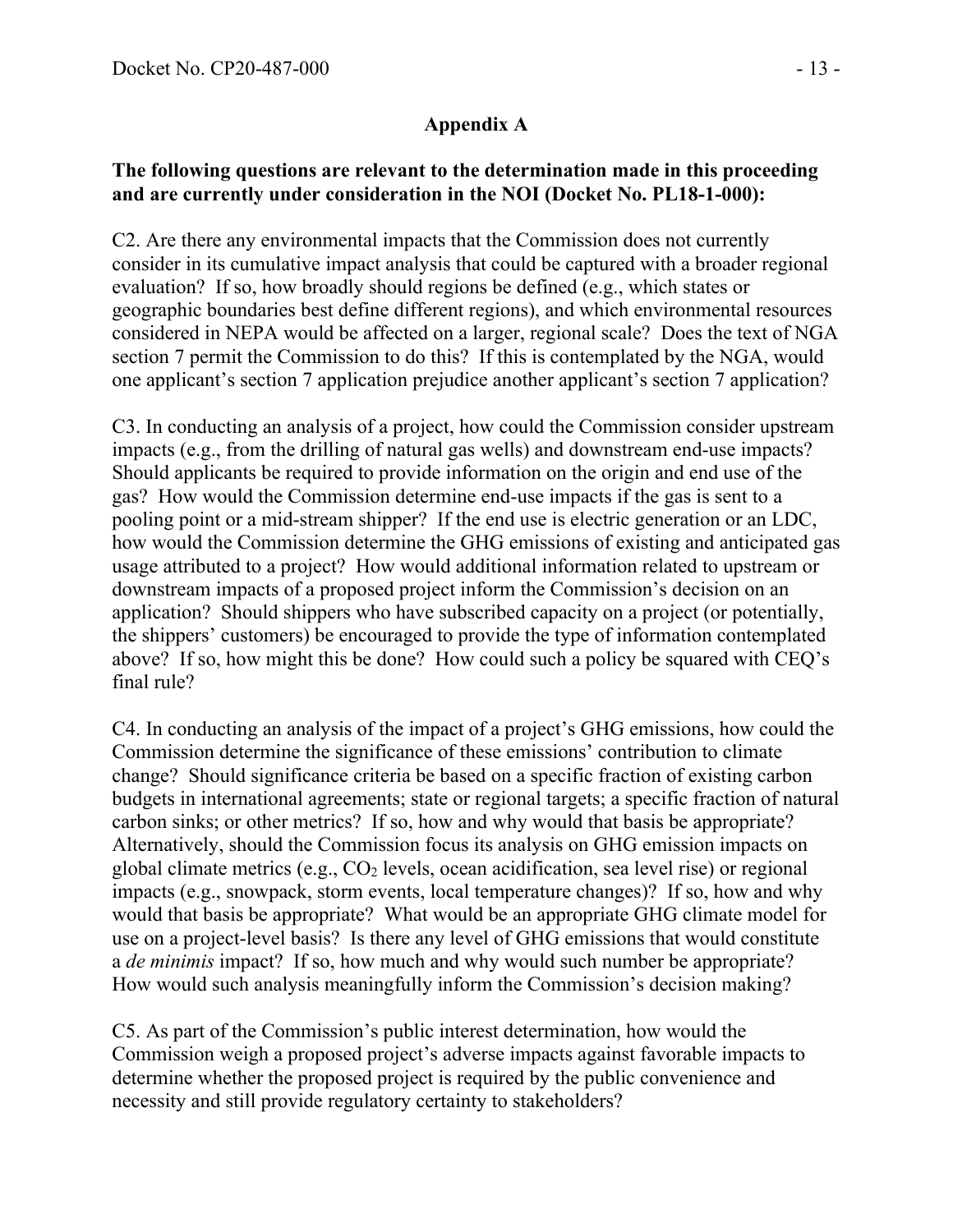C6. Does the NGA, NEPA, or other federal statute authorize or mandate the use of Social Cost of Carbon (SCC) analysis by the Commission in its consideration of certificate applications? If so, how does the statute direct or authorize the Commission to use SCC? Does the statute set forth specific metrics or quantitative analyses that the Commission must or may use and/or specific findings of fact the Commission must or may make with regard to SCC analysis of a certificate application? Does the statute set forth specific remedies the Commission must or may implement based on specific SCC findings of fact?

C7. If the Commission chooses to use the SCC tool, how could it be used to determine whether a proposed project is required by the public convenience and necessity? How would the Commission determine the appropriate discount rate to use? Should the Commission consider multiple discount rates or one discount rate? Please provide support for each option. How could the Commission use the SCC tool in the weighing of the costs versus benefits of a proposed project? How could the Commission acquire complete information to appropriately quantify all of the monetized costs/negative impacts and monetized benefits of a proposed project? Should the Commission use the tool to determine whether a project has significant effects on climate? If so, how could the Commission connect the SCC estimate with the actual effects of the project? What level of cost would be significant and why?

C8. Are there alternatives to the SCC tool that the Commission should consider using? If so, how could the Commission use those tools?

C9. How could the Commission determine whether a proposed project's GHG emissions are offset by reduced GHG emissions resulting from the project's operations (e.g., displacing a more carbon-intensive fuel source such as coal or fuel oil)?

C10. How could the Commission impose GHG emission limits or mitigation to reduce the significance of impacts from a proposed project on climate change? Can the Commission interpret its authority under NGA section 7(e) to permit it to mitigate GHG emissions? If the Commission decides to impose GHG emission limits, how would the Commission determine what limit, if any, is appropriate? Should GHG mitigation be considered only for direct project GHG emissions or should downstream end-use, or upstream emissions also be evaluated? What are the options or methods applicants could propose to mitigate GHG emissions through offsets or other means?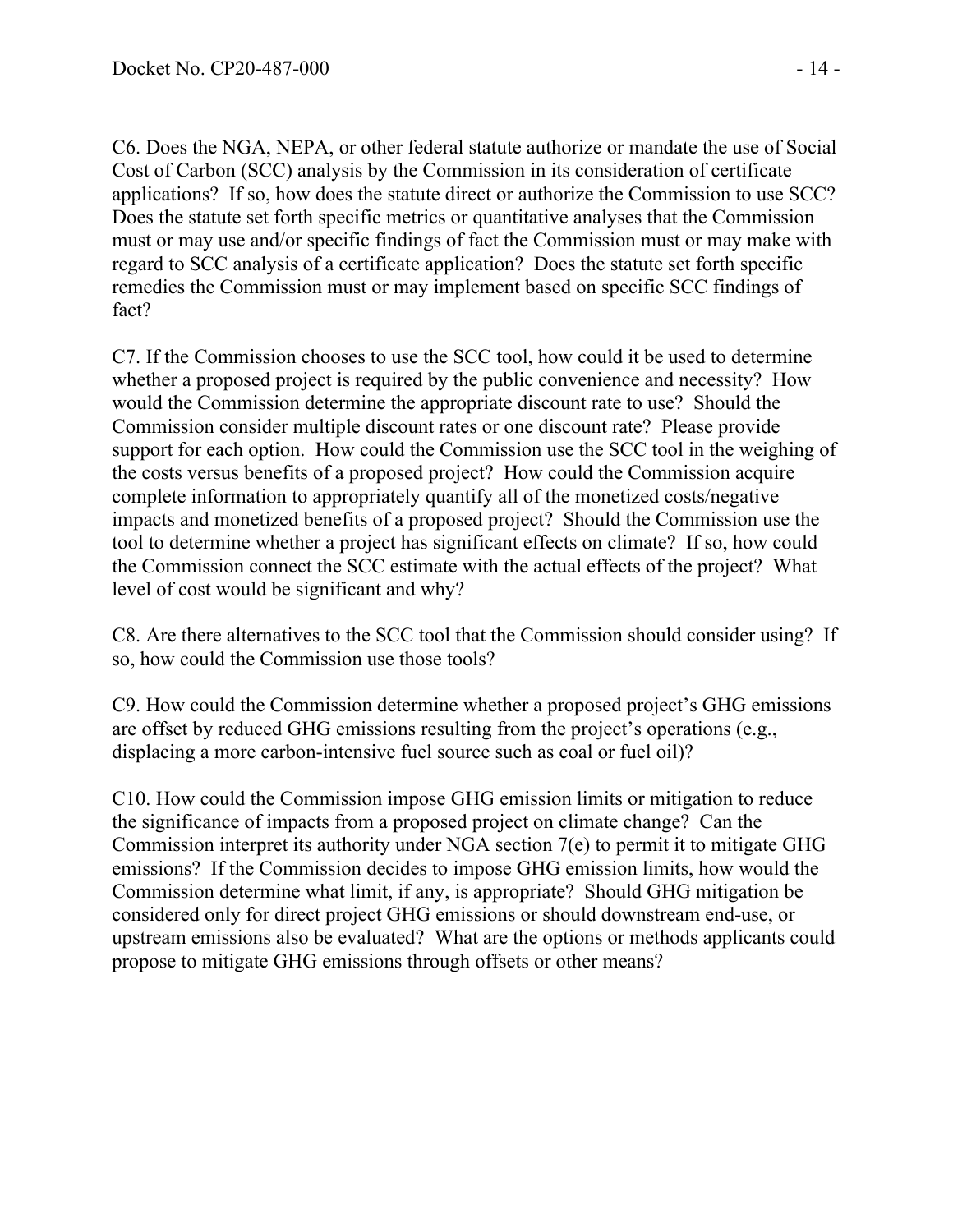### **Appendix B**

**The following list includes the Natural Gas Act section 7 and section 3 proceedings that are currently pending before the Commission. I offer this list as a convenience. Parties contemplating intervention would be well-advised to confirm the information contained in this appendix by referring to the relevant docket.**

| <b>Applicant</b>                                                                               | <b>Docket Number(s)</b>                                             | <b>Name of Pending</b><br><b>Matter</b>                                                                                                | <b>Intervention</b><br><b>Deadline</b>                                          |
|------------------------------------------------------------------------------------------------|---------------------------------------------------------------------|----------------------------------------------------------------------------------------------------------------------------------------|---------------------------------------------------------------------------------|
| Sabal Trail<br>Transmission, LLC                                                               | CP15-17-005                                                         | Request for<br>Rehearing of<br>Authorization to<br>Commence Service<br>of Phase II Facilities                                          | N/A                                                                             |
| <b>Atlantic Coast</b><br>Pipeline, LLC                                                         | CP15-554-004,<br>CP15-554-005,<br>CP15-554-006, and<br>CP15-554-007 | Requests for<br>Rehearing of Notices<br>to Proceed                                                                                     | N/A                                                                             |
| <b>Atlantic Coast</b><br>Pipeline, LLC and<br>Eastern Gas<br>Transmission and<br>Storage, Inc. | CP15-554-009 and<br>CP15-555-007                                    | <b>Atlantic Coast</b><br><b>Project Disposition</b><br>and Restoration Plan<br>and Supply Header<br>Project Restoration<br>Plan        | 4/16/21                                                                         |
| Mountain Valley<br>Pipeline, LLC                                                               | CP16-10-008                                                         | Request for<br>Rehearing of Order<br>Partially Lifting Stop<br>Work Orders and<br><b>Allowing Certain</b><br>Construction to<br>Resume | N/A                                                                             |
| Algonquin Gas<br>Transmission, LLC<br>and Maritimes &<br>Northeast Pipeline,<br><b>LLC</b>     | CP16-9-012                                                          | February 18, 2021<br><b>Order Establishing</b><br><b>Briefing</b>                                                                      | $4/5/21$ deadline for<br>initial briefs, 5/4/21<br>deadline for reply<br>briefs |
| Spire STL Pipeline,                                                                            | CP17-40                                                             | March 18, 2021<br>Order on                                                                                                             | N/A                                                                             |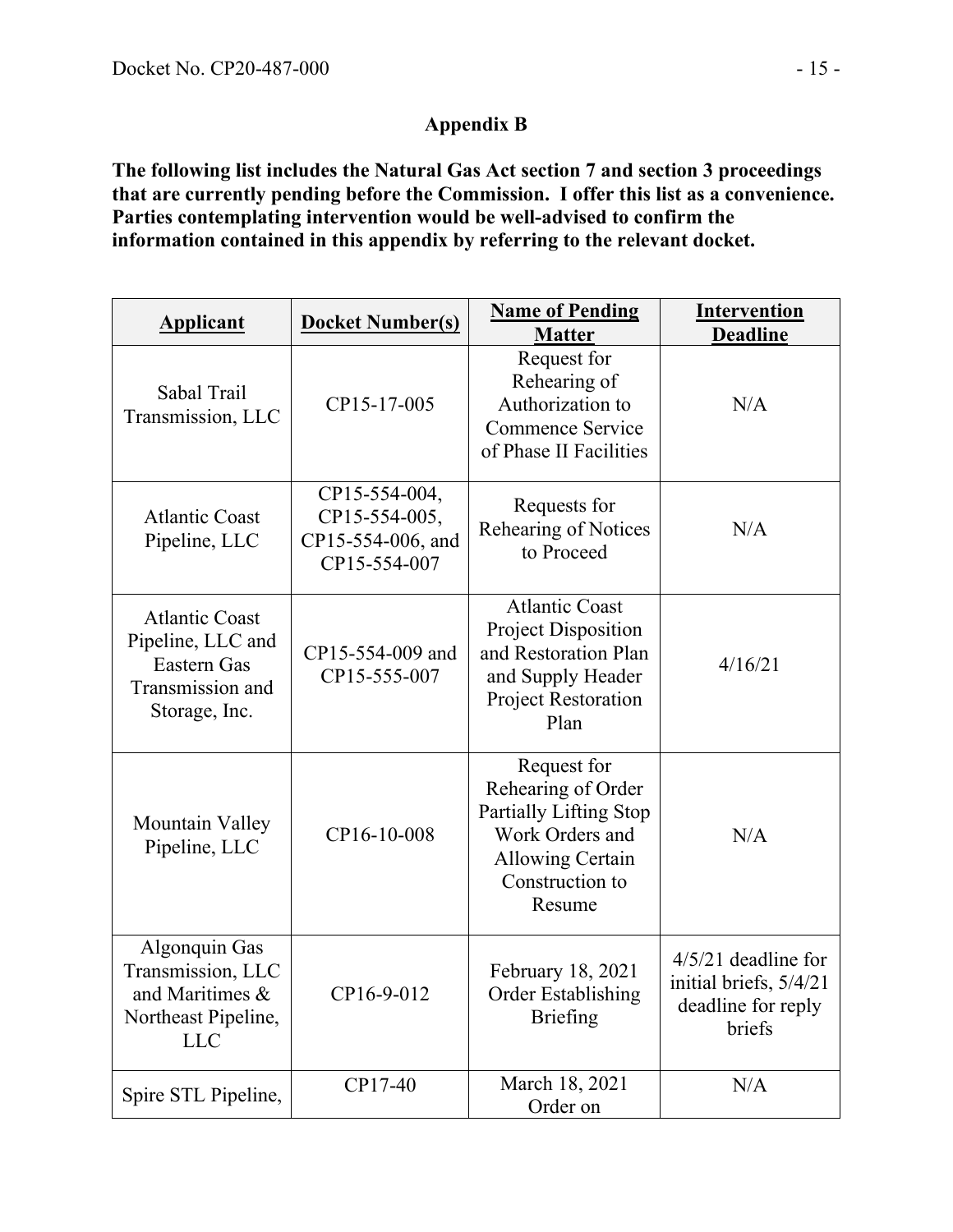| <b>Applicant</b>                                                                                                                                         | <b>Docket Number(s)</b> | <b>Name of Pending</b><br><b>Matter</b>                                         | <b>Intervention</b><br><b>Deadline</b> |
|----------------------------------------------------------------------------------------------------------------------------------------------------------|-------------------------|---------------------------------------------------------------------------------|----------------------------------------|
| <b>LLC</b>                                                                                                                                               |                         | Environmental<br>Compliance                                                     |                                        |
| Midship Pipeline<br>Company, LLC                                                                                                                         | CP17-458 and<br>CP19-17 | March 18, 2021<br>Order on<br>Environmental<br>Compliance                       | N/A                                    |
| Equitrans, L.P.                                                                                                                                          | CP19-473                | Tri-State Corridor<br>Project                                                   | 7/5/19                                 |
| Commonwealth<br>LNG, LLC                                                                                                                                 | CP19-502                | Commonwealth<br><b>LNG</b> Project                                              | 9/24/19                                |
| Corpus Christi<br>Liquefaction, LLC                                                                                                                      | CP19-514                | <b>Liquefaction Project</b><br>Amendment                                        | 10/31/19                               |
| <b>Sabine Pass</b><br>Liquefaction, LLC<br>and Sabine Pass<br>LNG, L.P.                                                                                  | CP19-515                | Liquefaction Project<br>Amendment                                               | 10/30/19                               |
| North Baja<br>Pipeline, LLC                                                                                                                              | CP20-27                 | North Baja XPress<br>Project                                                    | 1/21/20                                |
| Equitrans, L.P.                                                                                                                                          | CP20-312                | Application for<br>Abandonment of<br><b>Gathering Facilities</b><br>and Service | 5/28/20                                |
| Freeport LNG<br>Development, L.P.;<br><b>FLNG</b><br>Liquefaction, LLC;<br><b>FLNG</b> Liquefaction<br>2, LLC; and FLNG<br>Liquefaction 3,<br><b>LLC</b> | CP20-455                | Noble Gas Project                                                               | 6/18/20                                |
| Enable Mississippi<br>River                                                                                                                              | CP20-456                | <b>East Unionville</b><br>Storage Field<br>Certificate                          | 6/17/20                                |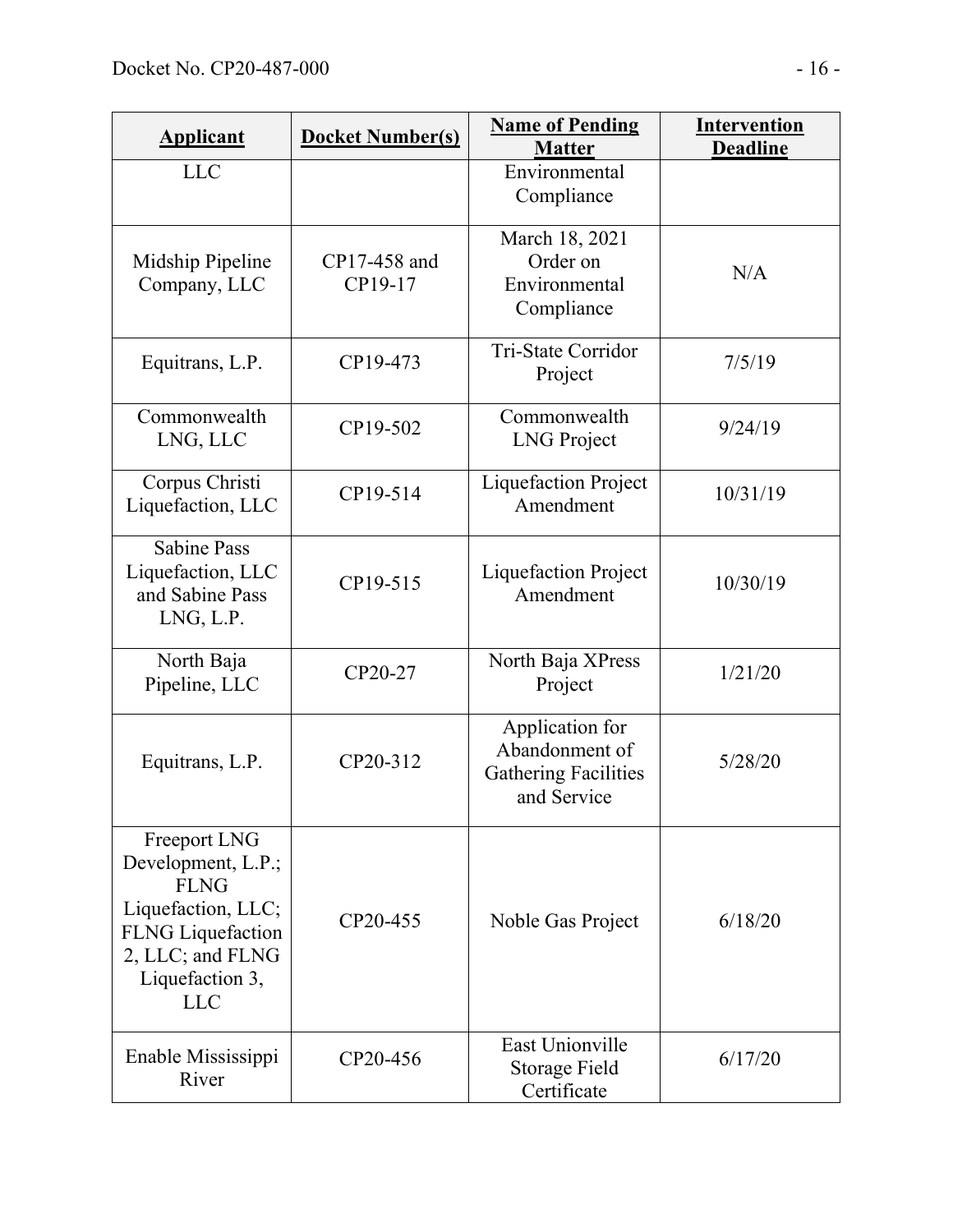| <b>Applicant</b>                                                                                           | <b>Docket Number(s)</b>  | <b>Name of Pending</b><br><b>Matter</b>                          | <b>Intervention</b><br><b>Deadline</b> |
|------------------------------------------------------------------------------------------------------------|--------------------------|------------------------------------------------------------------|----------------------------------------|
| Transmission, LLC                                                                                          |                          | Amendment                                                        |                                        |
| PennEast Pipeline<br>Company, LLC                                                                          | CP20-47                  | 2020 Amendment                                                   | 3/4/20                                 |
| Washington 10<br>Storage<br>Corporation and<br>South Romeo Gas<br>Storage Company,<br>L.L.C.               | CP20-470                 | Washington 10 and<br>South Romeo<br><b>Storage Project</b>       | 7/1/20                                 |
| Iroquois Gas<br>Transmission<br>System, L.P.                                                               | CP20-48                  | Enhancement by<br><b>Compression Project</b>                     | 3/4/20                                 |
| Rio Bravo Pipeline<br>Company, LLC                                                                         | CP20-481                 | Rio Bravo Pipeline<br>Project Amendment                          | 7/16/20                                |
| <b>ANR</b> Pipeline<br>Company and<br><b>Great Lakes Gas</b><br>Transmission<br><b>Limited Partnership</b> | CP20-484 and<br>CP20-485 | Alberta XPress<br>Project                                        | 7/22/20                                |
| Tuscarora Gas<br>Transmission<br>Company                                                                   | CP20-486                 | <b>Tuscarora XPress</b><br>Project                               | 7/28/20                                |
| Northern Natural<br>Gas Company                                                                            | CP20-487                 | South Sioux City to<br>Sioux Falls A-line<br>Replacement Project | 8/4/20                                 |
| <b>Tennessee Gas</b><br>Pipeline Company,<br>L.L.C.                                                        | CP20-493                 | East 300 Upgrade<br>Project                                      | 8/5/20                                 |
| Andalusian Energy,<br><b>LLC</b>                                                                           | CP20-496                 | Petition for<br>Declaratory Order                                | 8/20/20                                |
| <b>Tennessee Gas</b><br>Pipeline Company,                                                                  | CP20-50 and<br>CP20-51   | <b>Evangeline Pass</b><br><b>Expansion Project</b>               | 3/13/20                                |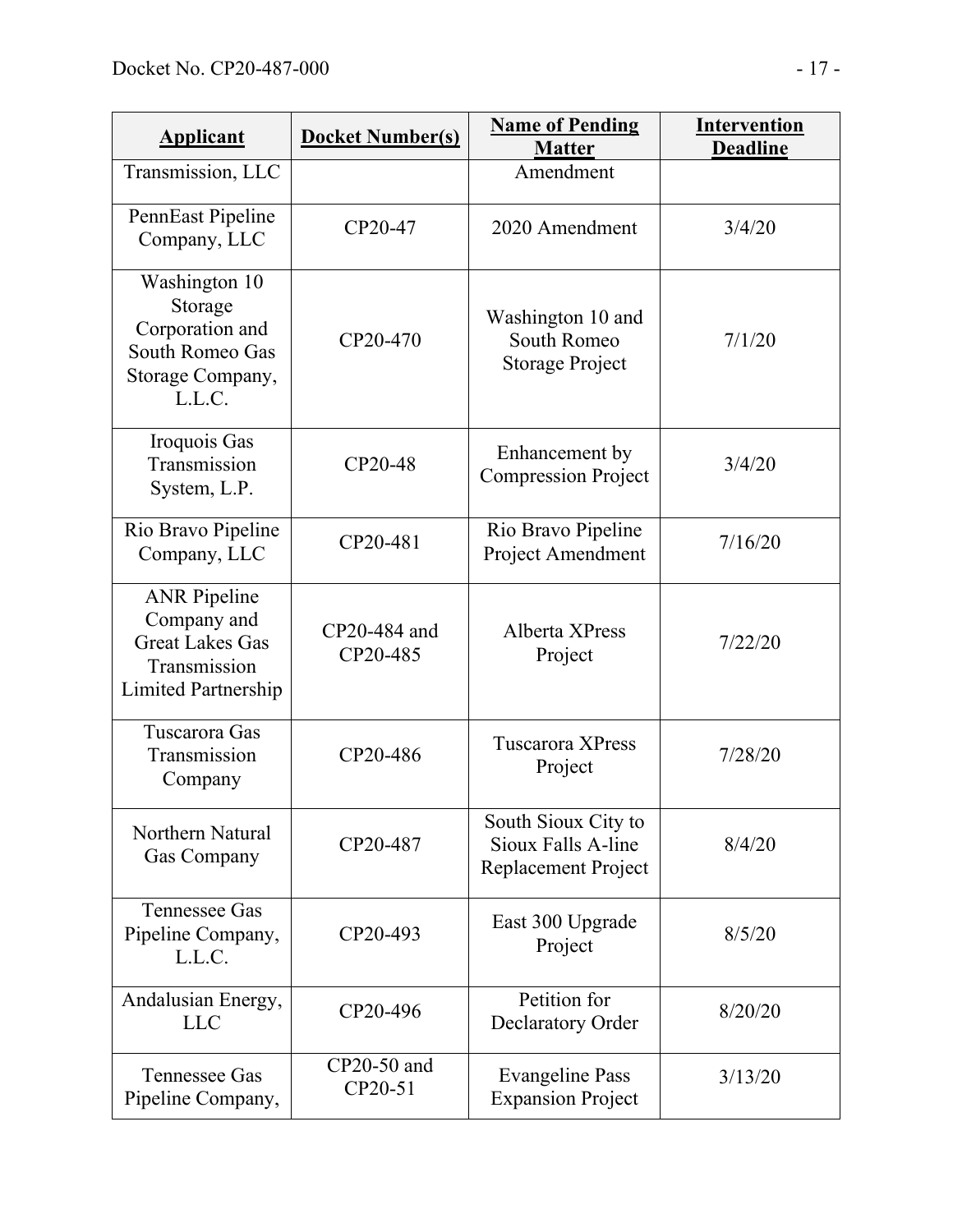| <b>Applicant</b>                                                                                   | <b>Docket Number(s)</b>                     | <b>Name of Pending</b><br><b>Matter</b>                                                                                                                      | <b>Intervention</b><br><b>Deadline</b> |
|----------------------------------------------------------------------------------------------------|---------------------------------------------|--------------------------------------------------------------------------------------------------------------------------------------------------------------|----------------------------------------|
| L.L.C. and<br>Southern Natural<br>Gas Company,<br>L.L.C.                                           |                                             | and SNG Evangeline<br>Pass Expansion<br>Project                                                                                                              |                                        |
| Northern Natural<br>Gas Company                                                                    | CP20-503                                    | Northern Lights<br>2021 Expansion<br>Project                                                                                                                 | 9/2/20                                 |
| <b>WBI</b> Energy<br>Transmission, Inc.                                                            | CP20-52 and<br>CP20-52-001                  | North Bakken<br><b>Expansion Project</b>                                                                                                                     | 3/18/20                                |
| Delaware River<br>Partners LLC and<br><b>Bradford County</b><br><b>Real Estate</b><br>Partners LLC | CP20-522 and<br>CP20-524                    | Petitions for<br><b>Declaratory Order</b>                                                                                                                    | $10/15/20$ and<br>10/23/20             |
| Columbia Gulf<br>Transmission, LLC                                                                 | CP20-527                                    | <b>East Lateral XPress</b><br>Project                                                                                                                        | 10/29/20                               |
| <b>Stingray Pipeline</b><br>Company, L.L.C.                                                        | CP20-528, CP20-<br>528-001, and<br>CP20-529 | Application for<br>Abandonment by<br>Sale and Request for<br>Jurisdictional<br>Determination,<br>Amendment, and<br>Application for<br>Abandonment by<br>Sale | 10/20/20 and 1/6/21                    |
| Port Arthur LNG<br>Phase II, LLC and<br><b>PALNG Common</b><br>Facilities<br>Company, LLC          | CP20-55                                     | Port Arthur LNG<br><b>Expansion Project</b>                                                                                                                  | 3/25/20                                |
| <b>Enable Gas</b><br>Transmission, LLC<br>and Enable Gulf<br>Run Transmission,                     | CP20-68 and<br>CP20-70                      | Line CP<br>Modifications/Gulf<br>Run Pipeline                                                                                                                | 4/3/20                                 |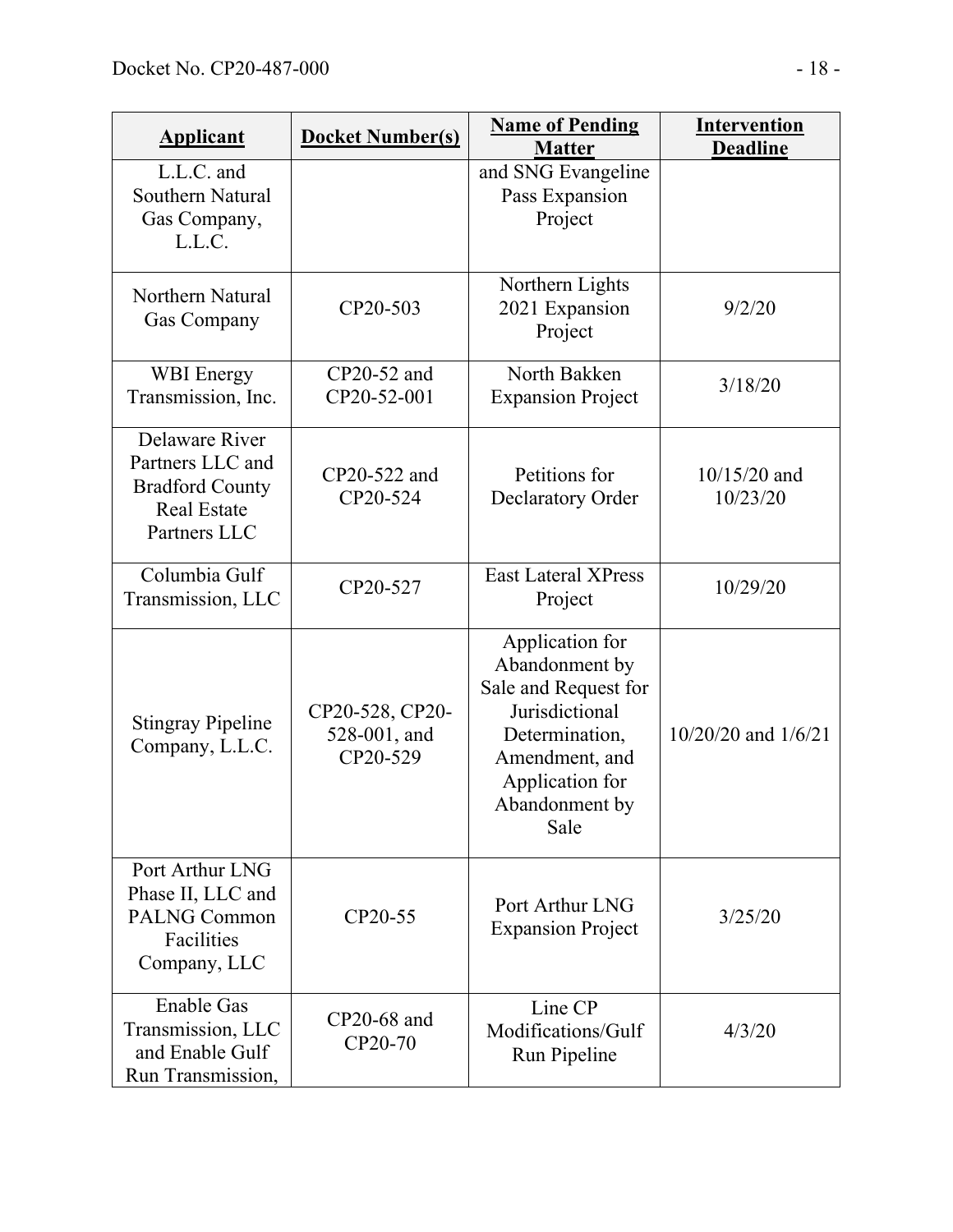| <b>Applicant</b>                            | <b>Docket Number(s)</b> | <b>Name of Pending</b><br><b>Matter</b>                                          | <b>Intervention</b><br><b>Deadline</b> |
|---------------------------------------------|-------------------------|----------------------------------------------------------------------------------|----------------------------------------|
| <b>LLC</b>                                  |                         |                                                                                  |                                        |
| Golden Pass<br>Pipeline LLC                 | $CP21-1$                | Compression<br>Relocation and<br><b>Modification Project</b>                     | 11/9/20                                |
| Spire Storage West<br><b>LLC</b>            | $CP21-6$                | <b>Clear Creek</b><br><b>Expansion Project</b>                                   | 11/12/20                               |
| Adelphia Gateway,<br><b>LLC</b>             | CP21-14                 | <b>Marcus Hook</b><br>Electric<br><b>Compression Project</b>                     | 2/16/21                                |
| Columbia Gas<br>Transmission, LLC           | CP21-17                 | 2021 Wellington<br><b>Well Abandonments</b><br>Project                           | 2/16/21                                |
| Columbia Gas<br>Transmission, LLC           | CP21-23                 | 2021 Coco B and<br>Coco C Wells<br>Abandonment<br>Project                        | 3/15/21                                |
| Northern Natural<br>Gas Company             | CP21-28                 | Redfield<br>Underground<br><b>Storage Facility</b><br><b>Buffer Zone Project</b> | 2/16/21                                |
| <b>Texas Eastern</b><br>Transmission, LP    | CP21-31                 | Perulack Compressor<br>Units Replacement<br>Project                              | 2/23/21                                |
| LA Storage, LLC                             | CP21-44                 | Hackberry Storage<br>Project                                                     | 3/3/21                                 |
| Florida Gas<br>Transmission<br>Company, LLC | CP21-45                 | <b>Big Bend Project</b>                                                          | 3/5/21                                 |
| Mountain Valley<br>Pipeline, LLC            | CP21-57                 | Mountain Valley<br>Pipeline Project<br>Amendment                                 | 3/22/21                                |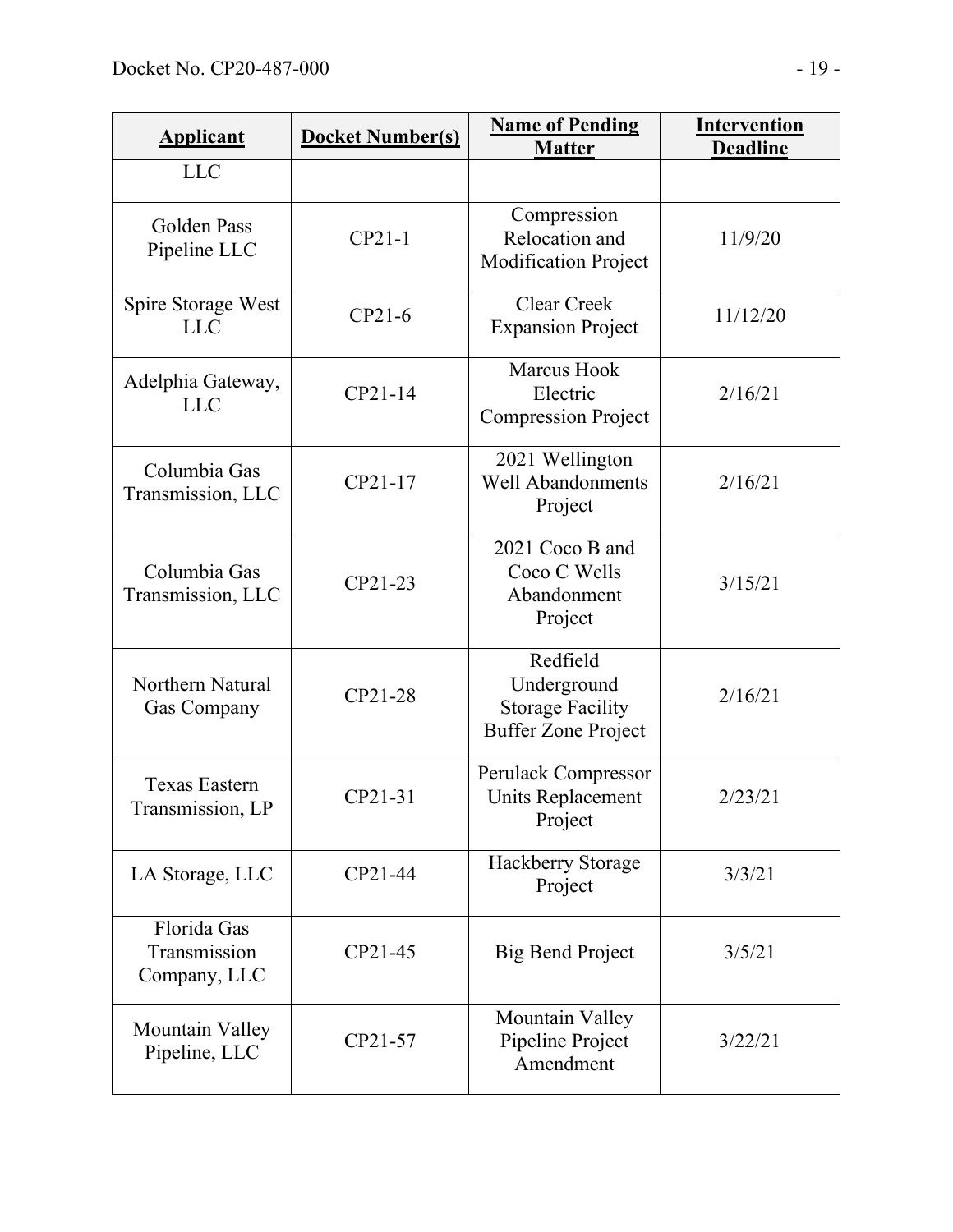| <b>Applicant</b>               | <b>Docket Number(s)</b> | <b>Name of Pending</b><br><b>Matter</b> | <b>Intervention</b><br><b>Deadline</b> |
|--------------------------------|-------------------------|-----------------------------------------|----------------------------------------|
| <b>ANR</b> Pipeline<br>Company | CP21-78                 | <b>Wisconsin Access</b><br>Project      | Awaiting notice                        |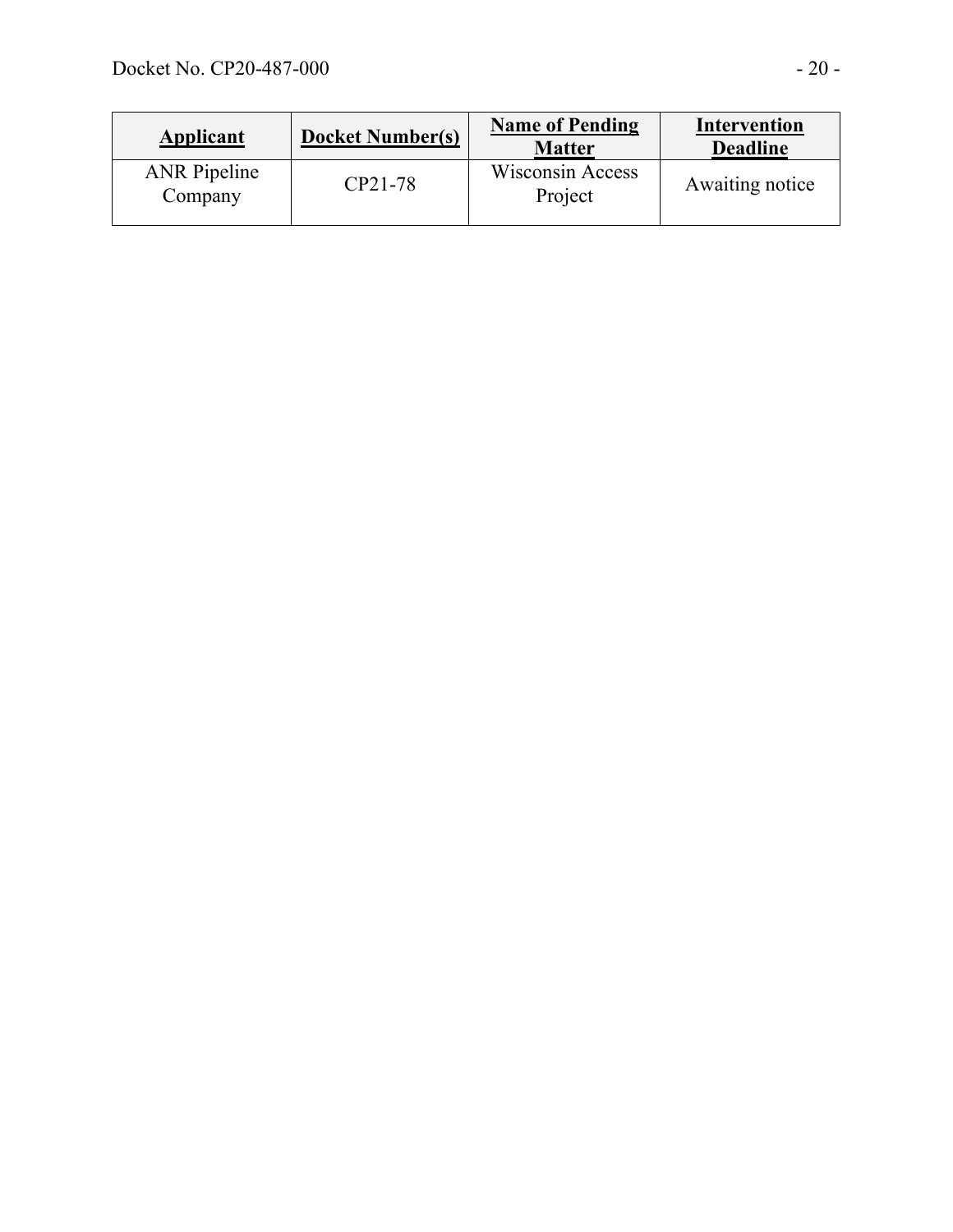#### UNITED STATES OF AMERICA FEDERAL ENERGY REGULATORY COMMISSION

Northern Natural Gas Company Docket No. CP20-487-000

(Issued March 22, 2021)

CHRISTIE, Commissioner, *concurring in part and dissenting in part*:

 $1<sub>1</sub>$ I concur with the finding in today's order that Northern's application**[1](#page-43-0)** meets all applicable statutory requirements and should be approved.

2. I dissent to the extent that the order makes the approval of this application legally dependent on what is presented herein as an analysis of the purported impact on climate change of this project's level of GHG emissions.**[2](#page-43-1)** This is a major question of law and, as the order acknowledges,**[3](#page-43-2)** will be considered in a separate proceeding we initiated just one month ago at our February Commission Meeting: the Notice of Inquiry (NOI) on certificate proceedings.**[4](#page-43-3)**

The whole point of this NOI proceeding  $-$  at least for me  $-$  is to give all interested  $3<sub>1</sub>$ persons and groups a fair opportunity to weigh in on major issues such as this one, that are relevant to the certificate process, without preconditions or prejudgments on those

**<sup>3</sup>** *Id*. at P 33.

<span id="page-43-3"></span><span id="page-43-2"></span><span id="page-43-1"></span>**<sup>4</sup>** *Certification of New Interstate Natural Gas Facilities*, 174 FERC ¶ 61,125 (Feb. 18, 2021).

<span id="page-43-0"></span><sup>&</sup>lt;sup>1</sup> The application requested authorization to abandon in place certain line segments and authorization to construct and operate approximately 87.3 miles of pipeline and to modify existing and install new above-ground facilities to replace the capacity associated with the abandoned facilities.

**<sup>2</sup>** Order at PP 29-39.